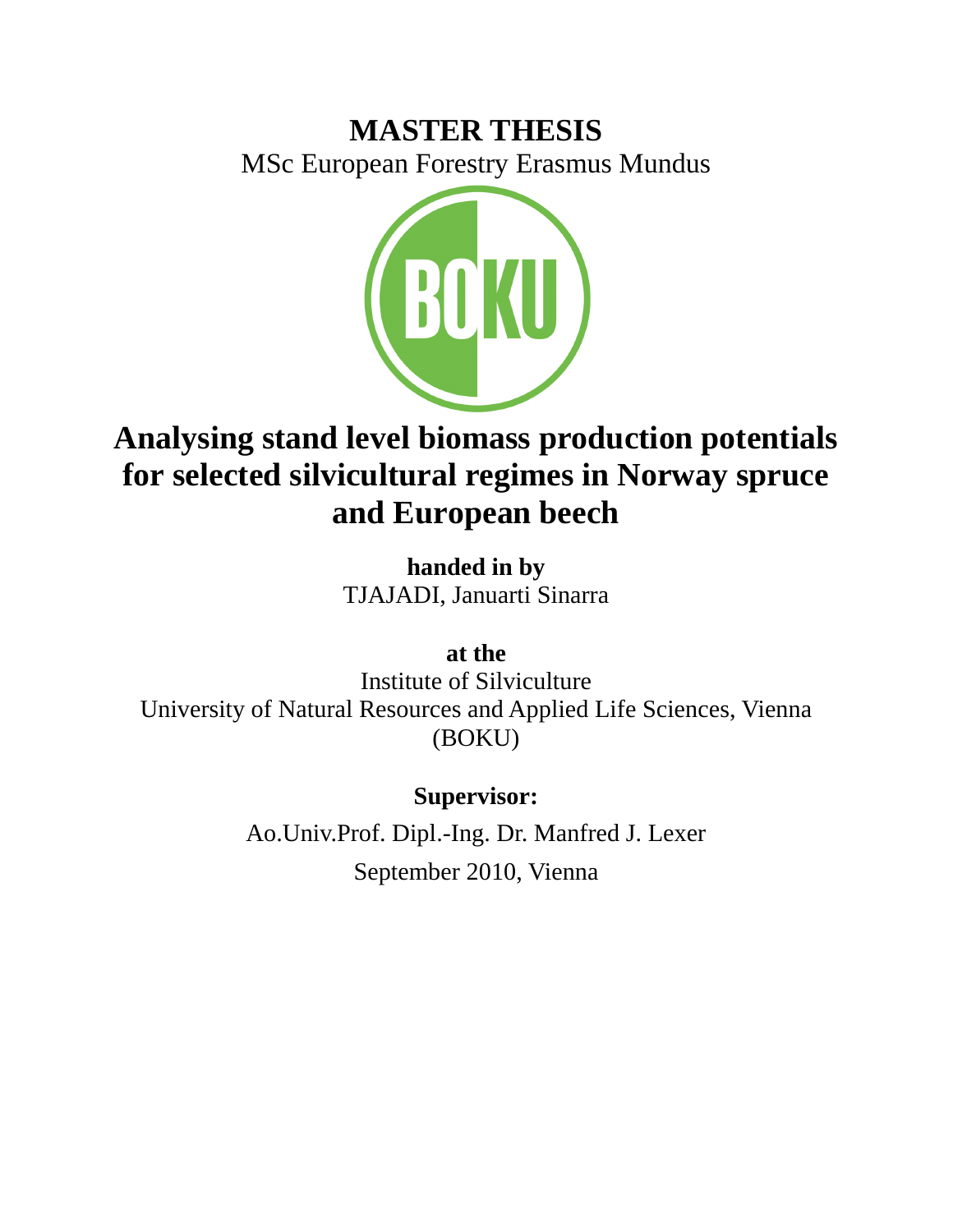## **ABSTRACT**

<span id="page-1-0"></span>Forest biomass production potentials for selected stand treatment programmes in Norway spruce (*Picea abies* [L.] Karst) and European beech (*Fagus sylvatica* L.) are presented. The scenarios address the question, what the potential biomass productions for the different assortments are within each management strategy and how robust the results are under changing climatic conditions. For every forest management strategy, three biomass uses (sawn wood, pulpwood and biofuel including harvest residues, branches and leaves/needles) were investigated with regard to (1) the economic implications for the forest owner, (2) climate change mitigation potential with regards to (i) in-situ C storage, (ii) biofuel, and (3) an estimate of sustainable site productivity. Four concepts for forest management were used both under current and changing climatic conditions using the recently hybrid forest patch model PICUS v1.4. The concepts are a current practiced spruce (MS1), an alternative spruce concept mimicking rather low initial density and shorter rotation (MS2), a traditional beech concept (MB1) and an alternative valuable timber production concept (MB2).

MS2 and MB2 reduced moderately the total volume production. Extracted volume (harvested extracted commercial volume from commercial thinning and final harvest) was moderately reduced under MS2 but identical under MB2. However, higher annuities were generated by those alternative management concepts. It is unfeasible to increase annuities from timber production and C storage in the forest stand at the same time. In any management concept the climate change scenarios used in this study appear to give a negative effect on both total volume production and extracted volume. . As expected, the potential for biofuel production increased strongly under the intensified extraction. No major differences regarding sustainable site productivity could be detected from the model analysis. However, indepth analysis of model output is required here. Ranking all analysed options for a species shows that no single option is best for all objectives. In spruce the option MS2-E0-variant2 achieved the best average rank over the objectives, in beech option MB2-E0-variant2 was ranked best on average.

*Keywords***:** Biomass potential, Carbon storage, Biofuel production potential, *Fagus sylvatica; Picea abies,* Climate change, PICUS v1.4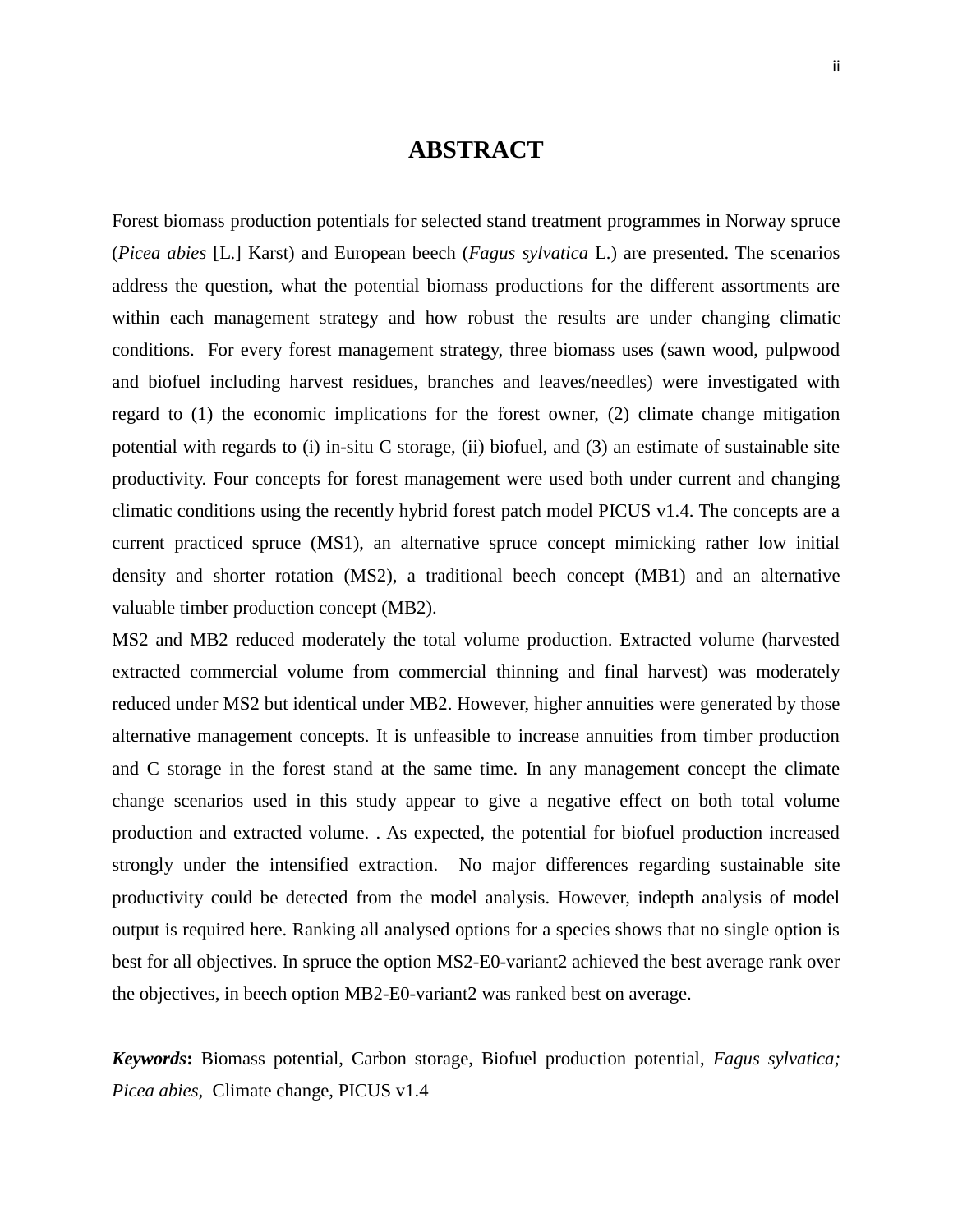### **ZUSAMMENFASSUNG**

In dieser Arbeit werden die Potentiale von Fichten- (*Picea abies* [L.] *Karst*) und Buchenbeständen (*Fagus sylvatica* L*.*) hinsichtlich ihrer Biomasseproduktion in ausgewählten walbaulichen Behandlungsprogrammen untersucht. Weiterhin werden in verschiedenen Szenarios diese Behandlungsprogramme unter veränderten Klimabedingungen auf ihre Robustheit getestet. Die analysierten Behandlungsprogramme wurden hinsichtlich der (1) ökonomischen Anreize (Annuitäten) für den Waldbesitzer, (2) der Potentiale zur Abmilderung des Klimawandels durch (i) in-situ C- Speicherung, und (ii) durch Verwendung als Biobrennstoffe sowie (3) der standörtlichen Nachhaltigkeit untersucht. Die entworfenen Walbaukonzepte beinhalten einmal die traditionelle Bewirtschaftung der Fichte in der Forstpraxis (MS1), eine simulierte Behandlungsweise mit niedriger Stammzahlhaltung und kürzerer Umtriebszeit (MS2), ein Programm zur traditionellen Buchenbewirtschaftung (MB1) und ein alternatives Programm zur Wertholzproduktion (MB2).

In MS2 und MB2 ist jeweils ein leichter Rückgang der Gesamtwuchsleistung zu verzeichnen. Trotzdem wurden höhere Gewinne in den beiden alternativen Behandlungskonzepten MS2 und MB2 generiert. Die Ergebnisse zeigen, dass es nicht möglich ist gleichzeitig C-Speicherung und Erlös zu maximieren. In jedweder Behandlungsweise hatten die Klimaszenarien, die in dieser Studie angewandt wurden, einen negativen Einfluss auf das produzierte Gesamtvolumen und auf die Rundholzmenge. Wie erwartet wurde die Produktion an Biobrennstoff durch die intensivere Entnahme erhöht. In bezug auf die standörtliche Nachhaltigkeit konnten in den Modellanalysen keine wesentlichen Unterschiede zwischen den Optionen gefunden werden. Eine detailliertere Analyse der simulierten Bodenprozesse wäre jedoch für belastbare Ergebnisse notwendig. Keine Option konnte in allen Aspekten auf Rang 1 gesetzt werden. Für Fichte erwies sich MS2-E0 variant2 als im schnitt bestgereihte Option, für Buche was dies MB2-E0-variant2.

*Stichworte*: Biomassepotential, Kohlenstoffspeicherung, Biobrennstoffproduktion, *Fagus sylvatica; Picea abies;* Klimawandel, PICUS v1.4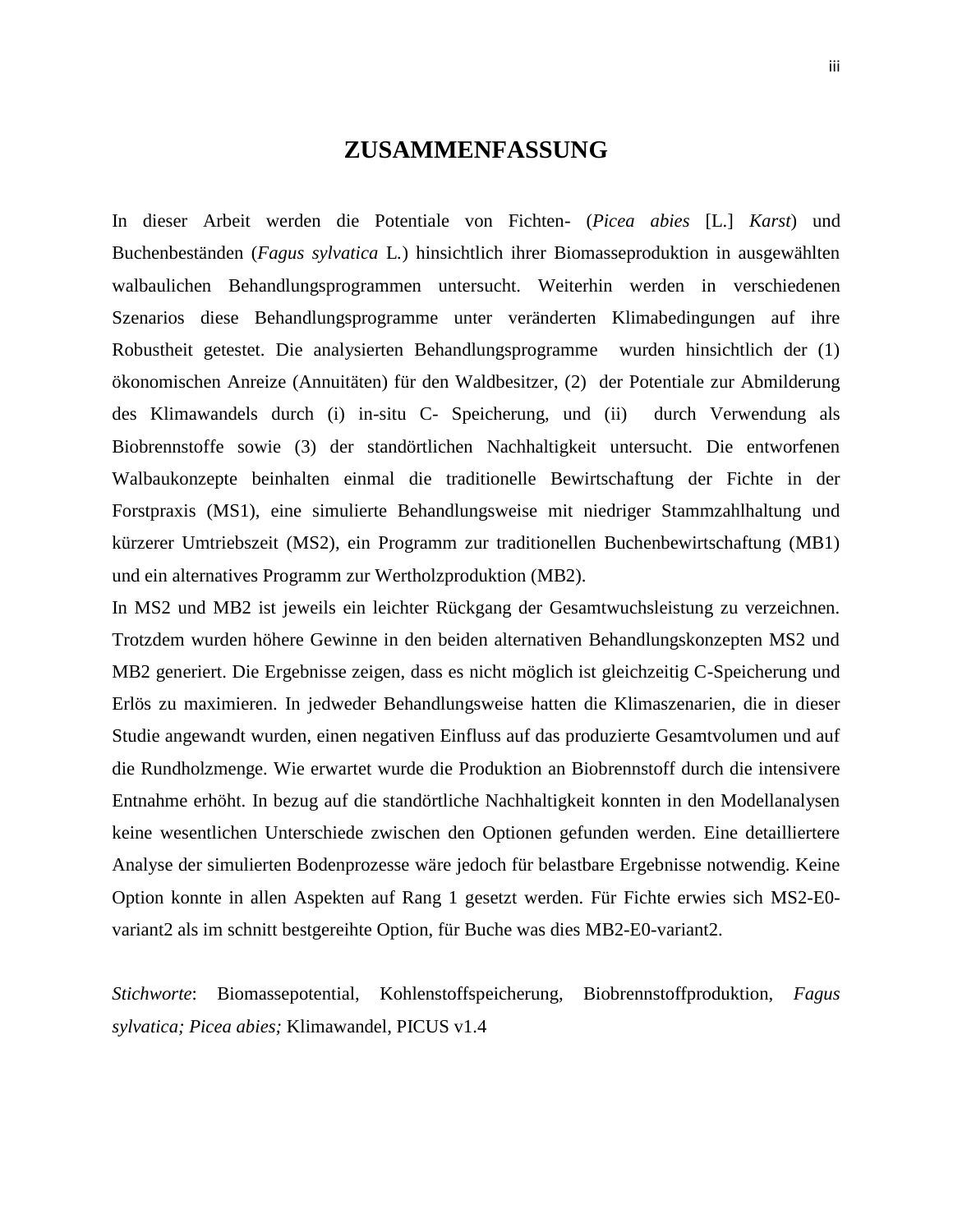### **ACKNOWLEDGEMENT**

<span id="page-3-0"></span>Foremost, I am heartily thankful to my supervisor, Ao.Univ.Prof. Dipl.-Ing. Dr. Manfred J. Lexer, whose encouragement, guidance, constructive criticism, and support from the initial to the final level enabled me to develop an understanding of the subject. His guidance helped me in all the time of research and writing of this thesis. Besides thesis, I also learn effective time management by observing the way he organizes his busy time. I highly appreciate his fast feedback in every mail I sent him.

Besides my supervisor, I would like to thank to Stefan Schoerghuber and Werner Rammer for their assistance, discussion and friendly help around my work especially in operating and understanding the forest model. Not to mention on many small talks about Austrian way of living, it is always interesting to know.

I am grateful to the European Commission for the scholarship which enabled me to undertake a MSc European Forestry Erasmus Mundus program at The University of Eastern Finland and University of Natural Resources and Applied Life Sciences (BOKU).

I am indebted to my many of my colleagues to support me: Didi, Dominik, and Jose. Thanks for the excellent support system we had, days when we were working together, and for all the fun we have in the last two years.

I owe my loving thanks to my family, almarhumah Mamah dan almarhum Papah (I hope they are smiling up there for me), Jaka Umbara Tjajadi, Rika Meilania Tjajadi, and Sagita Rahadian Tjajadi. They always support me fully in achieving higher education. Special thanks to H. Lili Ruslandi family for the spiritual support and to my fiancé Syahrul Munir for consistently being my rock, and the emotional support every time I need it.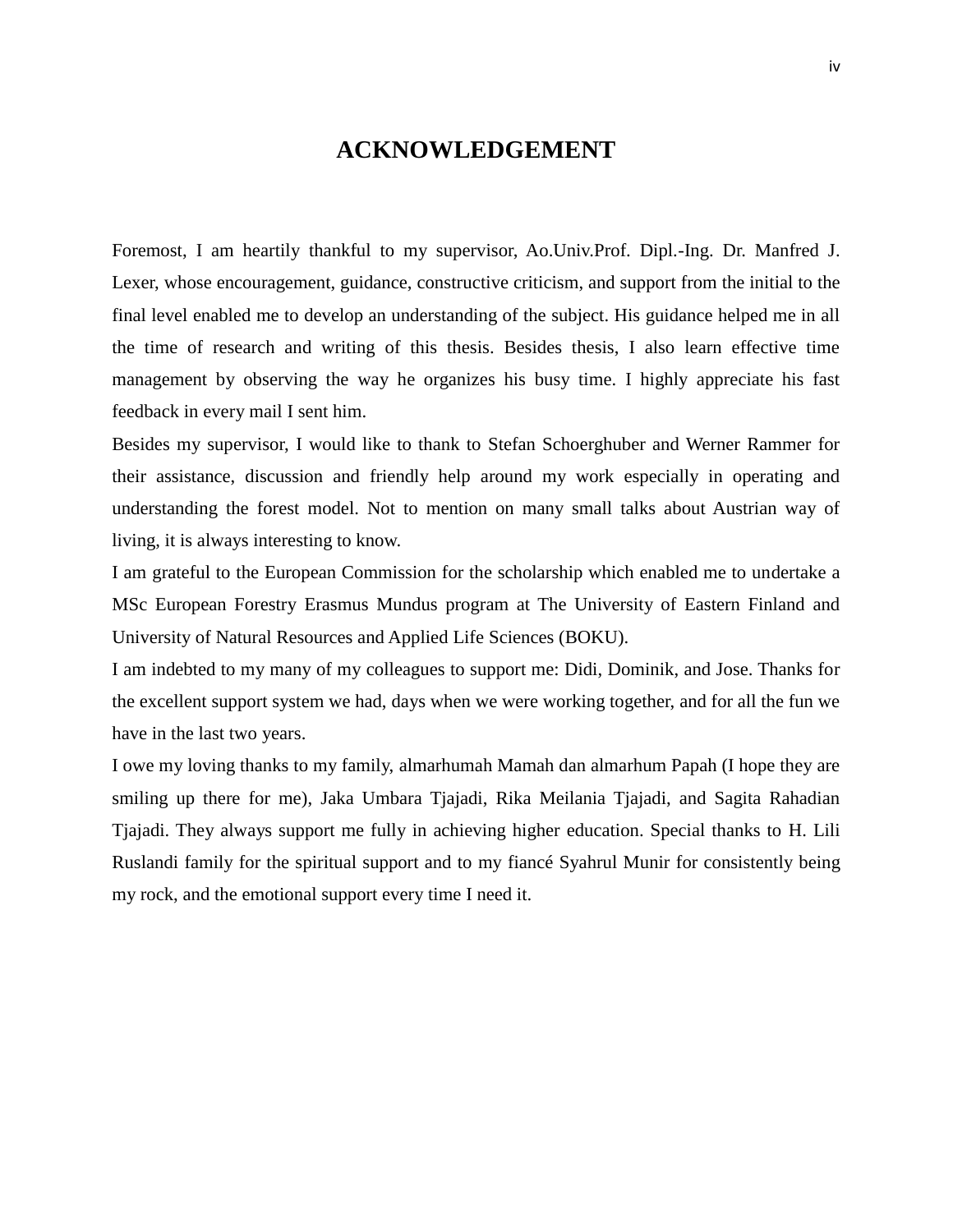## **ACRONYM**

<span id="page-4-0"></span>

| $3-PG$           | Physiological Principles in Predicting Growth                                            |
|------------------|------------------------------------------------------------------------------------------|
| <b>IPCC</b>      | Intergovernmental Panel on Climate Change                                                |
| MS1              | The current practice spruce management concept that was analyzed in this                 |
|                  | study                                                                                    |
| MS <sub>2</sub>  | The alternative spruce management concept that was analyzed in this                      |
|                  | study                                                                                    |
| MB1              | The traditionally practiced beech management concept that was analyzed                   |
|                  | in this study                                                                            |
| M <sub>B</sub> 2 | The alternative beech management concept that was analyzed in this study                 |
| <b>BL</b>        | Baseline climate scenario                                                                |
| A1B              | Predicted future climate scenario by IPCC the storyline is: future                       |
|                  | integrated world with rapid economic growth, new and efficient                           |
|                  | technologies and a balanced technology emphasis on all energy sources                    |
| A2               | Predicted future climate scenario by IPCC the storyline is: a very                       |
|                  | heterogeneous future world, continuously increasing population, economic                 |
|                  | development is primarily regionally oriented, technological change more                  |
|                  | fragmented and slower than other storylines                                              |
| B1               | Predicted future climate scenario by IPCC the storyline is: continuously                 |
|                  | increasing population ( <a2), economic<="" intermediate="" levels="" of="" td=""></a2),> |
|                  | development, more diverse technological change than A1 storylines,                       |
|                  | oriented towards environmental protection and social equity                              |
| <b>DBH</b>       | Diameter Breast Height                                                                   |
| E0               | Standard extraction mode                                                                 |
| E1               | Intensified extraction mode                                                              |
| Variant1         | Biomass utilization that reflects current business as usual concerning                   |
|                  | roundwood use                                                                            |
| Variant2         | Biomass utilization in which industrial wood that is usually used in pulp                |
|                  | and paper industry in this case is allocated to be bioenergy source                      |
| <b>NPV</b>       | Net Present Value                                                                        |
| <b>MAI</b>       | <b>Mean Annual Increment</b>                                                             |
| 1B               | Roundwood assortment for 15-19 cm diameter class                                         |
| 2AB              | Roundwood assortment for 20-29 cm diameter class                                         |
| 3AB              | Roundwood assortment for 30-39 cm diameter class                                         |
| 4AB              | Roundwood assortment for 40-49 cm diameter class                                         |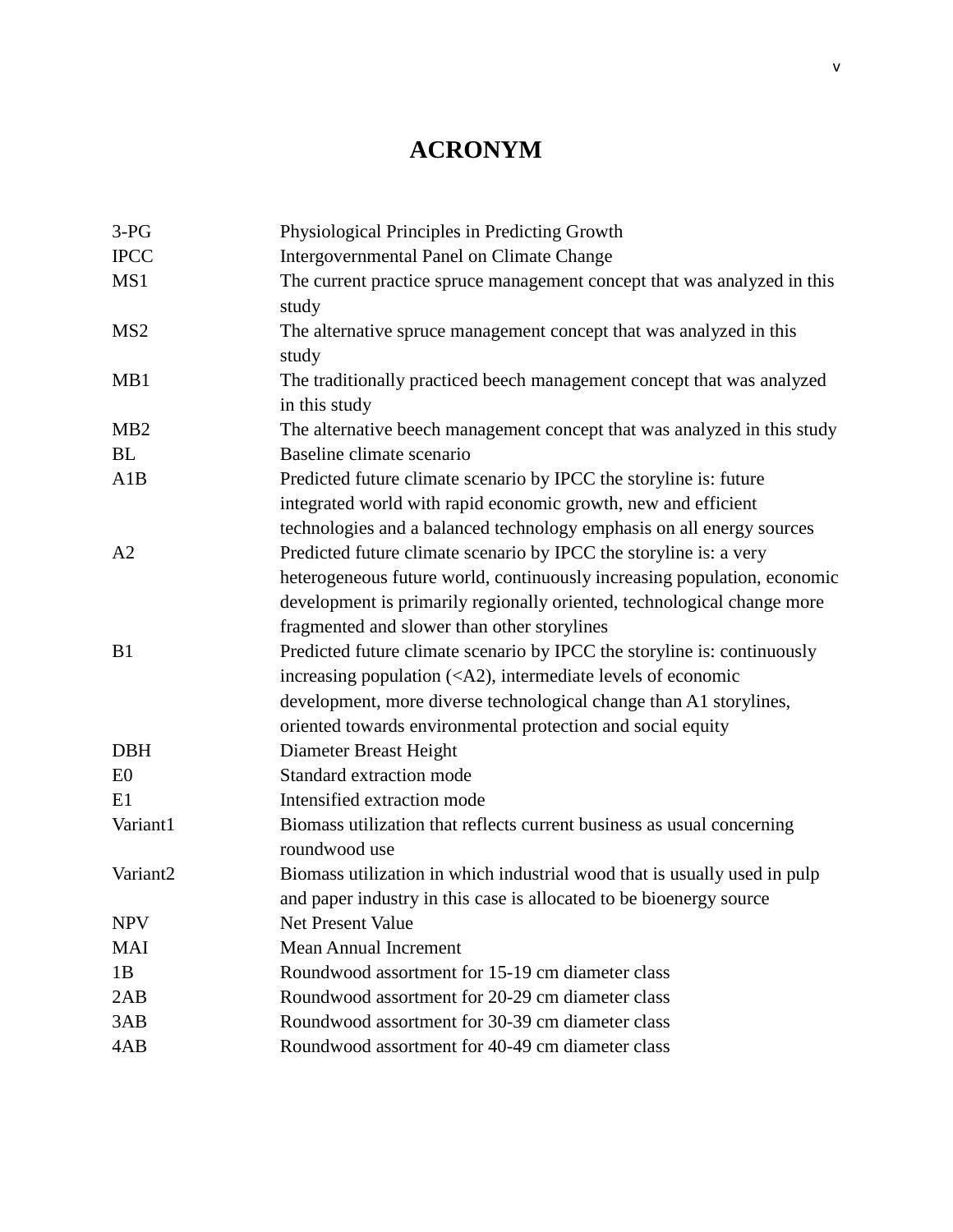## **Table of Content**

| 3.2 Total Volume Production, Extracted Volume and Annuity in Norway spruce  |  |
|-----------------------------------------------------------------------------|--|
| 3.3 Total Volume Production, Extracted Volume and Annuity in European beech |  |
|                                                                             |  |
|                                                                             |  |
|                                                                             |  |
|                                                                             |  |
|                                                                             |  |
|                                                                             |  |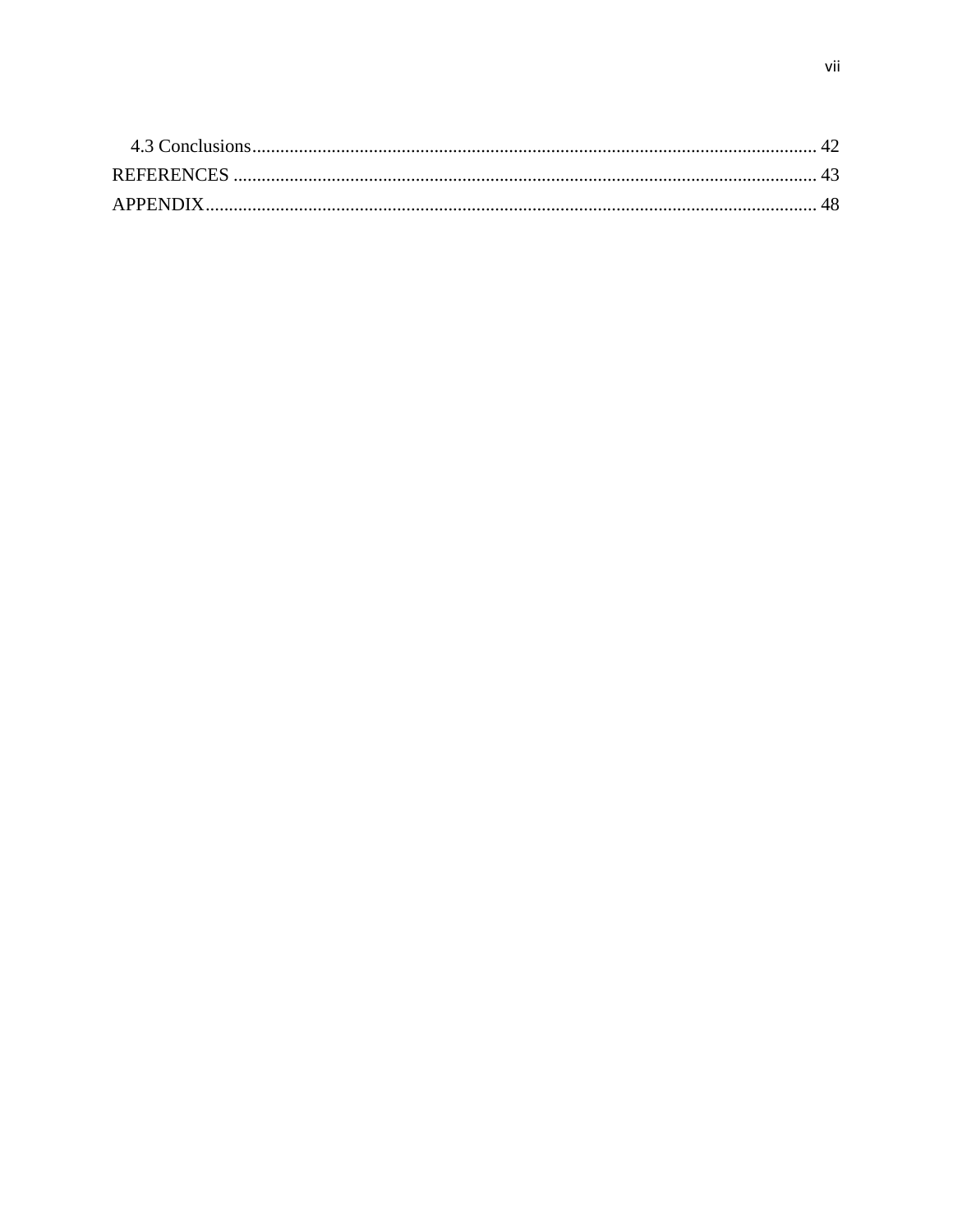## **Figure List**

<span id="page-7-0"></span>

| Figures                                                                                                                                                                                                                                                                | Page |
|------------------------------------------------------------------------------------------------------------------------------------------------------------------------------------------------------------------------------------------------------------------------|------|
|                                                                                                                                                                                                                                                                        |      |
| <b>Figure 2.</b> The 20 year running mean of the temperature $({}^{\circ}C)$ and precipitation<br>(mm year <sup>-1</sup> ) different between each future climate scenarios and mean baseline climate                                                                   |      |
|                                                                                                                                                                                                                                                                        |      |
| Figure 4. Manual and mechanized harvesting chain included the extraction modes for<br>each method. EO the standard extraction mode only stems were extracted and residues<br>were left on site, El the harvesting of all above ground parts of the trees (70% recovery |      |
|                                                                                                                                                                                                                                                                        |      |
| Figure 6. The distribution of total volume production over the rotation of the 10                                                                                                                                                                                      |      |
|                                                                                                                                                                                                                                                                        |      |
| Figure 7. Effect of spruce management concept, climate scenario and extraction mode on                                                                                                                                                                                 |      |
|                                                                                                                                                                                                                                                                        |      |
| Figure 8. Spruce assortment structure (%) under baseline and climate change conditions.  21                                                                                                                                                                            |      |
| Figure 9. Effect of beech management concepts, climate scenario and extraction mode on                                                                                                                                                                                 |      |
|                                                                                                                                                                                                                                                                        |      |
| Figure 10. Beech assortment structure (%) under baseline and climate change conditions.  26                                                                                                                                                                            |      |
| <b>Figure 11.</b> Carbon sequestration (t C ha <sup>-1</sup> ) according to the flow approach in the<br>management concepts over the rotation periods and under baseline. Flow approach shows                                                                          | 30   |
| Figure 12. CO2 emission reduction potential per hectare over the rotation periods from                                                                                                                                                                                 |      |
| fossil fuel substitution by spruce and beech biomass assuming that the full extracted<br>harvested biomass for fuel wood is to substitute coal under scenario biomass-fired steam-                                                                                     |      |
|                                                                                                                                                                                                                                                                        |      |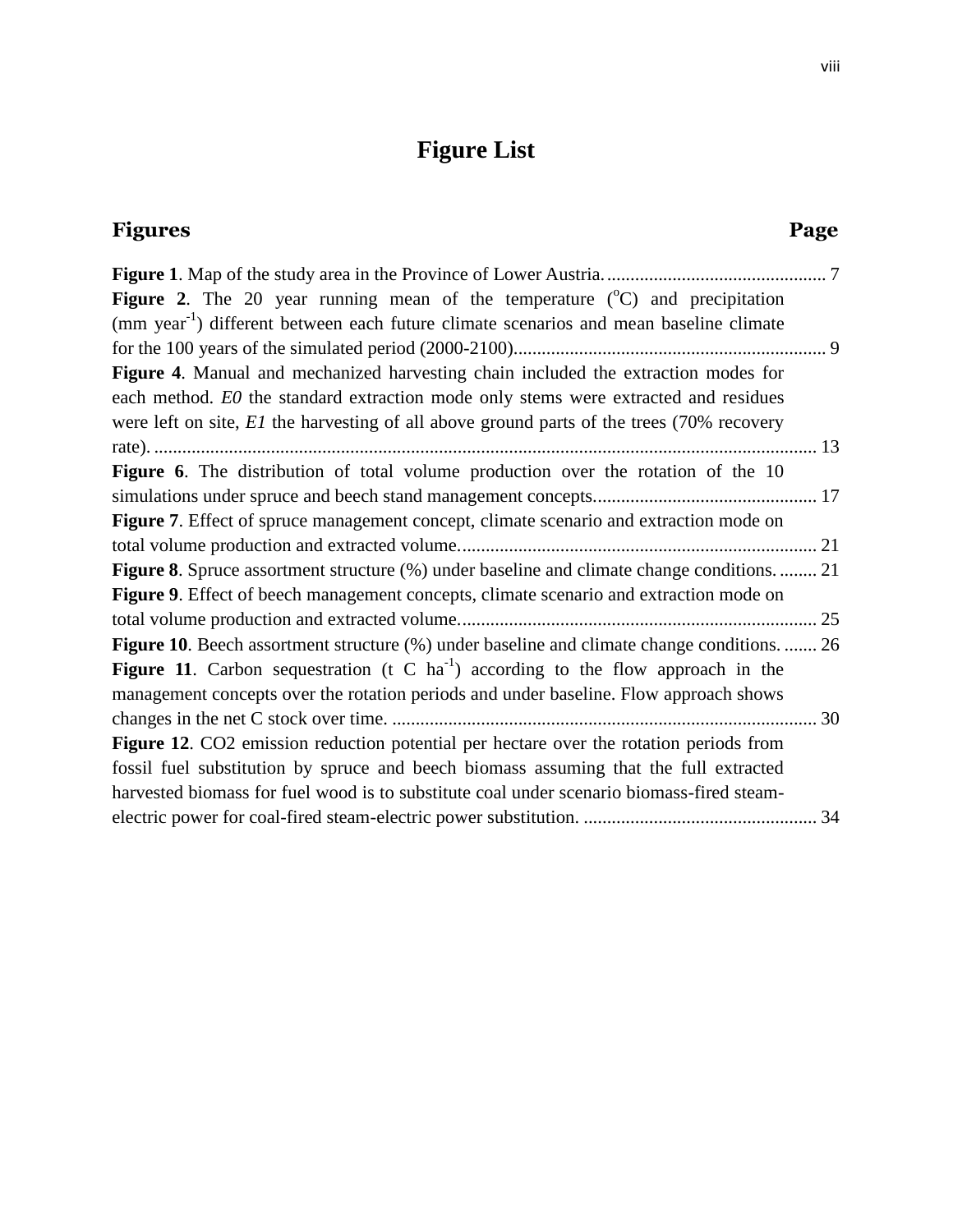## **Table List**

<span id="page-8-0"></span>

| <b>Table 1.</b> Summary of storylines for future emission scenarios assumptions (IPCC, 2007)  8                                            |  |
|--------------------------------------------------------------------------------------------------------------------------------------------|--|
| <b>Table 2.</b> Cost $(\mathcal{E}/m^3)$ assumption for thinning and clear cut in both harvesting methods                                  |  |
|                                                                                                                                            |  |
| Table 3. Average price $(\epsilon/m^3)$ of Norway spruce over assortments for diameter classes                                             |  |
|                                                                                                                                            |  |
| Table 4. Average price $(\epsilon/m^3)$ of European beech over assortments for diameter classes                                            |  |
|                                                                                                                                            |  |
| <b>Table 5</b> . Spruce annuities ( $\epsilon$ ha <sup>-1</sup> year <sup>-1</sup> ) under three interest rates ( <i>i</i> ), four climate |  |
|                                                                                                                                            |  |
| <b>Table 6.</b> Beech annuities ( $\epsilon$ ha <sup>-1</sup> year <sup>-1</sup> ) under three interest rates (i), four climate            |  |
|                                                                                                                                            |  |
| <b>Table 7.</b> Carbon storage (t C ha <sup>-1</sup> ) according to the mean storage approach in the stand                                 |  |
|                                                                                                                                            |  |
| Table 8. Mean carbon storage difference (%) according to mean approach in the stand                                                        |  |
|                                                                                                                                            |  |
| <b>Table 9.</b> Carbon sequestration (t C ha <sup>-1</sup> ) according to the flow approach in the stand                                   |  |
|                                                                                                                                            |  |
| Table 10. The biomass for biofuel potentials from different extraction modes and                                                           |  |
|                                                                                                                                            |  |
| Table 11. Three simulation indicators for site productivity assessment under various                                                       |  |
|                                                                                                                                            |  |
| Table 12. Decision matrix and conclusions for Norway spruce illustrating ranking for                                                       |  |
| 36                                                                                                                                         |  |
| Table 13. Decision matrix and conclusions for European beech illustrating ranking for                                                      |  |
|                                                                                                                                            |  |
|                                                                                                                                            |  |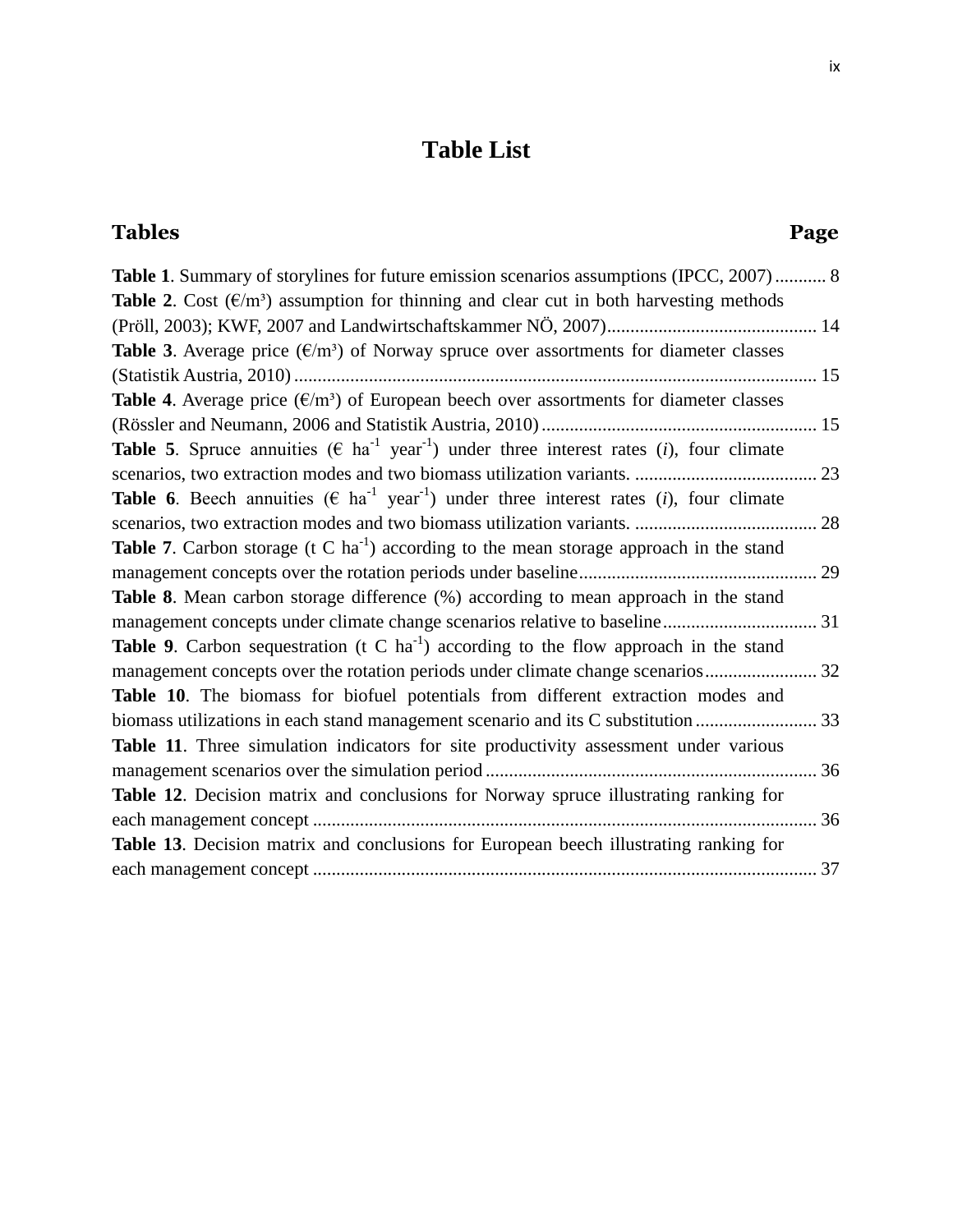## **1 Introduction**

#### <span id="page-9-1"></span><span id="page-9-0"></span>**1.2 Background**

Biomass as a source of bioenergy could play an important role in a future renewable energy system. It can be seen from the fact that plant-based fuels and biogas-based electricity have been gaining importance in recent years. Recognition of the environmental cost of fossil fuels, together with concern over their depletion within the next few decades, has broadened the research for alternative energy resources including biomass energy. This will lead to increased production and economic performance demands of biomass.

Biomass in general and forest biomass in particular are currently receiving new attention based on three key attributes which are their renewability (Bull, 1994),  $CO<sub>2</sub>$  near-neutrality (Johnson, 2009) and current availability (Fagernäs et al., 2006). Thus replacing fossil-derived energy with biomass can reduce greenhouse gases and mitigate global climate change (Börjesson et al., 1997; Gustavsson et al., 2007; Sohngen and Alig, 2000). Furthermore, Seidl et al. (2007) explain that in general there are three ways that active management of existing forests can contribute to climate change mitigation: through increased carbon dioxide storage in-situ (vegetation and soil), increased storage in wood product pools, or the substitution of fossil fuels by bioenergy.

As so far bioenergy market is primarily policy driven, the main drivers of the increased use of biomass for bioenergy in Europe are commitments under the Kyoto Protocol (McKay, 2005; Nilsson, 2006) and energy diversification policy (McKay, 2005; Chum and Overend, 2001). Under the Protocol, the EU has committed itself to reducing its GHG emissions by 8% during the first commitment period of 2008-2012 to below 1990 levels. This target is shared between the 15 EU Member States at of the time (EU15) EU's ratification moment in May 2002 under a legally binding burden-sharing agreement. Moreover, in respond to probability of events affecting the energy supply security and the vulnerability of society to energy supply disruptions are likely to increase in the near future (Correljé and Van der Linde, 2006), energy diversification is one of the instruments to decrease EU energy import dependence thus ensure security of energy supply in the future.

In EU policy on bioenergy in compliance of Kyoto Protocol, the aims are at increasing renewable energy sources from 6% to 12% at 2010 (European Commission, 1997). Recently in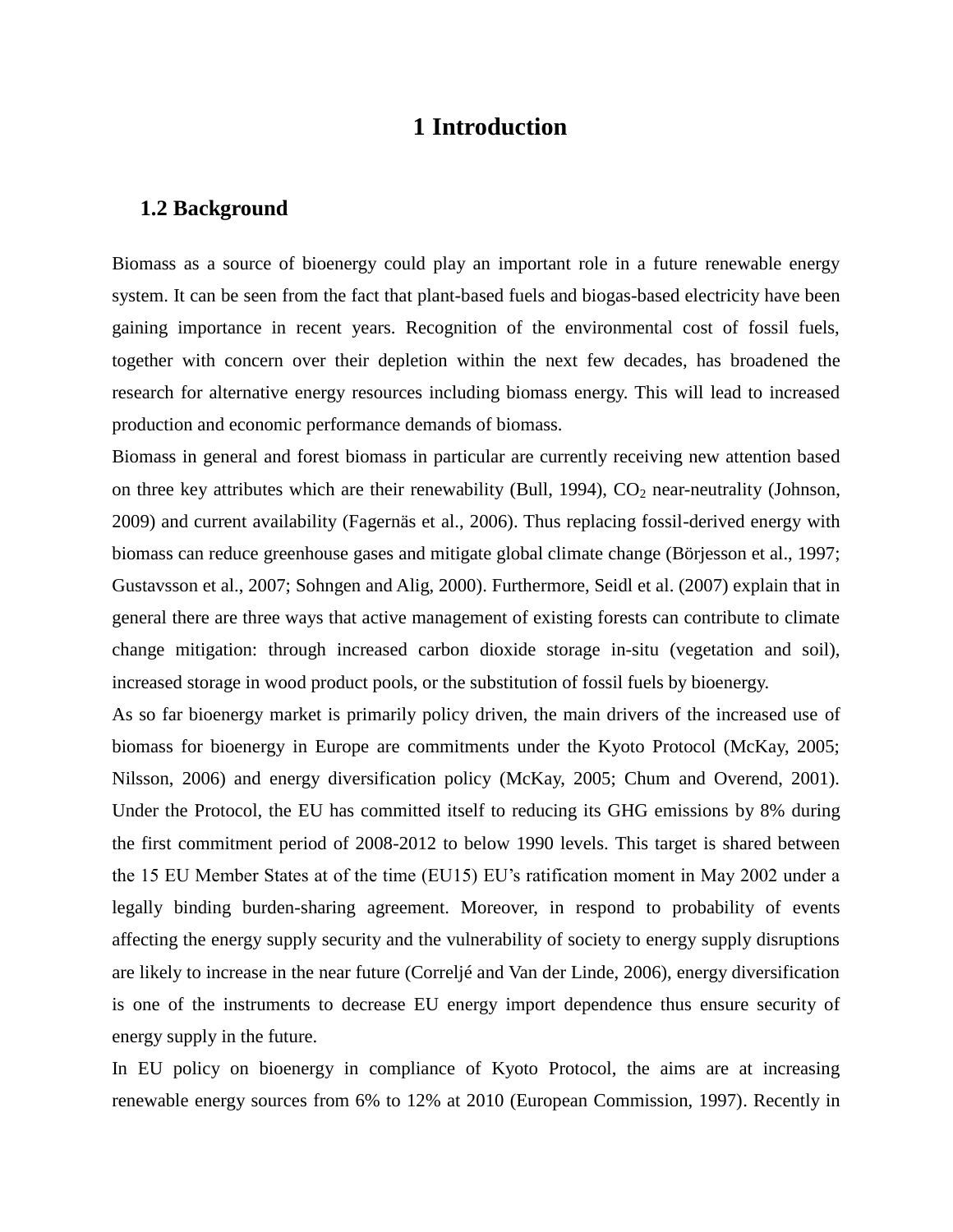December 2005 as part of the overall EU objective of improving competitiveness, sustainability and security of supply, the Commission launched a Biomass Action Plan (European Commission, 2005). The development of biomass energy from wood is one of the set out measures of the Action Plan, includes measure to promote biomass in heating, electricity and transport. The major portion of wood-energy used for primary energy generation is in the form of heat for individual homes or district in which mainly due to the development of Combine Heat and Power installation in certain EU countries, especially in Scandinavia and Austria (Fagernäs, 2006).

The increase used of renewable energy sources, including forest biomass, is a marked characteristic of energy policies at both Europe and national level. Therefore there is a high intensity toward forest owners to enhance utilization of forest residues for energy purposes. However, there are several barriers in bioenergy utilization for making a sustainable management as a reality. Among others, this can be local availability of biomass due to a lack of long-term practical experience in exploitation of forest residues (branches, tops and leaves) and economic barrier.

If we look closer to the forest management unit, in intensified harvesting method, most forest residues that were usually left in the forest recently have been used intensively for bioenergy. Since intensive harvesting of forest residues for bioenergy is always associated with nutrient export from the ecosystem this may cause nutrient depletion and potentially resulting in a longterm reduction in site productivity. For that reason, future biomass availability or future energy supply is still uncertain. The extent to which soil organic matter is negatively affected depends on the quantity of tree biomass removed. Therefore, in his scientific paper, Fagernäs (2006) suggested that good practices guidelines are urgently required.

There have been several studies assessing yields that can be achieved with management practice changes aiming at biomass for biofuel optimization. For example Sterba (1988), who examined Norway spruce in Austria, concluded that differences in volume growth are consistent with differences in the nutritional status. He analyzed the nutritional status of the remaining trees after thinning as well as three years later by investigating the elemental concentration in the top whorl of the remaining trees. The lowest increments were evident on plots with the lowest nutrient content in the top whorl. Whole tree harvesting after thinning results in the lowest mean volume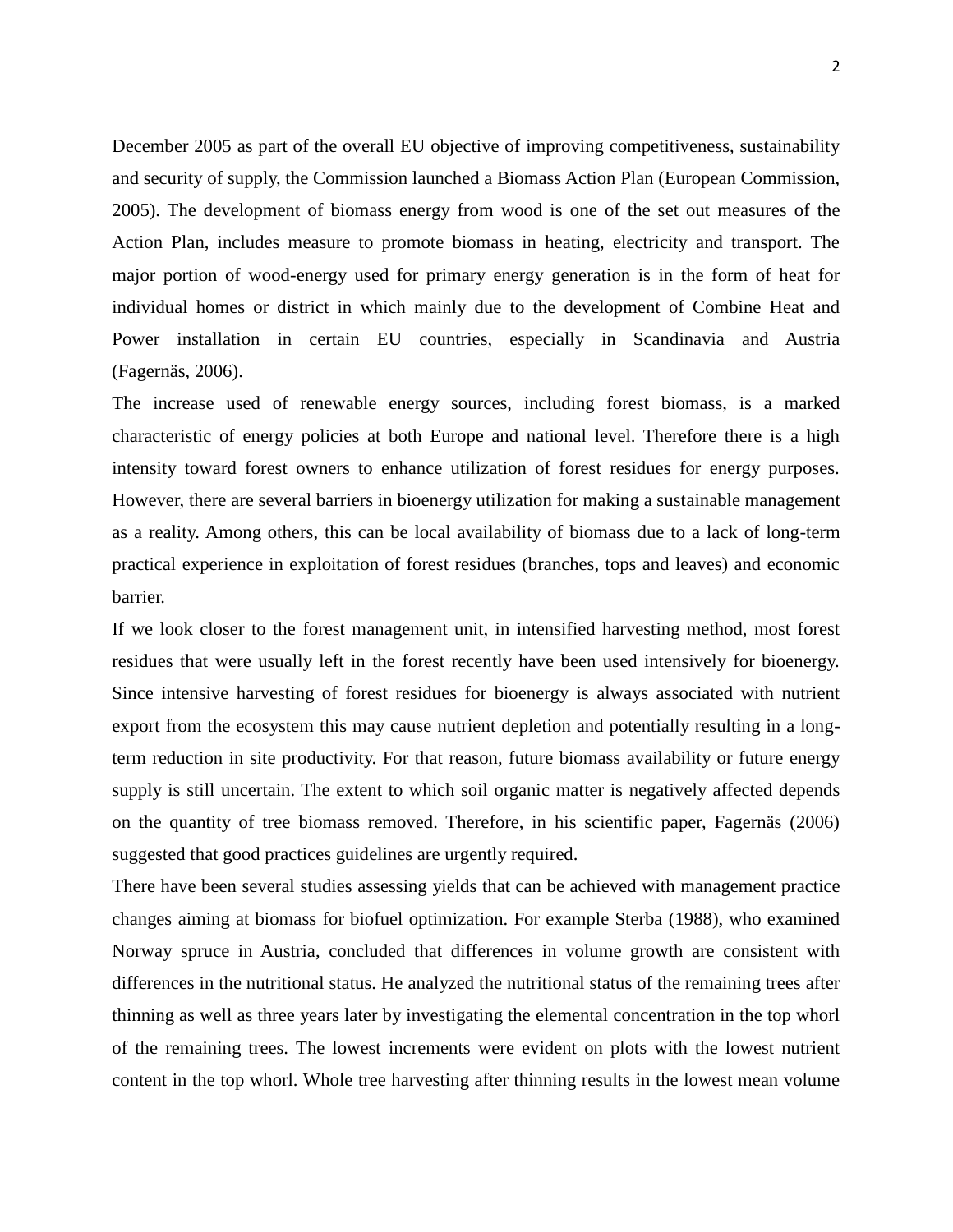of the remaining stand where the reductions of three-year mean annual volume increment per hectare relative to commercial stem wood harvesting regimes was 13.3%, if the felled trees were left on the cutting site for one year prior to removal, the mean annual volume increments reduced by 6.8%.

More recent experiments and stand level assessments of *Eucalyptus globulus*, *Pinus radiata* and *Pinus pinaster* species in Spain done by Merino et al. (2005) strengthened that conclusion. They have demonstrated that intensified utilization of forest biomass could possibly have negative impacts on site nutritional status. This leads to differences in the amount of soil nutrients, which strongly affects the plant uptake and thus growth rates. Result of mechanistic biogeochemical modeling environment to study sustainable forestry under *Picea abies* plots by Merganičová et al. (2005) shows that litter under commercial stem harvesting method exhibit an improved carbon and nitrogen that present for about 16 years. Only half of that improved nutritional status time period present in litter under the whole tree harvesting method. This shorter increased nutritional status time could strongly affects the nutrition plan uptake and thus might reduce growth rates.

Furthermore, several studies (Weetman and Algar, 1983; Hornbeck et al., 1990) hypothesized that negative effect on site productivity of whole tree would be most prominent at dry and poor sites. It is a result of the risk for decreased amount of soil organic matter in which would potentially lead to reduction of water and nutrient retention capacity.

The common economic barrier is the profitability issue of management concept changes into biomass production for energy in relation to the present management practice. The intensive residues extraction provides an extra source of income for the forest owners but at the same time also affects the ecological state of the forest site in the long term thus income gaining might decrease. Consequently the individual forest owner is faced with a large number of options regarding product combination target of timber, bioenergy and the potential impact on the ecosystem especially for climate change mitigation. Accordingly, they may face difficulties making a decision. Results from various management strategies on biomass production in each assortment (sawn wood, pulpwood and firewood) can assist the forest owners to make a comprehensive decision on combination target products that will be the most beneficial for them. Then this current paper also addresses potential responses of spruce and beech to the predicted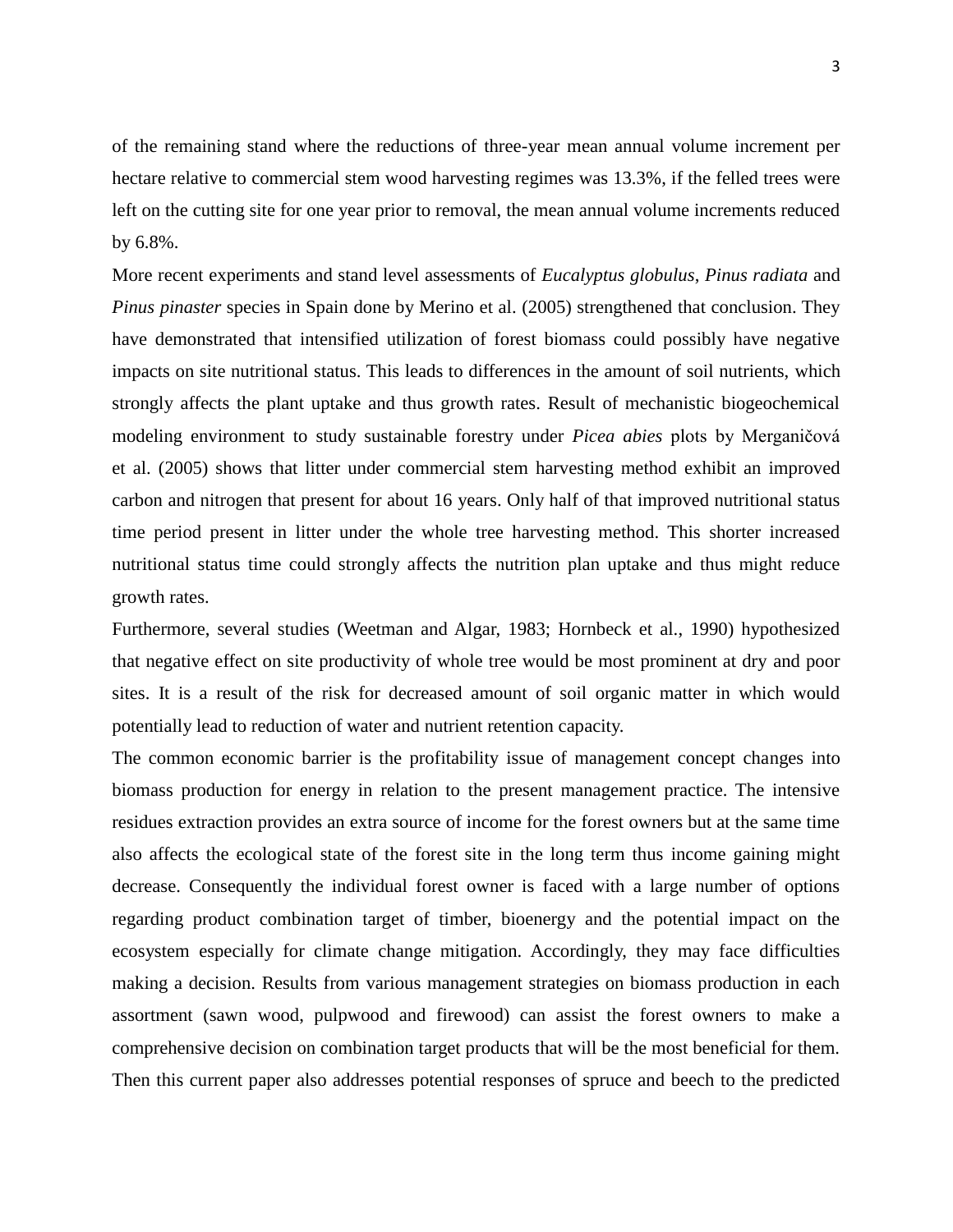environmental changes to investigate the sensitivity of growth and timber yield to management and climate change.

Almost in all European countries beech (*Fagus sylvatica* L.), which plays dominant role concerning the makeup of broadleaves tree, is managed oriented on future crop trees aiming for big dimensions and best quality logs (Spiecker, 2002). Appreciation of beech wood has increased constantly because of astonishing benefit forest owners could get from mature stands (Tarp, 2000). There were two beech stand managements using different final stem number per hectare that were investigated in this paper.

Those alternative managements were investigated due to the fact that valuable trees need to have large diameters and big crowns. Different stand management concept was used aiming to investigate which final stand density producing better tree dimensions and final economical benefit for the forest owner. By using less number of future crop trees actually approximately the same valuable timber can be achieved in a relatively shorter rotation because the diameter dimension is bigger in low density stand per hectare.

Norway spruce is one of the most common and economically important coniferous species in Europe. Its good yield and quality performance on very different site conditions favored this species over a long period. Highly productive sites in southern Sweden have potential yield of 11 m<sup>3</sup>ha<sup>-1</sup>year<sup>-1</sup> (Eriksson and Johansson, 1993), 14.7 m<sup>3</sup>ha<sup>-1</sup>year<sup>-1</sup> yield can be reached in West Norway (Øyen and Nygaard, 2008), in the coastal area of northern Germany the average increment is 11 m<sup>3</sup>ha<sup>-1</sup>year<sup>-1</sup> (Krzak et al., 1988), in the south of Belgium the yield range from  $10-12 \text{ m}^3\text{ha}^{-1}\text{year}^{-1}$  (Praag and Weissen, 1986).

In Central Europe, Norway spruce (*Picea abies* [L.] Karst) has a long history of cultivation since the middle of the 19th century. This species has been planted intensely thus has changed natural forest into artificial forests and has led to the introduction far outside its natural range. But in many European countries, the choice of tree species is changing. While in the past coniferous species were favored, the share of broadleaved tree species is now increasing. Norway spruce for example has been shifted to be mixed with broadleaves. According to Spiecker (2002), mixed stands have been found to be more resistant against various forms of damage, more diverse in their fauna and flora composition than pure, single-species stands.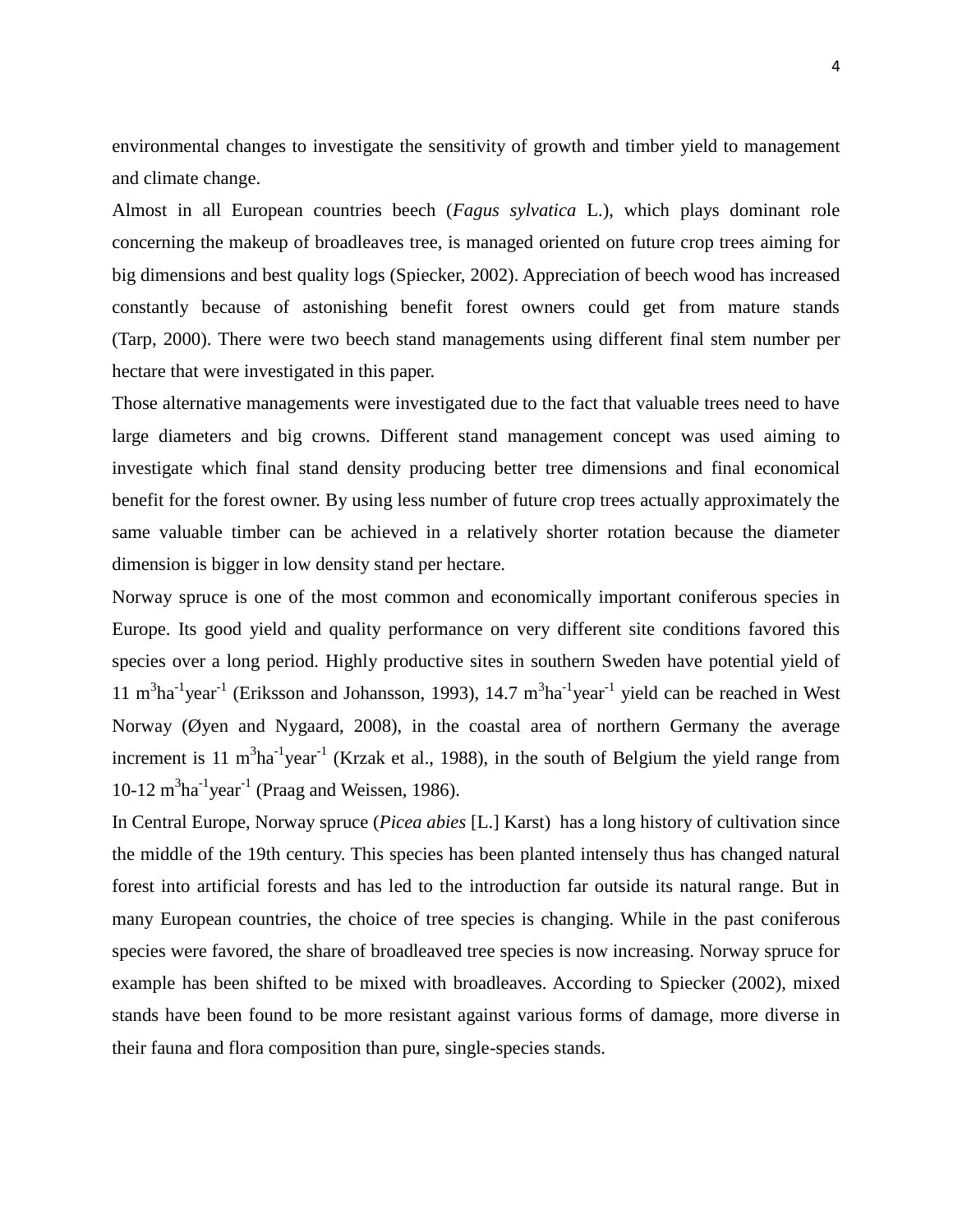## <span id="page-13-0"></span>**1.3 Objectives**

These stand management concepts address the question, what the potential biomasses for the different assortments are within each management strategy and how robust the results are under changing climatic conditions. For every forest management strategy, three biomass utilizations in which for sawn wood, pulpwood and firewood, are going to investigate with regard to:

- a) Economic implications for the forest owner
- b) Climate change mitigation potential with regards to in-situ C storage and biofuel use
- c) Sustainable site productivity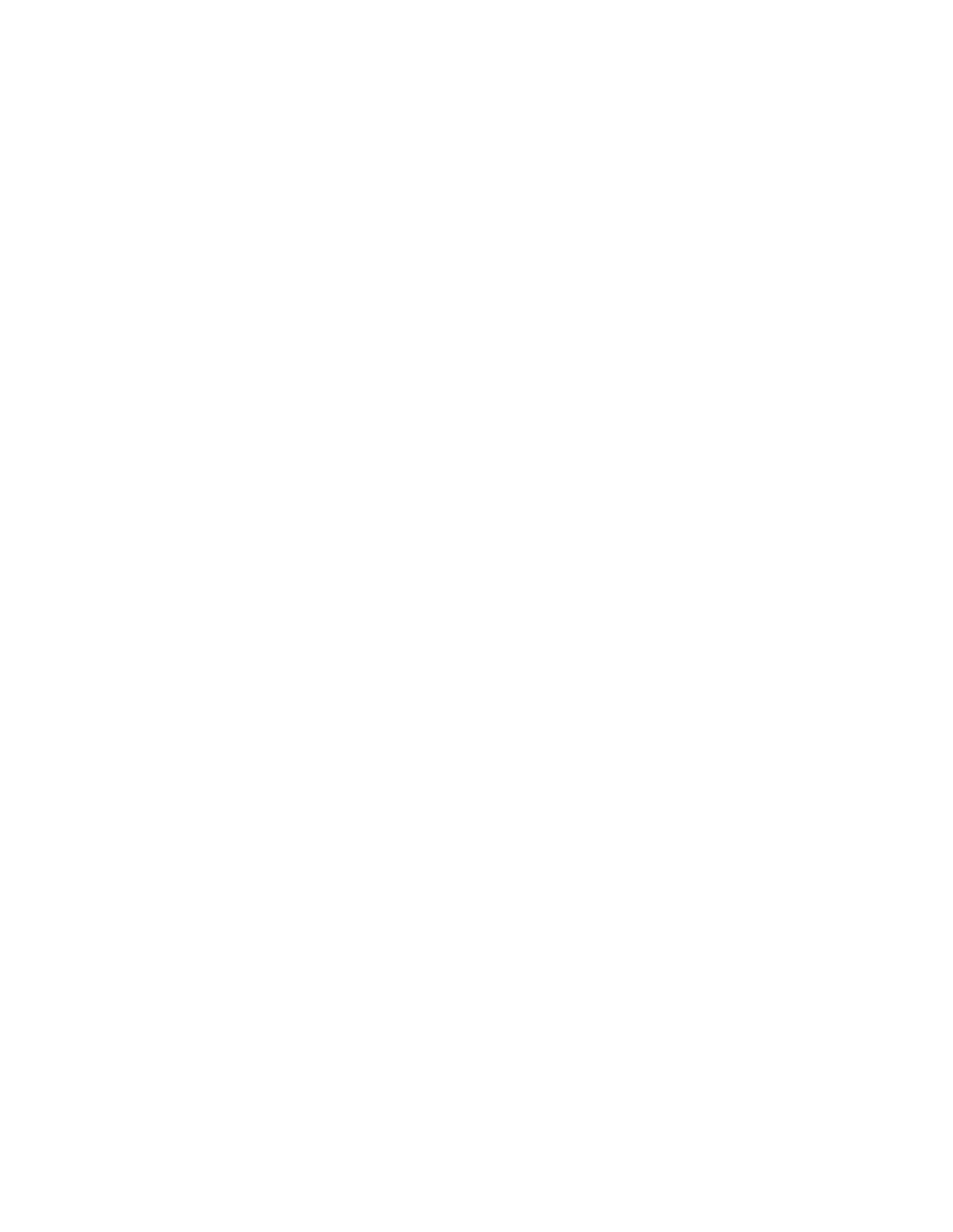## **2 Methods and Materials**

#### <span id="page-15-0"></span>**2.2 PICUS v1.4**

To simulate standing biomass development for all forest stands scenarios the recently hybrid forest patch model PICUS v1.4 (Seidl et al., 2005) was utilized. PICUS v1.4 is a modular modelling framework aiming at the combination of the ecological generality and applicability of patch models and the physiological foundation of process-based model concepts.

The initial structure of this model is the classical three-dimensional patch model PICUS v1.2 (Lexer and Hönninger, 2001) then hybridized with the physiologically based stand-level production module of the 3-PG (Physiological Principles in Predicting Growth; Landsberg and Waring, 1997) resulting in PICUS v1.3. The coupling of both elements is described in detail in Seidl et al., 2005. The 3-PG model is a physiology-based, stand-level model of net primary production using simplified concepts of radiation-use efficiency, carbon balance and partitioning for monospecific stands with a simple tree population structure. Its main rationale is to combine ecological realism with regard to stand structure and inter- and intra-species competition with robust physiological approaches for forest management decision support under changing environmental conditions (Seidl et al., 2005). The coupling of both patch model and 3-PG elements is described in detail in Seidl et al. (2005).

In model version 1.4, components of the model include a sub-model for the simulation of forest management interventions based on management scripts allowing for high flexibility in terms of spatially and structurally explicit harvesting and planting operations (Seidl et al., 2007). Recently, a process-oriented soil sub-model to keep track of belowground carbon and nitrogen processes and to dynamically update site nutrition status, a biogeochemical process model of carbon storage and nitrogen fluxes in forest soils (Currie et al., 1999) has been included.

This paper only presents a brief overview on the model structure and logic, a detailed description is written by Lexer and Hönninger (2001). The structural resolution of PICUS v1.4 is  $10x10$ meter patches. The vertical dimension of a simulated forest is represented explicitly by crown cell of 5 m depth up to a maximum height of 60 m. These 10x10x5 m cells contain all information on the distribution of tree biomass in space. Tree biomass is evenly distributed within the cells. PICUS considers interaction among neighboring patches as well as the effect of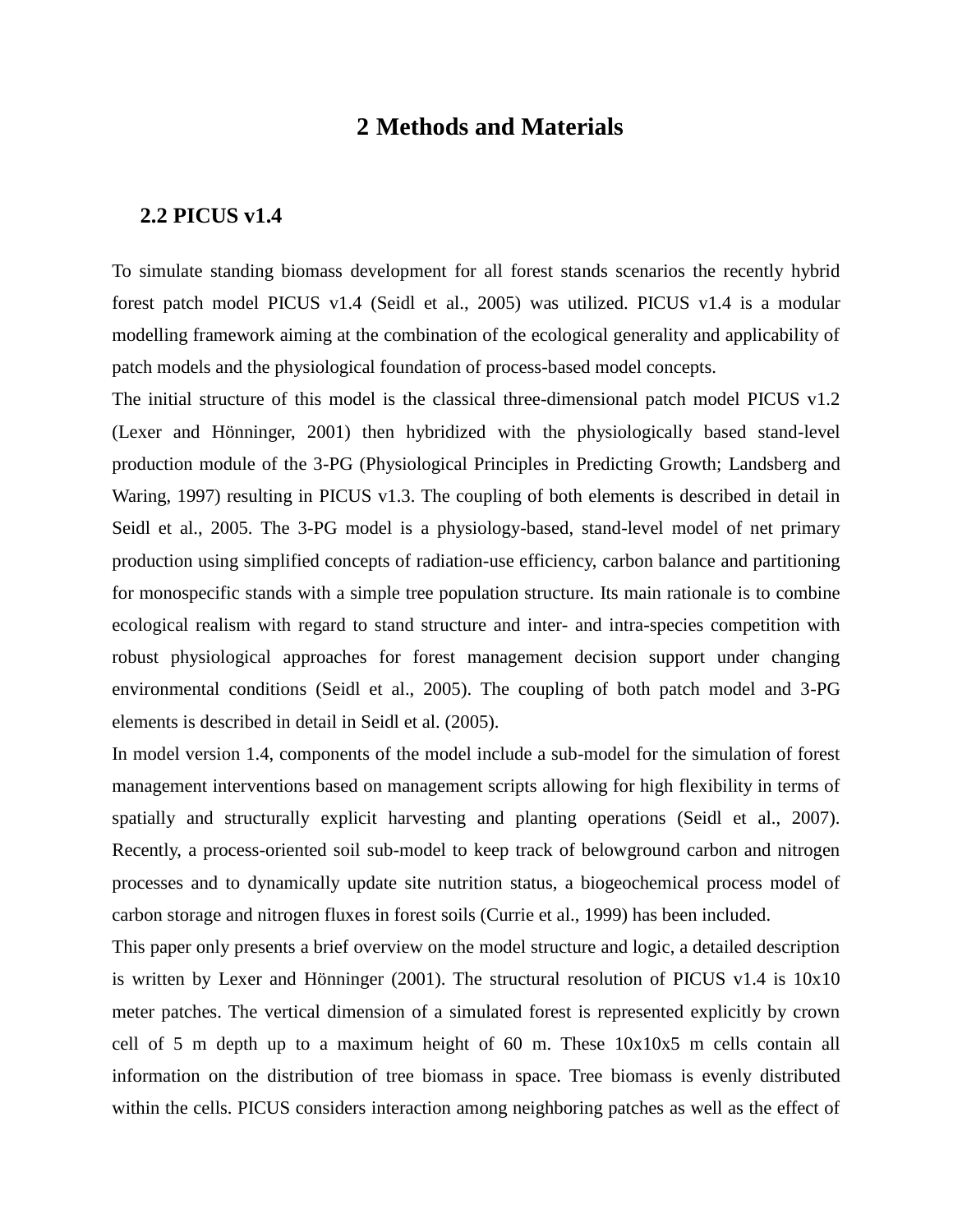slope and orientation on incoming radiation and the shielding effect of the surrounding topography. The range of spatial interaction between patches depends on the characteristics of the vegetation on the simulated patches (i.e. tree height, crown length), site characteristics (slope, orientation, latitude) and season (i.e. solar altitude, sun angle and direction).

The model performance was evaluated to allow assessment of various aspects of forest ecosystem dynamics. In a series of simulation experiments, Seidl et al. (2005) showed that PICUS v1.3 indicated a realistic response to a climate change sensitive experiments, volume production and stand structure. It was shown that large-scale forest inventory data can be valuable for PICUS v1.4 model evaluation, particularly when they cover large environmental gradients and do not come from intensively managed forests (Didion et al., 2009).

#### <span id="page-16-0"></span>**2.3 Study Area**

The study area was in the city of Amstetten, the western part of Lower Austria province situated at approximately 300-400 above sea level (**Figure 1**). Climate is characterized as subcontinental. Forest ecoregion is classified as "7.2 Nördliches Alpenvorland - Ostteil" based on Kilian et al. (1994). The area is characterized by cambisol soil with pH 4.2 and water holding capacity of 165mm.



<span id="page-16-1"></span>**Figure 1. Map of the study area in the Province of Lower Austria.**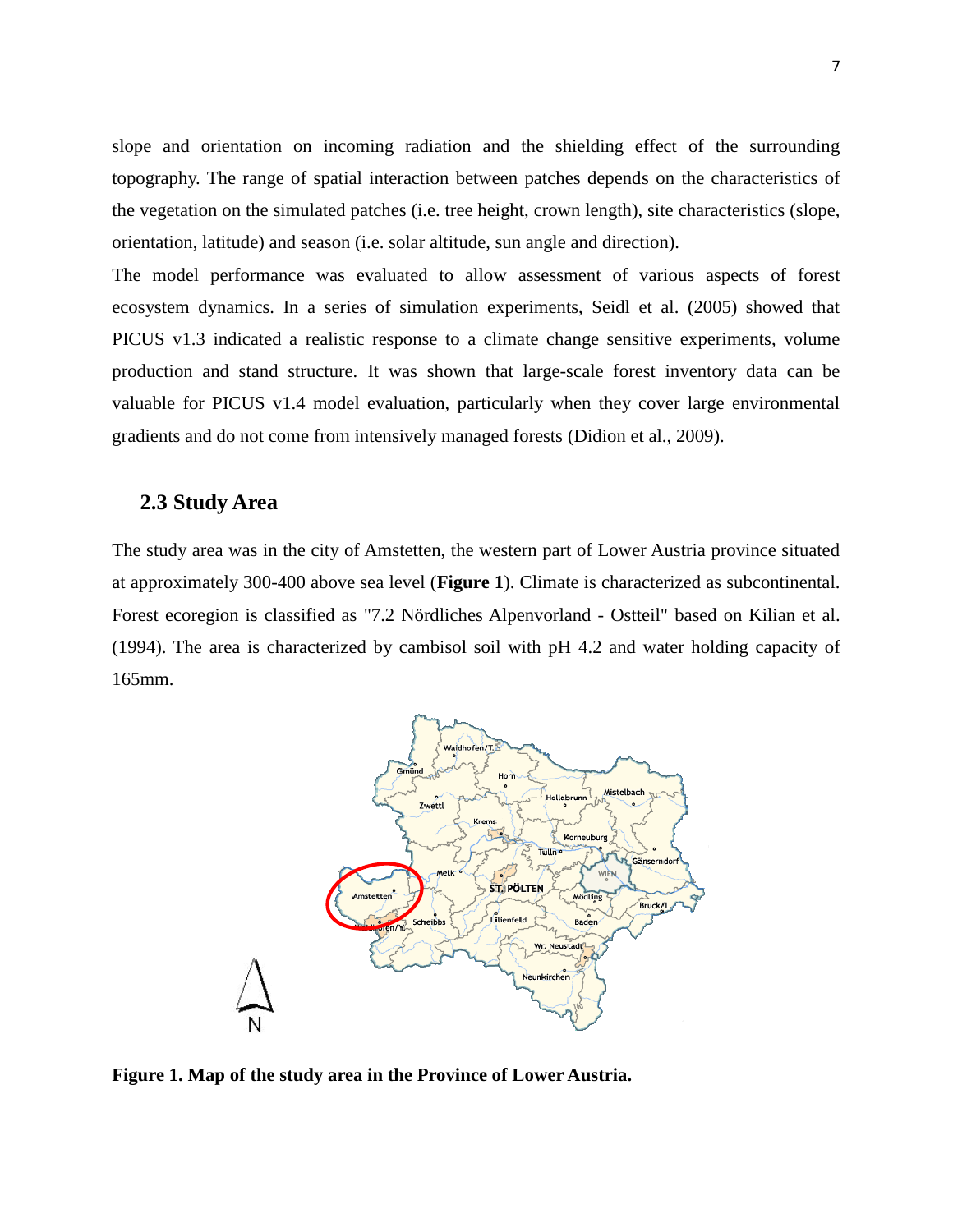#### <span id="page-17-0"></span>**2.4 Experimental Design**

Four concepts for forest management were investigated, both under current climatic condition and under changing climatic conditions that have been assessed by IPCC (Intergovernmental Panel on Climate Change, 2007). A more detailed description of the future climate scenarios are expressed in 20 year running average of the temperature and precipitation different between the future climate scenarios and the mean baseline climate (see **Figure 2**) and climate scenario assumptions are presented in **Table 1**. All four stand management concepts start from the same initial stand condition.

There are two management concepts in each species of Norway spruce and European beech: (i) a current practice spruce of 100 years rotation length (MS1), (ii) an alternative spruce management with shorter rotation period, final cut at the age of 90 years (MS2), (iii) a traditionally practiced beech management (MB1), (iv) beech stand management alternative aiming at valuable timber production (MB2).

In this paper the effects of thinning, species, rotation length, extraction mode and biomass utilization variant on potential growth of each timber assortment and its interaction with a site nutrient status and bioenergy system including carbon sequestration and carbon substitution were appraised. On the forest owner perspective, the differences between these four stand management concepts become important as a support data to choose a better management that can offer more profit.

<span id="page-17-1"></span>

|                  | Table 1. Summary of storylines for future emission scenarios assumptions (IPCC, 2007) |
|------------------|---------------------------------------------------------------------------------------|
| <b>Storyline</b> | <b>Description</b>                                                                    |

| A1B        | Future integrated world with rapid economic growth, new and efficient                       |
|------------|---------------------------------------------------------------------------------------------|
|            | technologies and a balanced technology emphasis on all energy sources.                      |
| ${\bf A2}$ | A very heterogeneous future world, continuously increasing population, economic             |
|            | development is primarily regionally oriented, technological change more                     |
|            | fragmented and slower than other storylines.                                                |
| <b>B1</b>  | Continuously increasing population $(\langle A2 \rangle)$ , intermediate levels of economic |
|            | development, more diverse technological change than A1 storylines, oriented                 |
|            | towards environmental protection and social equity.                                         |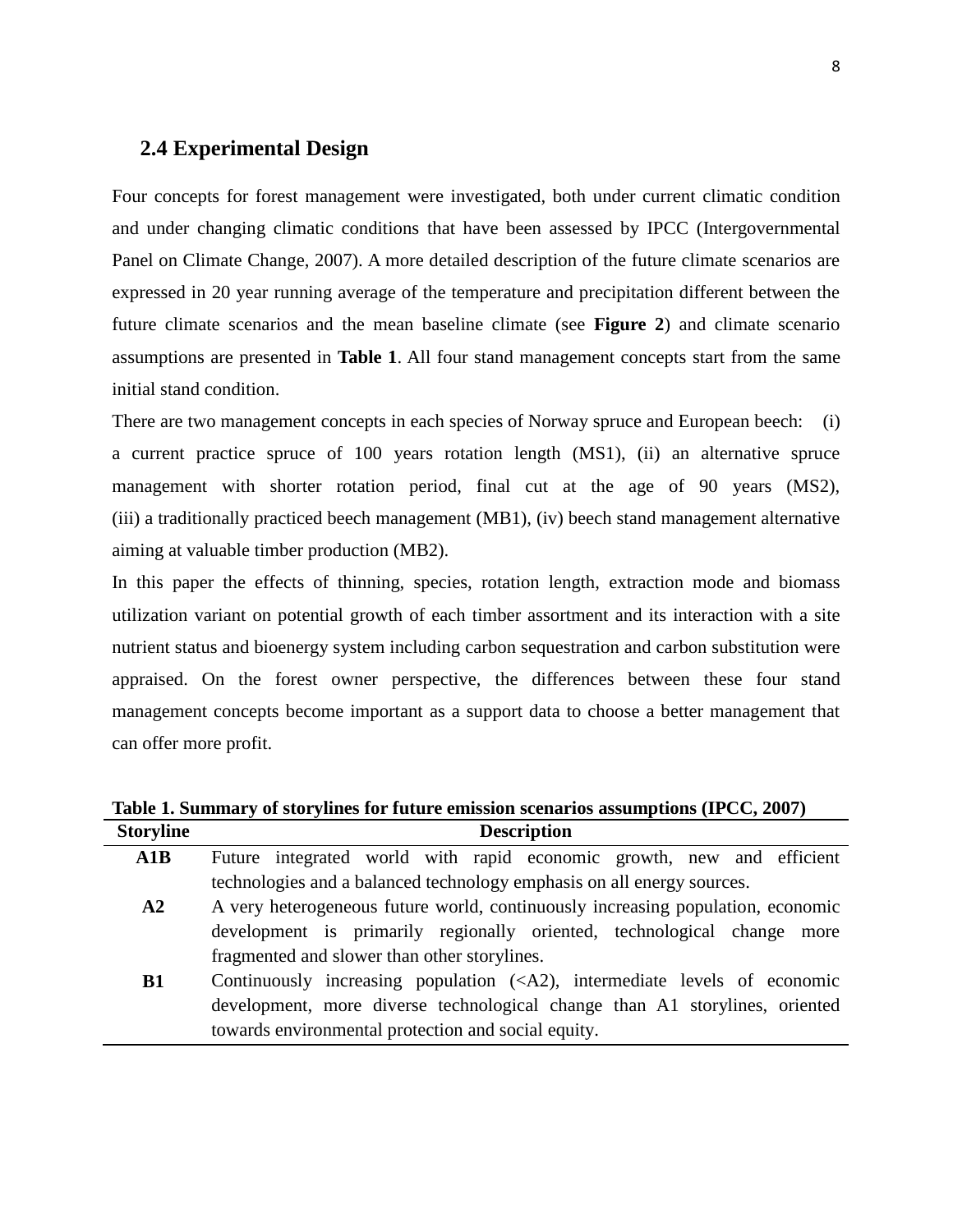

<span id="page-18-1"></span>**Figure 2. The 20 year running mean of the temperature (<sup>o</sup>C) and precipitation (mm year-1 ) different between each future climate scenarios and mean baseline climate (IPCC, 2007) for the 100 years of the simulated period (2000-2100).** 

#### <span id="page-18-0"></span>**2.4.1 Spruce Stand Management Concept**

MS1 is a Norway spruce management that reflects the current practice of the forest owner in the sites and is used here as a baseline for comparison to the second spruce management. MS1 is typically stand management done by small forest owners.

This concept shows implementation of forest tending in the form of one pre-commercial thinning, three selective thinnings and clear cut at the end of a rotation period of 100 years. Initial stand density of this concept is  $3300$  stems ha<sup>-1</sup>, mimicking a rather high initial density. After 20 years of simulation, the pre-commercial thinning is carried out (reduce 45% of basal area), followed by the thinnings in the years 30 (20%), 50 (25%) and 70 (20%).

MS2 is an alternative management and uses a shorter rotation length of 90 years. In this stand management concept the stand structure of the growing stock at the beginning of the rotation period is different, it uses  $2,500$  stem ha<sup>-1.</sup> There is no pre-commercial thinning in order to reduce the silvicultural cost and thinning carried out in the years 30 (35%), 45 (30%) and 60 (25%).

This alternative concept was intended to examine the economic and productivity effect of less dense initial stage stand, less intensive management and shorter rotation. Regeneration was assumed to be planted. **Figure 3** shows more detail on the stand structures during the rotation.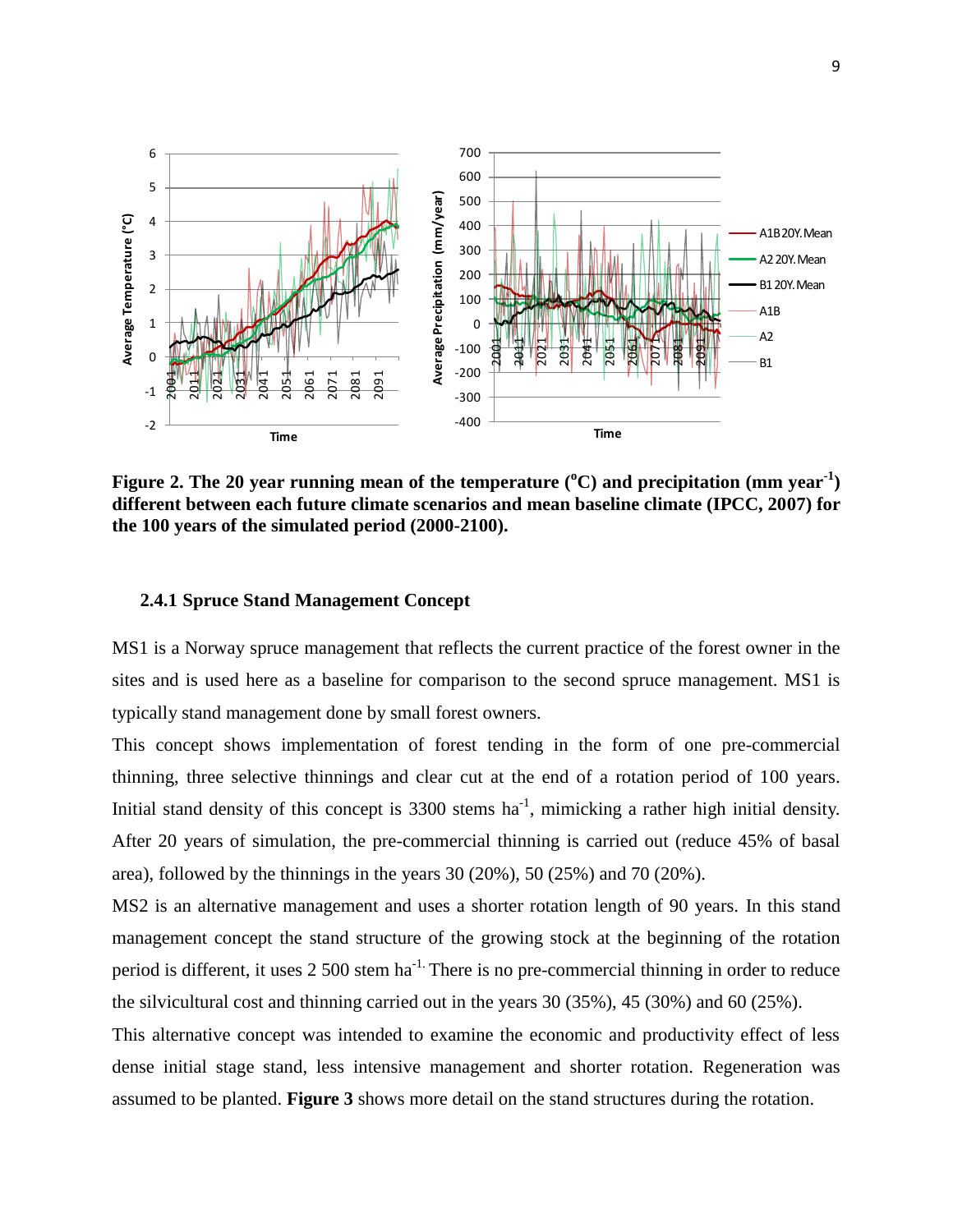#### <span id="page-19-0"></span>**2.4.2 Beech Stand Management Concept**

Valuable broadleaved species of beech is important for producing high-quality wood mainly used in the veneer and furniture industries. And the quality of the beech timber is highly dependent on its silviculture management. To achieve quality objective two important general principles are targeted (Spiecker, 2008):

- a) Dimension: approximately 60 cm diameter with
- b) Quality, aiming for first log of best quality (A): straight grained, clean and free from any growth defects for instance dead or living branches, bark disease indicating wood decay.

In this paper, management of beech stands up to harvesting of crop trees is divided into 3 steps based on Spiecker (2008). These stages and their silvicultural details are described briefly.

- a) Stand establishment
- b) Tending of young stand (stage of qualification)
- c) Thinning (stage of dimensioning)

*Stand establishment*. Natural regeneration under shelterwood system is used in order to reduce costs of stand establishment. This method taking all ecological characteristics of the species into account in which its shade tolerance is used to regenerate under shelterwood created by remain mature tress which also functioning as seed sources. Wagner et al. (2010) emphasize natural regeneration methods must leave a dense shelter of old trees to succeed with Fagus. The shelterwood system seems to create favorable growth conditions for regeneration success (Madsen and Larsen, 1997). The main effects of the shelterwood are reduced competition from ground vegetation and a smaller risk of frost damage (Angestam et al., 2003).

*Tending of young stand*. In this stage the main objective is getting the desired quality of a sufficient number of future crop trees. It is done between the stand age of 5-10 years or at top height of 2 meters by selecting trees of bad quality only in the upper canopy, removal of individuals with thick and steep branches, crooked trees and trees with pest defects.

*Thinning*. Thinning aims at getting the desired dimension of final crop trees, the diameter growth should be on a high level. Using thinning from above which means that only dominant or codominant individuals that are just neighboring the future crop trees are removed to allow the selected trees to grow rapidly. Thinning allows the trees to expand their crown and since relation between crown diameter and stem diameter is adequately represented by a straight line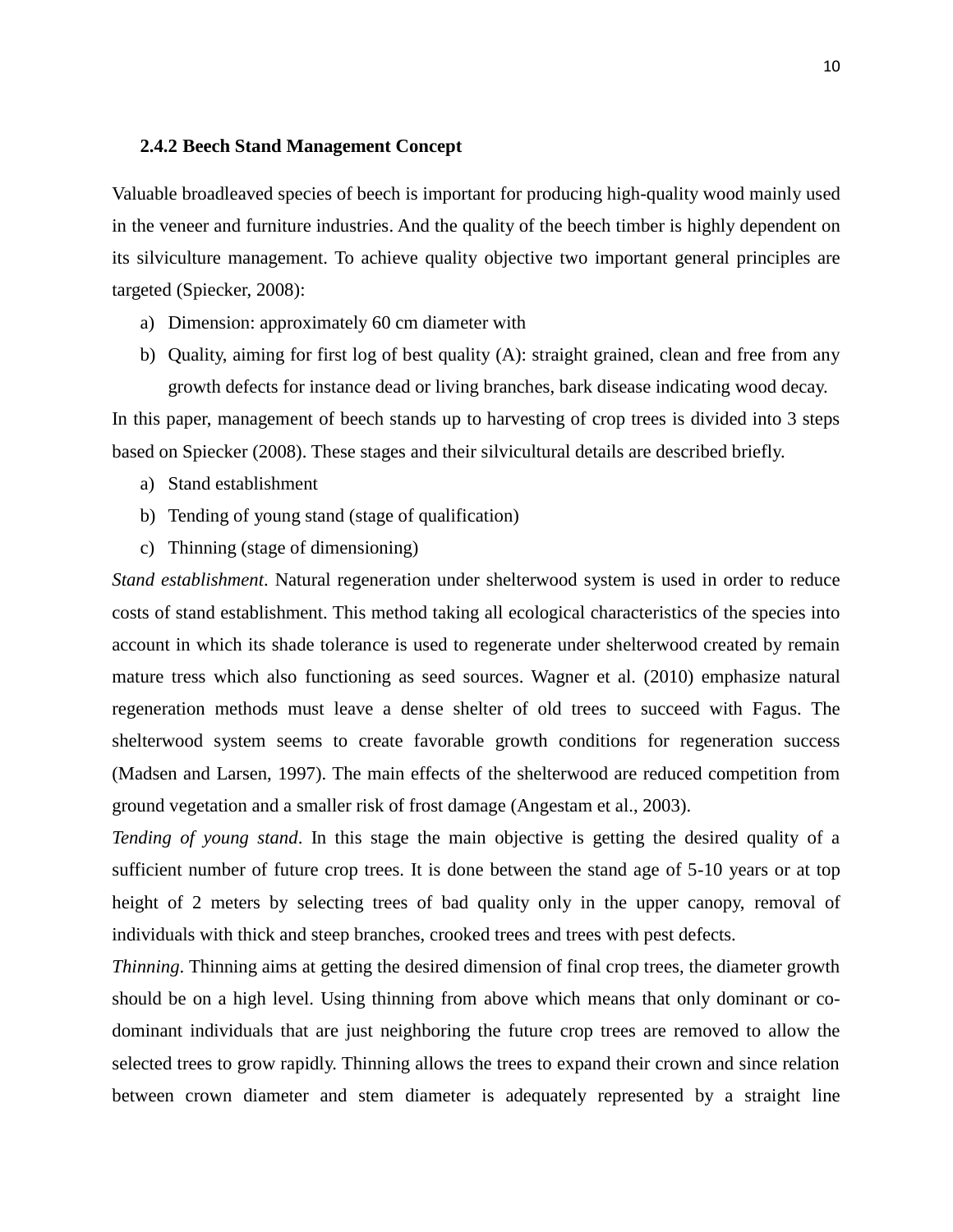(Hemery et al., 2005), the release of crown can accelerate the diameter growth.

There were two beech management concepts used in this paper. Regeneration was assumed to be natural due to site conditions and stand characteristics. The beech baseline concept (MB1) is traditional beech stand management that actual practiced on the sites during previous decades. It uses five thinnings from below and targets 488 final stems  $ha^{-1}$  within a 100 year rotation. Thinning carried out in the years 30, 45, 60, 75 and 90. The current structure beech stands in the sites are the result of this traditional management that had been practiced for decades. The second beech management concept (MB2) targets  $180$  tree ha<sup>-1</sup> and more intense thinning. This management aims at valuable timber production. Six thinnings were applied in the year 30, 45, 60, 75 and 88. **Figure 3** shows more detail on the stands structure throughout the rotation. These silviculture regimes were designed to investigate the answer of whether we should grow less trees with larger crown or more trees with smaller crown thus smaller diameter breast height (DBH) and higher clean bole (stem without branches).



Figure 3. Stand density (n ha<sup>-1</sup>) for all spruce and beech management concept. MS1 the **current practice spruce management, MS2 the alternative spruce management, MB1 the traditional beech management and MB2 the alternative beech management.**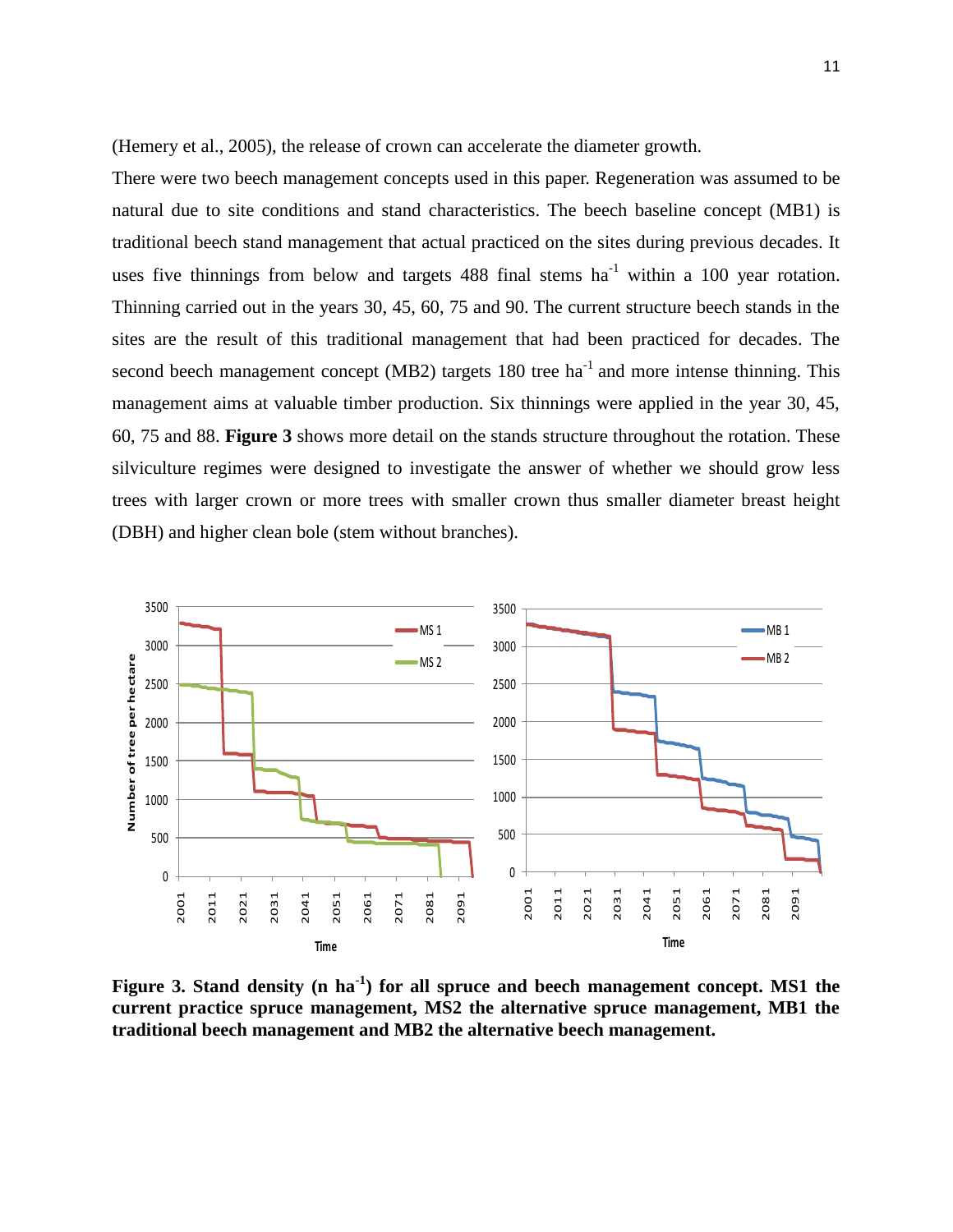#### <span id="page-21-0"></span>**2.4.3 Biomass Extraction Mode**

For each management concept in each climate scenario, two level of biomass extractions were used aiming to analyze biomass potential for biofuel purpose, its consequences to long term site nutrient status and economic implication for the forest owners. Those biomass extraction levels were standard harvest mode and intensified extraction mode. Intensified extraction currently has been implemented intensively in Europe due to fulfill increased bioenergy sources demand.

In standard extraction mode (hereafter abbreviated E0) under spruce concepts, only stem (commercial volume and fuelwood from tops) was extracted from the forest stand. In standard extraction under beech concepts, commercial volume and fuelwood from stem and branch were extracted. The residues (stump, branch (only in spruce) and leaf) were left on site. Commercial volume is defined according to the Austrian timber grading guidelines as timber with diameter larger than 7cm. And, wood with diameter less than 7 cm is utilized as fuelwood. However, please note that commercial volume in beech includes a share from branches in the tree crown. Furthermore, the roundwood was graded into size assortments (compare **Table 3** and **Table 4**).

In contrast to standard extraction, intensified extraction (E1) shows the harvesting of biomass parts that extracted in E0 as well as the residues. However, extraction of all residues is technically impossible. In this work, after commercial stem harvesting, all logging residues (except stump) were manually removed from the stand using assumption of 70% recovery rate. It means approximately 30% of all residues were left on the site. In this treatment, biomass after pre-commercial thinning was not extracted since considered as uneconomical activity. Only under this extraction mode, fuel wood and residues were processed further as chips to provide a higher quality and more user friendly wood energy product.

Based on Neumann (2003), the costs of spruce planting and pre-commercial thinning in artificial regeneration are varies, respectively are 1500 to 3000€ ha<sup>-1</sup> and 350 to 1000€ ha<sup>-1</sup>. In this work, mean values of those prices were used  $(2250\epsilon \text{ ha}^{-1}$  and  $675\epsilon \text{ ha}^{-1}$ ).

Two harvesting methods were assumed, (i) harvesting uses motor-manual logging and tractor with cable winch and (ii) fully mechanized method with harvester and forwarder. Different harvesting cost between thinning and final cut is due to hourly harvesting productivity, more stem volume can be harvested in final cut than in thinning due to larger stem mean diameter.

Motor manual logging costs for thinning and clear cut derive from Pröll (2003) and KWF (2007).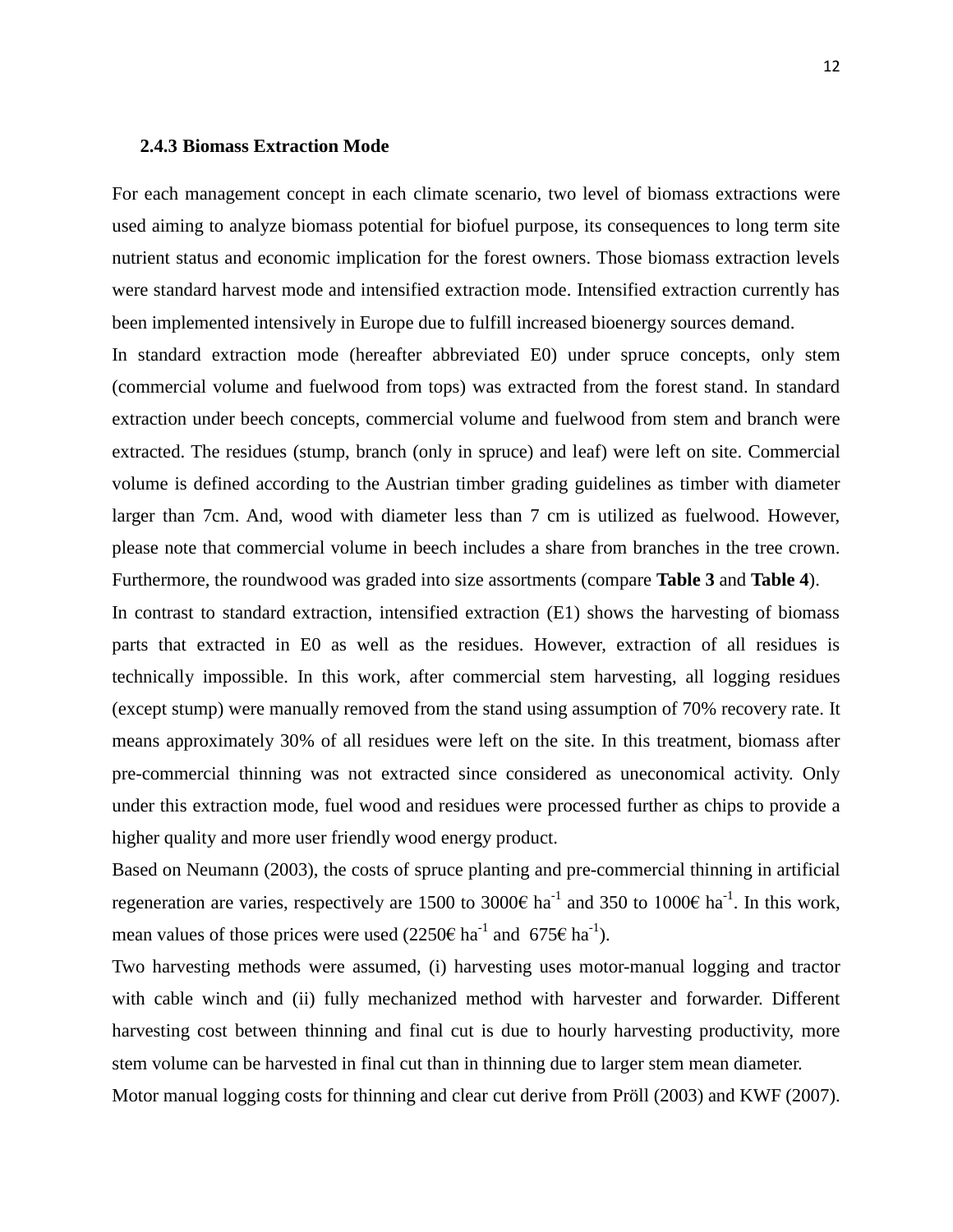Chain saw cost was assumed 24.2 $\epsilon$  hour<sup>-1</sup>, the productivity in thinning was assumed 1.1 m<sup>3</sup>hour<sup>-1</sup> and 3  $m<sup>3</sup>$  hour<sup>-1</sup> in clear cut therefore the manual logging in thinning and clear cut respectively were 21.5 $\epsilon/m^3$  and 7.8 $\epsilon/m^3$ . Then each cost was added by the cost of tractor and cable winch in order to take out the timber to the forest road. Tractor and cable winch cost in thinning was assumed 10.5€/m<sup>3</sup> (Pröll, 2003), and in clear cut was 8 €/m<sup>3</sup> (Landwirtschaftskammer NÖ, 2007). All costs for mechanized harvesting were assumed based on average cost in Landwirtschaftskammer NÖ (2007). More detail harvesting costs are presented in **Table 2** and production chain of each harvesting method is depicted in **Figure 2**.



<span id="page-22-0"></span>**Figure 4. Manual and mechanized harvesting chain included the extraction modes for each method.** *E0* **the standard extraction mode only stems were extracted and residues were left on site,** *E1* **the harvesting of all above ground parts of the trees (70% recovery rate).** 

Meanwhile, costs for biofuel purpose such as harvesting of residues and wood chip production were assumed based on Nurmi (2007) and Kühmaier et al. (2007) respectively. Residues harvesting cost is 24.5€ tBM<sup>-1</sup>, roundwood chip production is 1.87€ srm<sup>-1</sup> (srm= one cubic meter heaped up chips) and residues chip production is  $4.81 \epsilon \text{ s}^{-1}$ . Furthermore, by using assumptions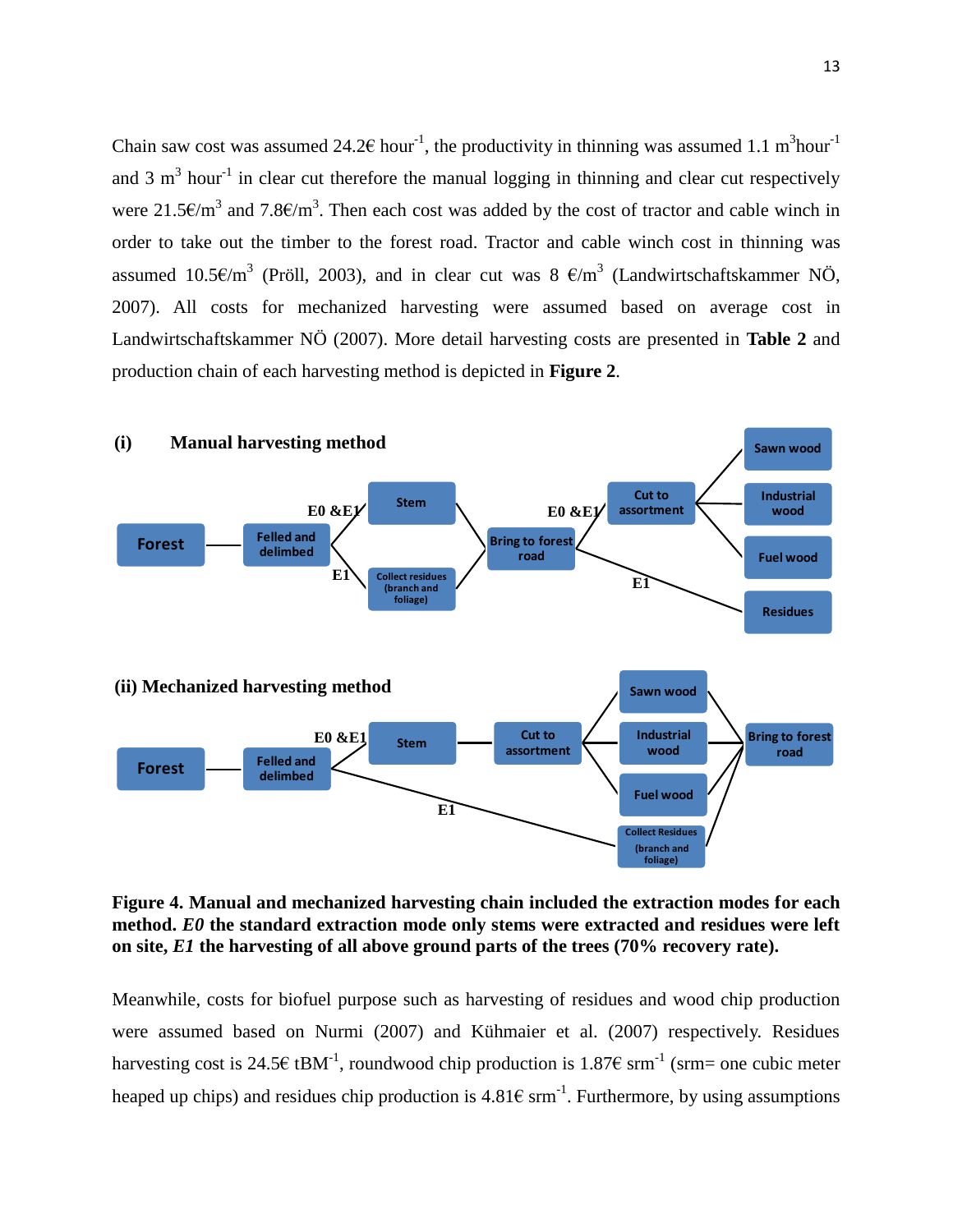that 1srm spruce is equal to 0.4  $m<sup>3</sup>$  (Austrian Energy Agency, 2009) and spruce wood density is 403 kg/m<sup>3</sup> (Larsson et al., 1998) therefore chip production costs can be converted into 11.6 $\epsilon$  ton<sup>-1</sup> for roundwood and 29.8 $\epsilon$  ton<sup>-1</sup> for residues. For beech, the costs are 8.1 $\epsilon$  ton<sup>-1</sup> and 20.7 $\epsilon$  ton<sup>-1</sup> respectively assuming 580 kg/m<sup>3</sup> wood density (IPCC, 2003).

In **Table 3**, price assumptions of roundwood, industrial wood and fuel wood of spruce are presented (Statistik Austria, 2010). Those values derive from the mean price of 7 year data from year 2003 to 2009. Fuel wood consisted of tops, branches and small trees with diameter below the requirements of industrial wood  $\left($  < 7 cm).

Chip price was assumed  $62.5\epsilon$  ton<sup>-1</sup> dry wood (Neugebauer et al., 2005). A weighted average price of spruce sawn wood price data was used. A high timber quality portion of about 75% spruce sawn wood would be typical for the average timber in the experimental region. The rest of the timber (25%) was allocated for industrial wood. Since perfect information on future prices and costs cannot be expected, prices and costs were assumed to be constant during the time modeled.

For European beech, the price applied on each timber assortment was the mixed price between B and C-quality derives from Rössler and Neumann (2006) that all adjusted to average 2003-2009 price level (Statistik Austria). The percentage quality of the different stem assortment assessed by Rössler and Neumann (2006) was also taken into account. It is shown that 25% of the harvested volume falls as A and B-quality and 75% as C-quality. Timber dimension more than 30 cm is considered to be utilized as sawn wood and the rest is to be processed in pulp and paper industry and fuel wood. Beech prices assumption is presented in **Table 4**.

| <b>Harvesting Method</b> |                          | Thinning | Clearcut |
|--------------------------|--------------------------|----------|----------|
|                          | Motor-manual felling     | 21.5     | 8        |
|                          | Tractor with cable winch | 10.5     | 7.8      |
|                          | <b>Total</b>             | 32.0     | 15.8     |
|                          | Harvester                | 10.9     | 8.7      |
|                          | Forwarder                | 7.3      | 5.7      |
|                          | <b>Total</b>             | 18.2     | 14.4     |

<span id="page-23-0"></span>Table 2. Cost  $(\epsilon/m^3)$  assumption for thinning and clear cut in both harvesting methods **(Pröll, 2003; KWF, 2007 and Landwirtschaftskammer NÖ, 2007)**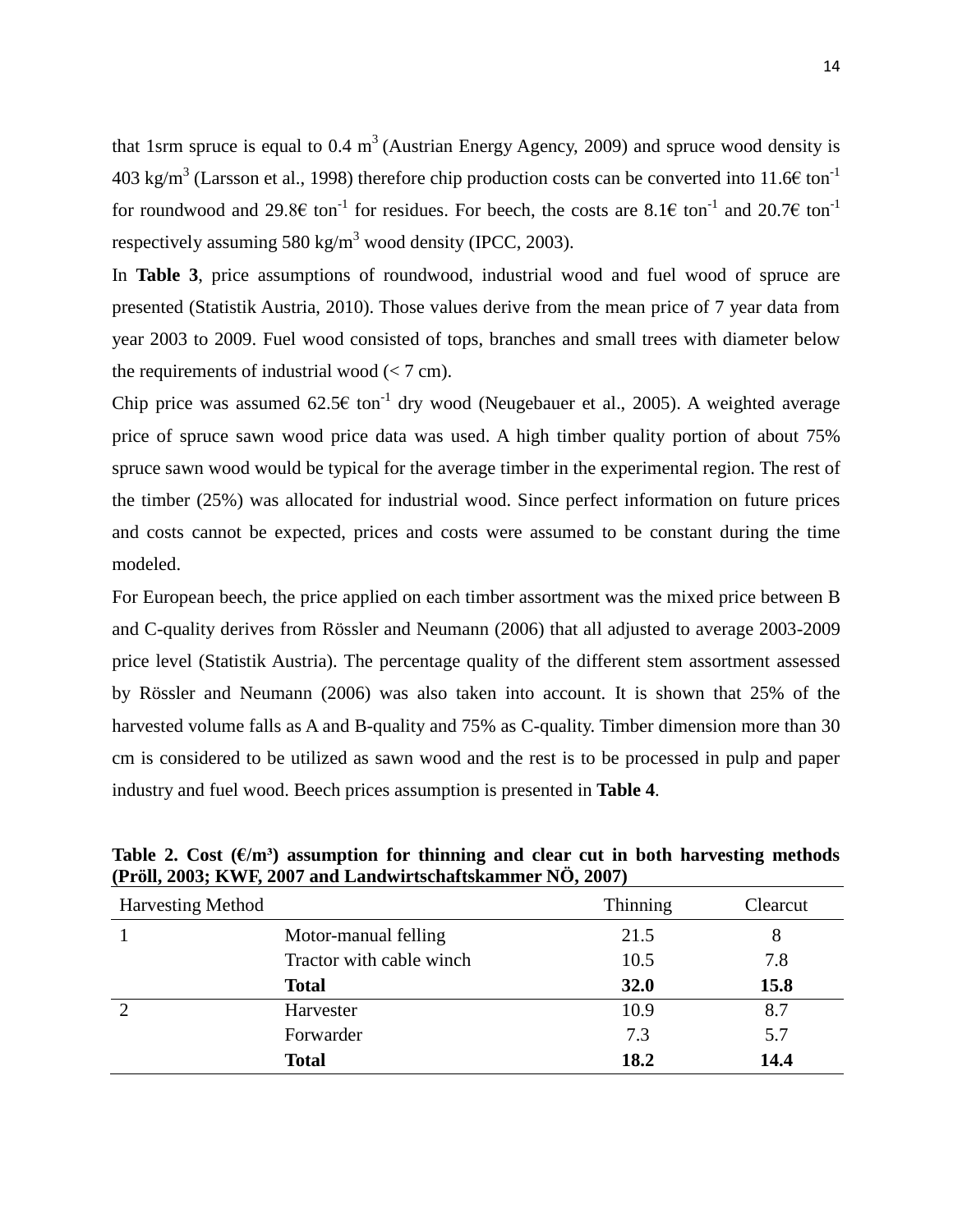|                        |           |                    | Sawn wood |       |         |       |      |
|------------------------|-----------|--------------------|-----------|-------|---------|-------|------|
|                        | Fuel wood | Industrial wood 1B |           | 2AB   | 3AB     | 4AB   | >5   |
| Diameter (cm)          |           | $7 - 14$           | $15-19$   | 20-29 | $30-39$ | 40-49 | >50  |
| Price $(\epsilon/m^3)$ | 22.4      | 29.8               | 59.       | 72.4  | 74.3    | 72.4  | 72.4 |

<span id="page-24-1"></span>Table 3. Average price  $(\mathcal{E}/m^3)$  of Norway spruce over assortments for diameter classes **(Statistik Austria, 2010)** 

<span id="page-24-2"></span>Table 4. Average price  $(\mathcal{E}/m^3)$  of European beech over assortments for diameter classes **(Rössler and Neumann, 2006 and Statistik Austria, 2010)**

|                        | Fuel | Industrial wood |       |           | Sawn wood |       |      |  |
|------------------------|------|-----------------|-------|-----------|-----------|-------|------|--|
|                        | Wood |                 |       | 2AB       | 3AB       | 4AB   |      |  |
| Diameter (cm)          |      | 7-14            | 15-19 | $20 - 29$ | 30-39     | 40-49 | >50  |  |
| Price $(\epsilon/m^3)$ | 33.9 | 34              | 34    | 34        | 58.3      | 67.8  | 75.8 |  |

#### <span id="page-24-0"></span>**2.4.4 Biomass for biofuel utilization**

For each management concept in each climate scenario, two biomass utilization variants were investigated with regard to biomass for biofuel production potential, C substitution and economic implication to the forest owner. Simulated harvested roundwoods were graded into dimensional assortments based on individual tree dimensions according to Sterba and Griess (1983) for spruce and Sterba et al. (1986) for beech. The assortments are assigned to different production lines (e.g. sawmill industry, pulp and paper industry) or used as fuel wood.

Biomass utilization variant 1 reflects current business as usual concerning roundwood use. Roundwood assortments are utilized as sawn wood, industrial wood assortment to be processed at pulp and paper industry and tops are utilized as fuelwood. Variant 2 is different to variant 1 solely regarding to an increased use of wood for bioenergy. In Variant 2, industrial wood that is usually used in pulp and paper industry in this case is allocated to be bioenergy source. Overall stand management concepts can be seen in **Figure 5**.

However, the use of roundwood directly for energy purposes strongly depends on the prices of sawn wood, pulp and paper and energy. Although quite extreme, both of these variants represent reasonably possible alternatives and they interestingly illustrate the potential impact of increased bioenergy use on the carbon substitution.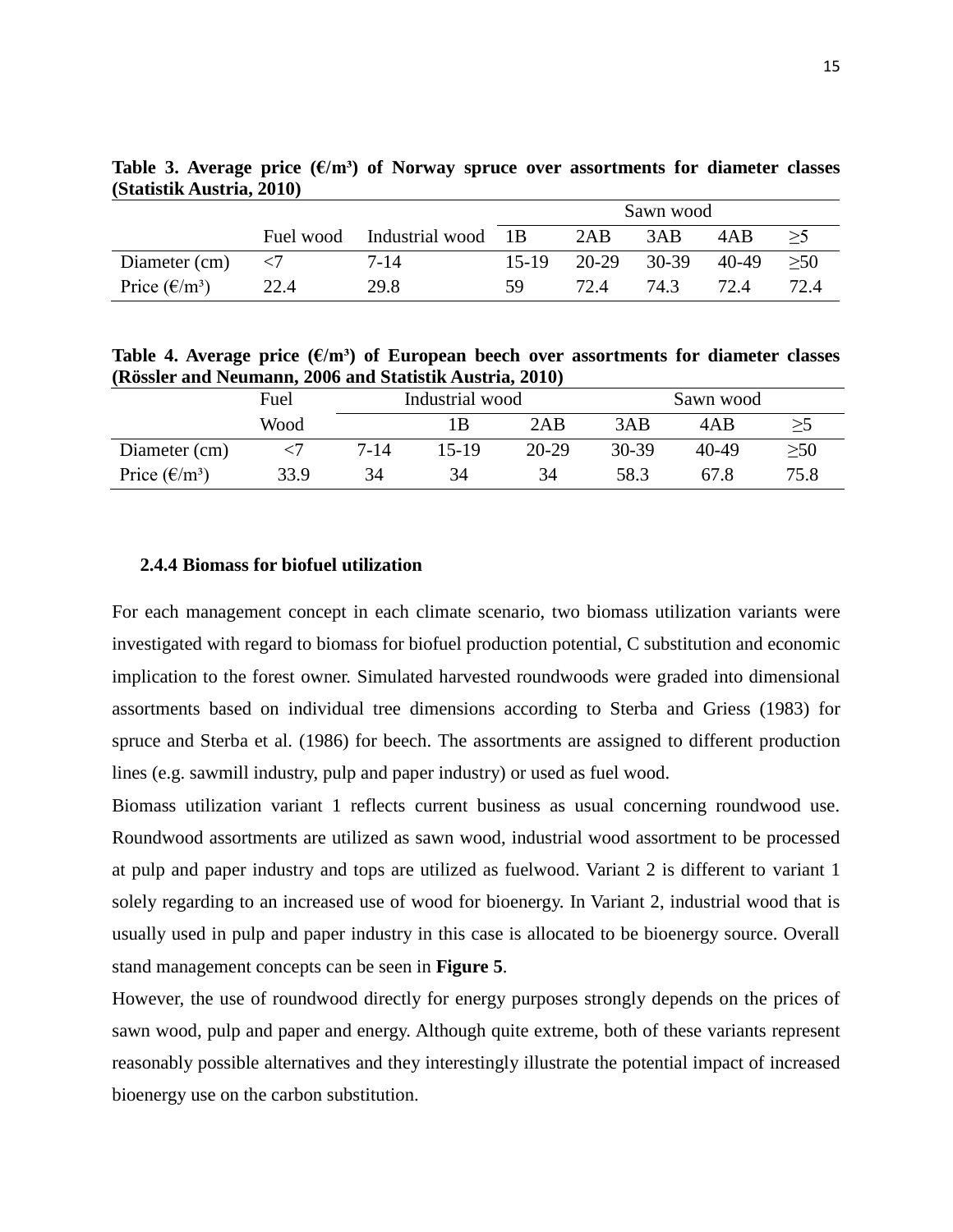

**Figure 5. The diagram of the overall experimental design. Each stand management concept (MS1, MS2, MB1 and MB2) under each climate scenario (BL, A1B, A2 and B1) is investigated under two extraction modes (E0 and E1), two biomass utilization scenarios (variant1 and variant2), and two harvesting methods (manual and mechanized harvesting).**

#### <span id="page-25-0"></span>**2.5 Data analysis**

The mean value of the 10 simulations is presented in regards of the total volume production (commercial volume from natural mortality, all type of thinning interventions and the final harvest at the end of the rotation) over the rotation, extracted volume (harvested extracted commercial volume from commercial thinning and final harvest), assortment structure, annuity, carbon storage (belowground, aboveground and in-situ C), biomass production for biofuel, the C substitution and sustainable site productivity.

To assess model variability on total volume production, testing stochasticity of 10 simulation runs of simulated spruce (MS2) and beech (MB2) management concepts for current analysis was done. Stochastic simulations naturally generate variability in output variables. As shown in **Figure 6**, the stochastic simulations showed that standard deviation of the 10 simulated total volume production over the simulation under the spruce concept in the end of the rotation length (90 years) was  $\pm$ 9 m<sup>3</sup> ha<sup>-1</sup> around mean value of 1751 m<sup>3</sup> ha<sup>-1</sup>. Standard deviation under beech concept in the end of rotation (100 years) was  $\pm 9$  m<sup>3</sup> ha<sup>-1</sup> around the mean value 1095 m<sup>3</sup> ha<sup>-1</sup>.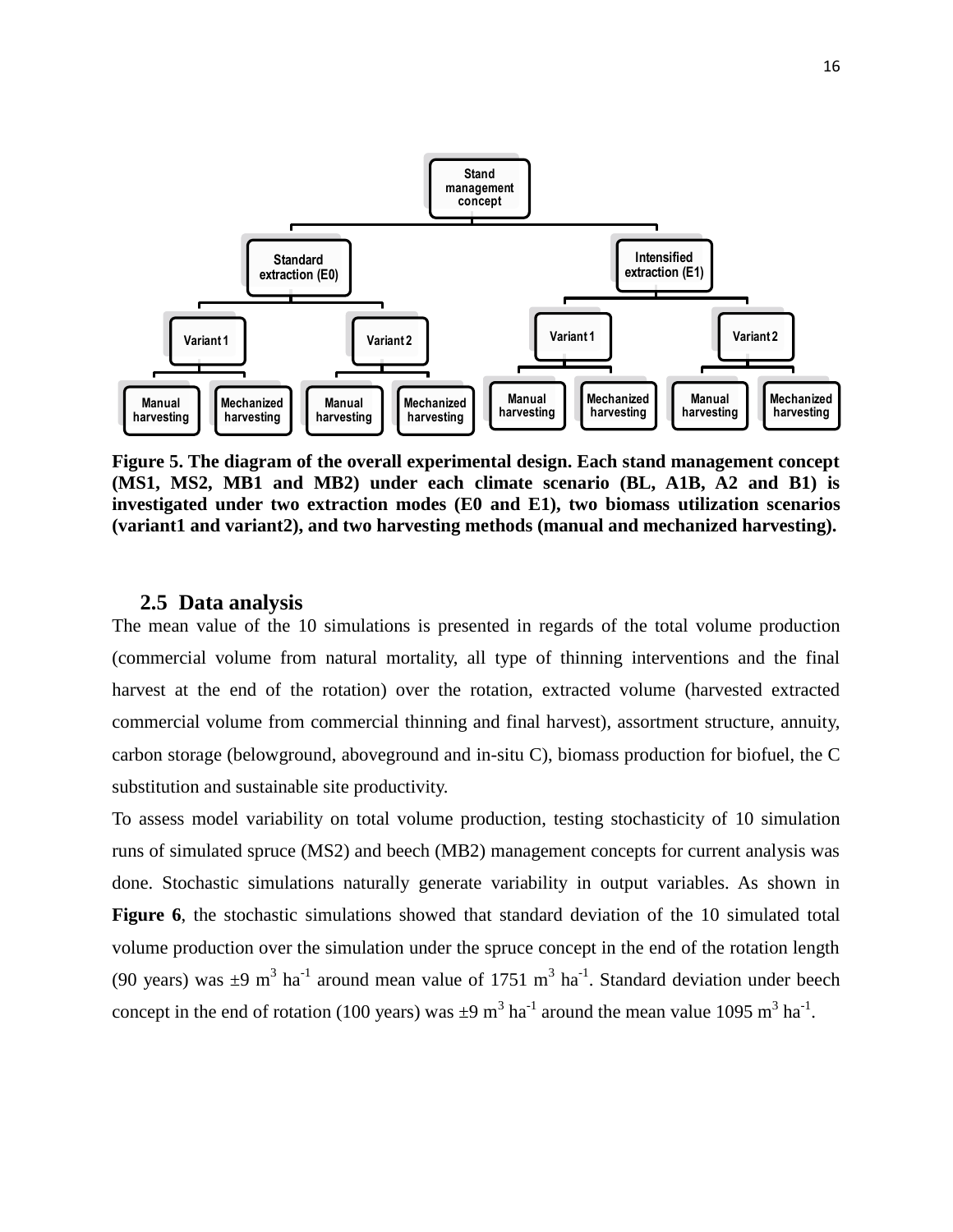

<span id="page-26-1"></span>**Figure 6. The distribution of total volume production (commercial volume from natural mortality, all type of thinning interventions and the final harvest at the end of the rotation) over the rotation of the 10 simulations under spruce and beech stand management concepts.** 

#### <span id="page-26-0"></span>**2.5.1 Economic Analysis**

Furthermore, the revenue and costs were included in the analysis in order to calculate the annuity of timber production for the management unit. The dynamical evaluation of economic benefits in this work is expressed as annuities. The annuity method can be interpreted as constant series of equal annual payments (Möhring and Rüping, 2008). Thus the ascertained annuity of forest production can be called annual timber production value.

In this paper, a valuation concept based on annuities as a yearly earning rate is used instead of the usual procedure for capitalized earning value concept Net Present Value (NPV). It appears that using NPV on benefit valuation in this paper can be problematic since the valuation periods of each stand management concepts are different (90 and 100 year rotation).

Advantages provided by annuity method presented by Mohring and Rüping (2008) can be summarized as follows: (i) the calculated annual timber production value can be easily interpreted as annual gross margin of the timber production, (ii) different rotation periods can easily be compared, (iii) those annual timber production values can be tabulated for different tree species, yield classes and management regimes, etc, thus guaranteeing easy application, (iv) the conversion of annual payments into present values is possible and can be easily be achieved.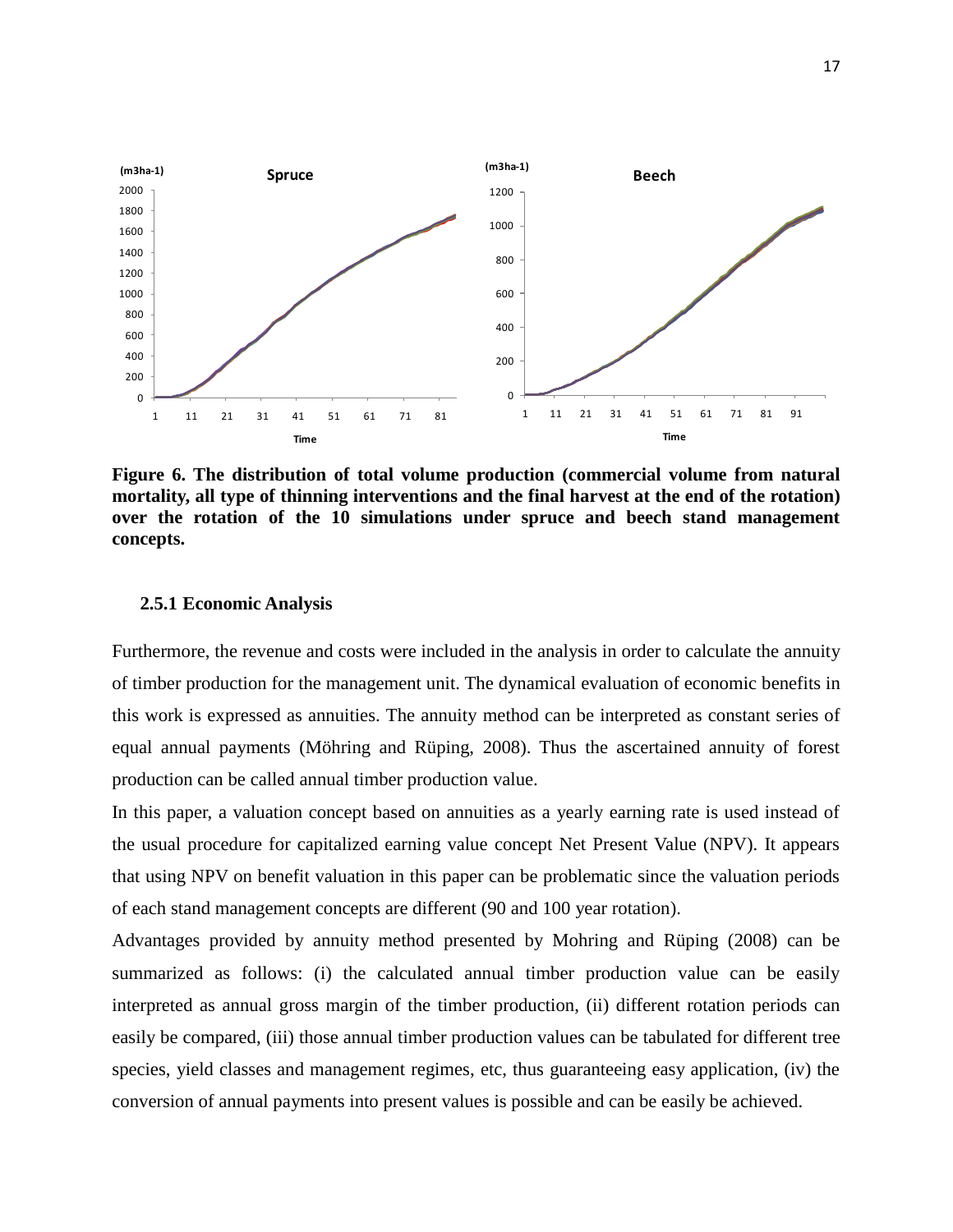The annuity formula is as follow:

$$
a = \sum_{i=0}^{n} \frac{Rt - Ei}{(1+i)^{i}} \cdot \frac{i \cdot (1+i)^{i}}{(1+i)^{n}}
$$

where *a* is the annuity ( $\epsilon$  ha<sup>-1</sup> year<sup>-1</sup>), *t* the point in time (years since beginning of the accounting period), *Rt* the revenues at *t*, *Et* expenditure at *t*, *n* the length of accounting period (year), and *i* the interest rate. By applying the annuity equation to the entire forest rotation length (u) the formula gets following notation:

$$
a_{\mathfrak{u}} = \left(\frac{A_{\mathfrak{u}}}{(1+i)^{\mathfrak{u}}} + \sum_{a=1}^{\mathfrak{u}} \frac{D_a}{(1+i)^{\alpha}} - c\right) \cdot \frac{i \cdot (1+i)^{\mathfrak{u}}}{(1+i)^{\mathfrak{u}} - 1}
$$

where *u* the rotation length,  $A_u$  the clear-cut revenue net of harvesting cost in year *u*,  $D_a$  the thinning revenue net of harvesting cost in year *a* and *c* the plantation cost.

The interest rates used for calculating annuity were 0.5%, 1.5% and 2.5% to show the annuity sensitivity. Further discussion on the economics evaluation in terms of the annuity advantages against NVP and how to estimate financial losses of forest-land owners when changing the management strategy can be found in Mohring and Rüping (2008).

#### <span id="page-27-0"></span>**2.5.2 Climate Change Mitigation Potential**

There are two main tasks outlined for C sequestration potential of stand management concepts on a hectare basis. The first was to obtain the mean C stock over the simulation period as a comparison approach among stand management concepts (mean storage approach). The second task was to measure changes in the net C stock over time. Forecasting forest development over the rotation period permitted an estimation of C fluxes (flow approach).

This work quantified ecosystem C sequestration, both in-situ C storage in which separated into aboveground (stem, branch, leaf and standing deadwood C) and belowground (soil organic carbon, litter, humified matter, fine woody debris and downed dead wood C) components and C from potential fossil fuel substitution by bioenergy from forest biomass.

It is assumed that the full harvested biomass for fuelwood is to substitute coal under scenario biomass-fired steam-electric power for coal-fired steam-electric power substitution based on Baral and Guha (2004). On an average, the C to energy ratio for wood is about 25.32 kg C  $GI<sup>-1</sup>$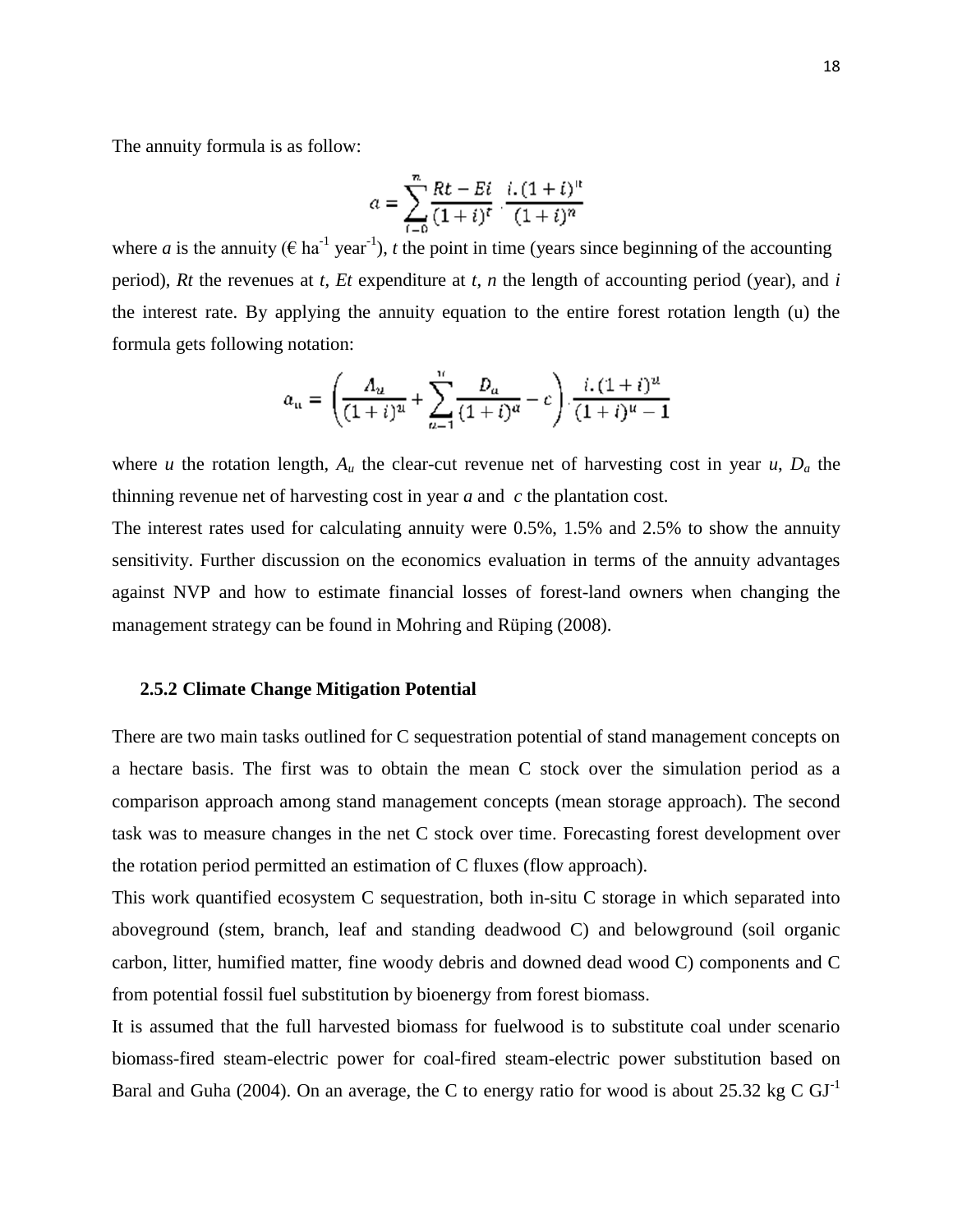whereas for coal it is 24.56 kg C  $GI^{-1}$ . The typical values for efficiency of conversion to electricity are about 33% for coal and about 25% for wood (Marland and Marland, 1992). Accordingly, this implies that 1 kg of C in wood is able to displace 0.73 kg of C in coal. The carbon content of the biomass (dry weight) was assumed to be 50%. However, the analysis did not assume a full net emission where the fossil emissions from biomass harvesting activity, transport and the biomass processing industry would have had to be accounted for.

#### <span id="page-28-0"></span>**2.5.3 Site Productivity**

Total volume production throughout rotation length in each stand management concept, mean annual increment (MAI) and available soil N were chosen as the dependent indicators in combination with literature when assessing the effect of biomass extraction modes. From the model simulations, those indicators were obtained, aiming to investigate the worthiness to risk site sustainability under the intensified extraction mode to gain higher annuity.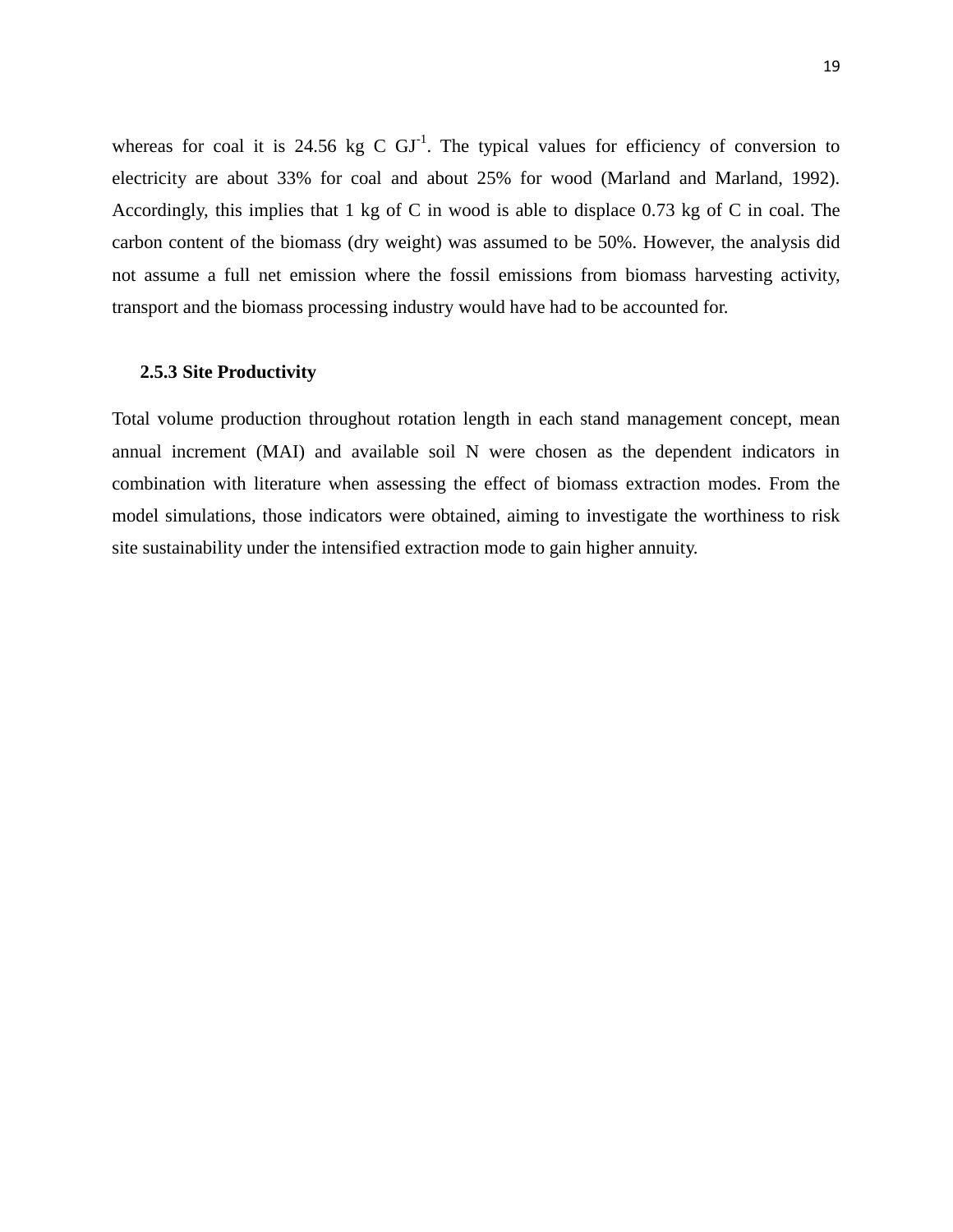## **3 Results**

## <span id="page-29-0"></span>**3.2 Total Volume Production, Extracted Volume and Annuity in Norway spruce Management Concepts**

*Under baseline climate scenario (BL).* Alternative spruce management scenario (MS2) reduced moderately the total volume production and extracted volume by 10% and 4%. However, identical extracted volume between standard (E0) and intensified extraction mode (E1) in both spruce concepts was detected (**Figure 7**).

The total volume productions under current practice concept were 1941 and 1913  $m^3$  ha<sup>-1</sup> (MS1-E0 and MS1-E1), of which 31% and 33% were unutilized (645 and 598  $m^3$  ha<sup>-1</sup>), and the extracted volumes were 1296 and 1315  $m^3$  ha<sup>-1</sup>. While the total volume productions under the alternative management concept were 1737 and 1735  $m^3$  ha<sup>-1</sup> (MS2-E0 and MS2-E1), 28% of those values were unutilized (approximately 485  $m^3$  ha<sup>-1</sup>, regardless of extraction mode), and the extracted volumes under both extraction modes were approximately  $1252 \text{ m}^3 \text{ha}^{-1}$ .

It was found that mean diameter breast height (DBH) under MS2 became larger than that under MS1 after the last selective thinning (30% basal area) at the age of 60 years. Regardless of extraction mode, MS2 contained slightly higher shares of 5AB assortment which accounted for 3-5% despite its lower sawn wood per hectare  $(1256 \text{ m}^3 \text{ ha}^{-1})$  due to lower final stem number per hectare. In MS2, both extraction modes characterized by the most timber of assortment 2AB (32%), then 3AB (30-32%), industrial wood (20%), 1B (8%), 4AB (4-5%) and 5AB (3-5%) (**Figure 8** and **Appendix 1**). Regardless of extraction mode, the stems in MS1 contained the most timber of assortment 3AB (40%), then 2AB (33%) industrial wood (13%), 1B (6%), 4AB (6%) and little of big-size timber more than 50 cm DBH or assortment 5AB (2%). This stand management concept is distinguished by the greatest total sawn wood per ha due to higher final stem number per hectare despite its low shares of assortment 5AB (see assortment classification in **Table 3**).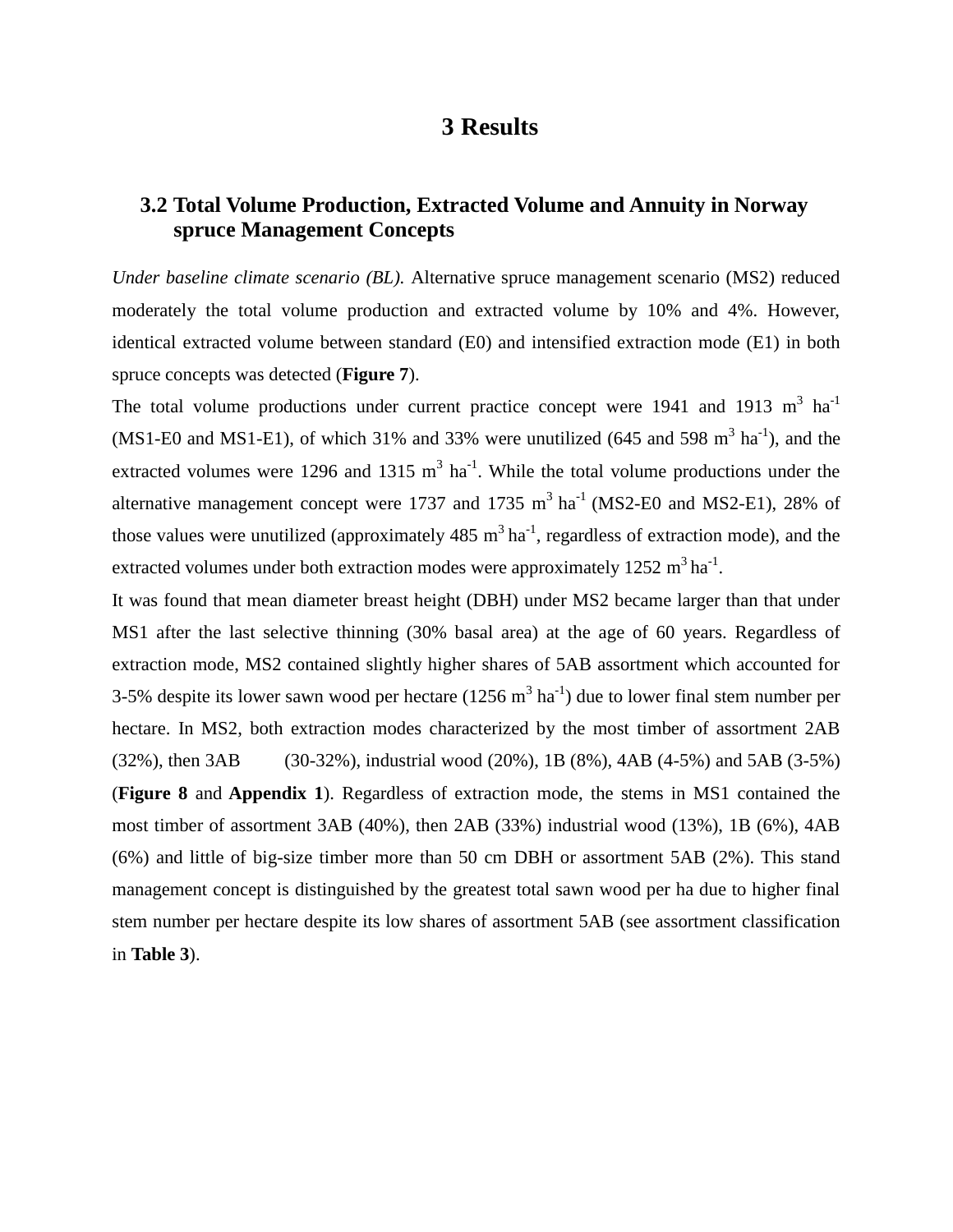

<span id="page-30-0"></span>**Figure 7. Effect of spruce management concept, climate scenario and extraction mode on total volume production and extracted volume.** 



<span id="page-30-1"></span>**Figure 8. Spruce assortment structure (%) (see assortment classification in Table 3) under baseline and climate change conditions.**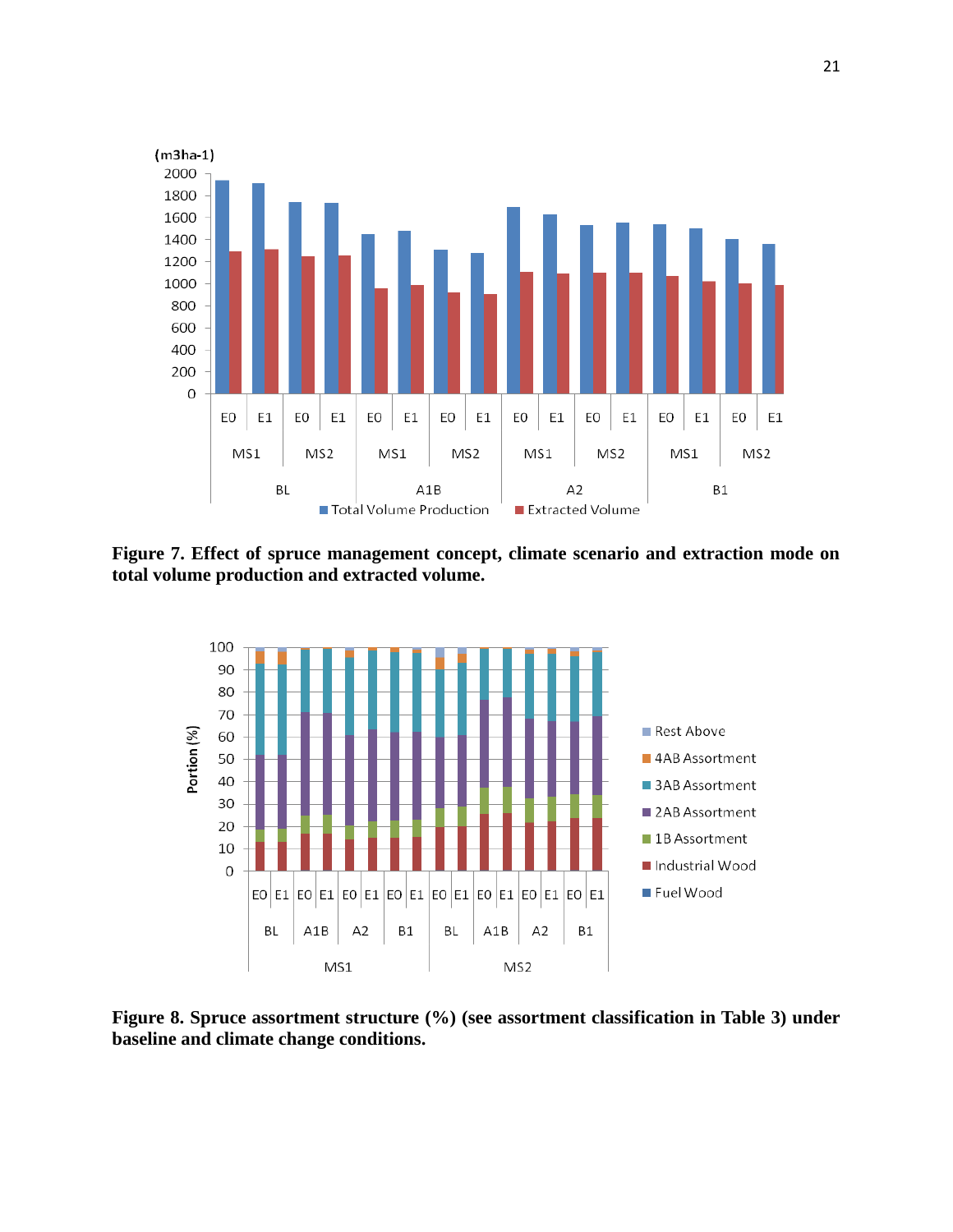However the management effect on extracted volume differed considerably with regard to the economic performance indicator. For instance, although the extracted volume was 5% higher than the MS2-E0, MS1-E1 annuity was 17% lower. The highest annuity is always in stand management concept under mechanized harvesting method due to cheaper cost compared to manual harvesting cost (see harvesting cost difference in **Table 2**) and when an interest rate of 0.5% is used. The use of manual harvesting potentially reduced the annuity by 21-25% (**Table 5**). Hereafter, the annuities that are going to be used as representative are under mechanized harvesting and 1.5% interest rate.

Regardless climate scenario and interest rate, the highest annuity was always obtained under MS2-E1 (318 $\epsilon$  ha<sup>-1</sup> year<sup>-1</sup>) and the lowest annuity was obtained under MS1-E0 (258 $\epsilon$  ha<sup>-1</sup> year<sup>-1</sup>) (**Table 5**). The calculation indicated that under the MS2-E1 concept, the annuity is always higher compared to that under the MS1-E0. The higher annuity in the MS2 concept was clearly due to larger mean DBH produced coupled with no pre-commercial thinning cost and shorter rotation length than that under the MS1.

Intensified extraction mode under the spruce concepts could slightly increase the annuity due to additional revenue from residues utilization as chips. Under the MS1, the intensified extraction enhanced the annuity by 5% whereas under MS2 intensified extraction increased the annuity by 2%.

Allocating more harvested biomass, in this case industrial wood, into bioenergy production (variant 2) evidently reduced the annuity. Under the MS1 variant 2, the annuity reduced approximately from 9 to 11%. The annuity reduction was quite similar to that under the MS2. The upper limit of annuity reduction occurred under the intensified extraction due to revenue reduction from the trade of biomass for biofuel in form of chips relative to the revenue of biomass for biofuel in unchipped form. It seems that a further processing of fuel wood as wood chip component did not give more economic benefit to the forest owner. The annuity reduction under the variant 2 was even greater when manual harvesting was used.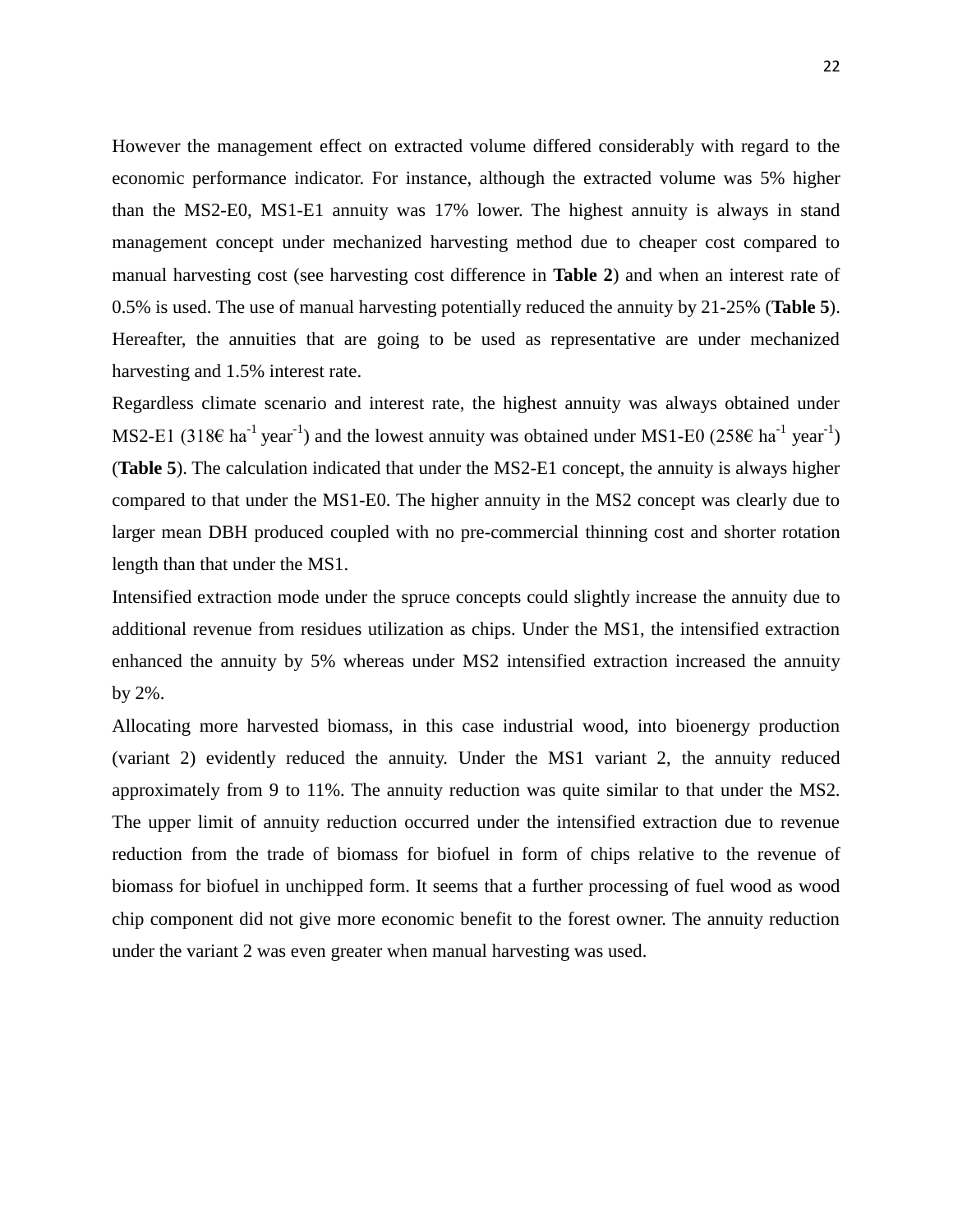|                 | Climate  | Extraction     | <b>Biomass</b> | Annuity ( $\epsilon$ ha <sup>-1</sup> year <sup>-1</sup> ) |          |       | Annuity ( $\in$ ha <sup>-1</sup> year <sup>-1</sup> ) |              |       |
|-----------------|----------|----------------|----------------|------------------------------------------------------------|----------|-------|-------------------------------------------------------|--------------|-------|
|                 | Scenario | Mode           | Utilization    |                                                            | (Manual) |       |                                                       | (Mechanized) |       |
|                 |          |                |                | $i = 0.5\%$                                                | 1.5%     | 2.5%  | 0.5%                                                  | 1.5%         | 2.5%  |
| MS1             | BL       | E0             | Variant 1      | 373.1                                                      | 203.3    | 88.7  | 438                                                   | 258.5        | 136.9 |
|                 |          |                | Variant 2      | 342.5                                                      | 180.4    | 70.6  | 407.3                                                 | 235.7        | 118.7 |
|                 |          | E1             | Variant 1      | 384.5                                                      | 214.8    | 92.7  | 449.4                                                 | 271.1        | 140.4 |
|                 |          |                | Variant 2      | 345.6                                                      | 185.3    | 69.9  | 410.5                                                 | 241.6        | 117.7 |
|                 | A1B      | E0             | Variant 1      | 253.4                                                      | 132.9    | 43.1  | 305.6                                                 | 178.9        | 82.6  |
|                 |          |                | Variant 2      | 228.9                                                      | 113.8    | 28.1  | 281.1                                                 | 159.8        | 67.6  |
|                 |          | E1             | Variant 1      | 267.7                                                      | 142.3    | 49.3  | 321.5                                                 | 189.9        | 90.5  |
|                 | se       |                | Variant 2      | 235.6                                                      | 117.2    | 29.3  | 289.4                                                 | 164.9        | 70.5  |
|                 | A2       | E0             | Variant 1      | 308.7                                                      | 164      | 64.6  | 366.2                                                 | 213.4        | 107.8 |
|                 |          |                | Variant 2      | 281.8                                                      | 143.9    | 48.5  | 339.4                                                 | 193.2        | 91.6  |
|                 |          | E1             | Variant 1      | 305.5                                                      | 166.2    | 64    | 363.4                                                 | 216.9        | 107.2 |
|                 |          |                | Variant 2      | 272                                                        | 129.8    | 43.7  | 329.8                                                 | 191          | 86.9  |
|                 | B1       | E0             | Variant 1      | 293.1                                                      | 152.8    | 56.2  | 347.4                                                 | 198.8        | 96    |
|                 |          |                | Variant 2      | 266.9                                                      | 133.3    | 40.8  | 321.2                                                 | 179.4        | 80.6  |
|                 |          | E1             | Variant 1      | 285.1                                                      | 150.1    | 51.7  | 334.6                                                 | 193.4        | 88.6  |
|                 |          |                | Variant 2      | 253.4                                                      | 126.1    | 33.1  | 302.9                                                 | 169.3        | 70    |
| MS <sub>2</sub> | BL       | E0             | Variant 1      | 382.6                                                      | 233.5    | 120.9 | 466.9                                                 | 311.4        | 191   |
|                 |          |                | Variant 2      | 342.7                                                      | 199.8    | 92    | 427                                                   | 277.6        | 162.1 |
|                 |          | E1             | Variant 1      | 386.6                                                      | 238.1    | 125.6 | 472.5                                                 | 317.6        | 197.4 |
|                 |          |                | Variant 2      | 336.1                                                      | 195.2    | 88.8  | 422                                                   | 274.7        | 160.6 |
|                 | A1B      | E <sub>0</sub> | Variant 1      | 228                                                        | 133.0    | 57.9  | 268.7                                                 | 168          | 87.1  |
|                 |          |                | Variant 2      | 214.7                                                      | 123.4    | 51    | 255.5                                                 | 158.4        | 80.2  |
|                 |          | E1             | Variant 1      | 250                                                        | 146.2    | 65.1  | 318.7                                                 | 210.4        | 123.4 |
|                 |          |                | Variant 2      | 209.3                                                      | 110.9    | 34.3  | 278                                                   | 175.1        | 92.6  |
|                 | A2       | E0             | Variant 1      | 321.5                                                      | 195.2    | 98    | 401.2                                                 | 269.3        | 165.2 |
|                 |          |                | Variant 2      | 285.0                                                      | 163.9    | 71    | 364.7                                                 | 238          | 138.1 |
|                 |          | E1             | Variant 1      | 326.1                                                      | 198.4    | 100.4 | 404.9                                                 | 272.1        | 167.7 |
|                 |          |                | Variant 2      | 279.7                                                      | 158.4    | 65.8  | 358.5                                                 | 232.1        | 133.1 |
|                 | B1       | E0             | Variant 1      | 287.6                                                      | 167.8    | 76.3  | 356.4                                                 | 231.5        | 133.8 |
|                 |          |                | Variant 2      | 253.3                                                      | 138.7    | 51.3  | 322                                                   | 202.3        | 108.8 |
|                 |          | E1             | Variant 1      | 289.1                                                      | 169.3    | 77.8  | 355.9                                                 | 230.9        | 133.1 |
|                 |          |                | Variant 2      | 246.8                                                      | 133.7    | 47.6  | 313.5                                                 | 195.3        | 102.9 |

<span id="page-32-0"></span>Table 5. Spruce annuities  $(\epsilon \text{ ha}^{-1} \text{ year}^{-1})$  under three interest rates (*i*), four climate **scenarios, two extraction modes and two biomass utilization variants.** 

*MS1* the current practice spruce management (100 year rotation), *MS2* the alternative spruce management (90 years). In *E0* the standard extraction mode only stems were extracted and residues were left on site, I *E1* the intensified extraction mode (stems and 70% residues were extracted). *Variant 1* reflects current business as usual concerning roundwood use, *variant 2* allocates industrial wood to be bioenergy source. See the climate scenario assumptions in **Table 1**.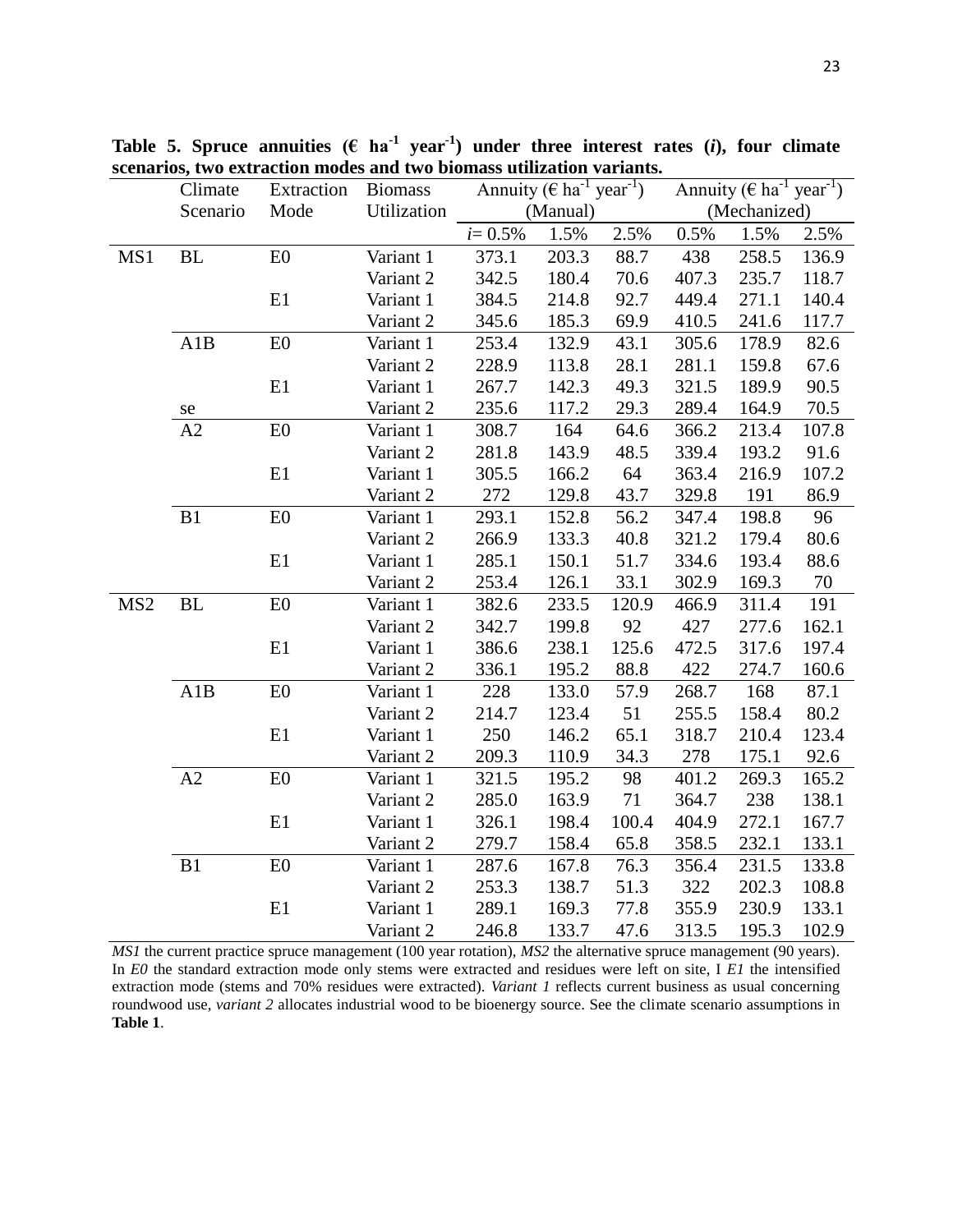*Under climate change scenarios*, the extracted volume of both spruce stand management concepts was apparently reduced compared to that under the baseline climate. Regardless of management concept, climate scenarios decreased spruce growth. The level of impact of climate scenario on the extracted volume was most severe under the A1B scenario continued under the B1 and the minimum impact was under the A2. The extracted volume under A1B decreased relative to baseline climate by 24-27%, under the B1 18-22% and under the A2 12-17% (**Figure 10**). As shown in **Figure 1**, there is a distinct increased temperature and concurrent low precipitation in A1B climate scenario compared to other scenario. In addition to the direct effects low precipitation on decreased growth, increased temperature is expected to lead to increased transpiration and thus to an earlier occurrence of water deficits or drought in summer which all together may decrease the tree growth.

Also under climate change, the sawn wood and industrial wood volume decreased compared to the sawn wood and industrial wood volume under baseline climate as a result of decreasing growth. Consequently, the industrial wood assortment share was greater under climate change and consequently annuities were decreasing. Similarly to the level of impact trend in extracted volume the A1B climate scenario resulted in the greatest annuity value decline, the decreased relative to baseline climate was by 30-32%, the B1 23-30% and the A2 18-21%. The annuity reduction became higher when manual harvesting and interest rate of 2.5% were used (**Table 5**).

### <span id="page-33-0"></span>**3.3 Total Volume Production, Extracted Volume and Annuity in European beech Management Concepts**

*Under baseline climate scenario.* Total volume productions under the beech alternative concept (1102 and 1082  $m^3$  ha<sup>-1</sup> for MB2-E0 and MB2-E1) were moderately lower 6% and 8% than those under MB1 (1174 and 1170 m<sup>3</sup> ha<sup>-1</sup>) in which 29% volume under MB1 (approximately 340 m<sup>3</sup> ha<sup>-1</sup>) and 24% volume under MB2 (approximately 260 m<sup>3</sup> ha<sup>-1</sup>) were not utilized. However, identical extracted volumes were detected in all analyzed beech management concepts regardless of extraction mode (**Figure 9**).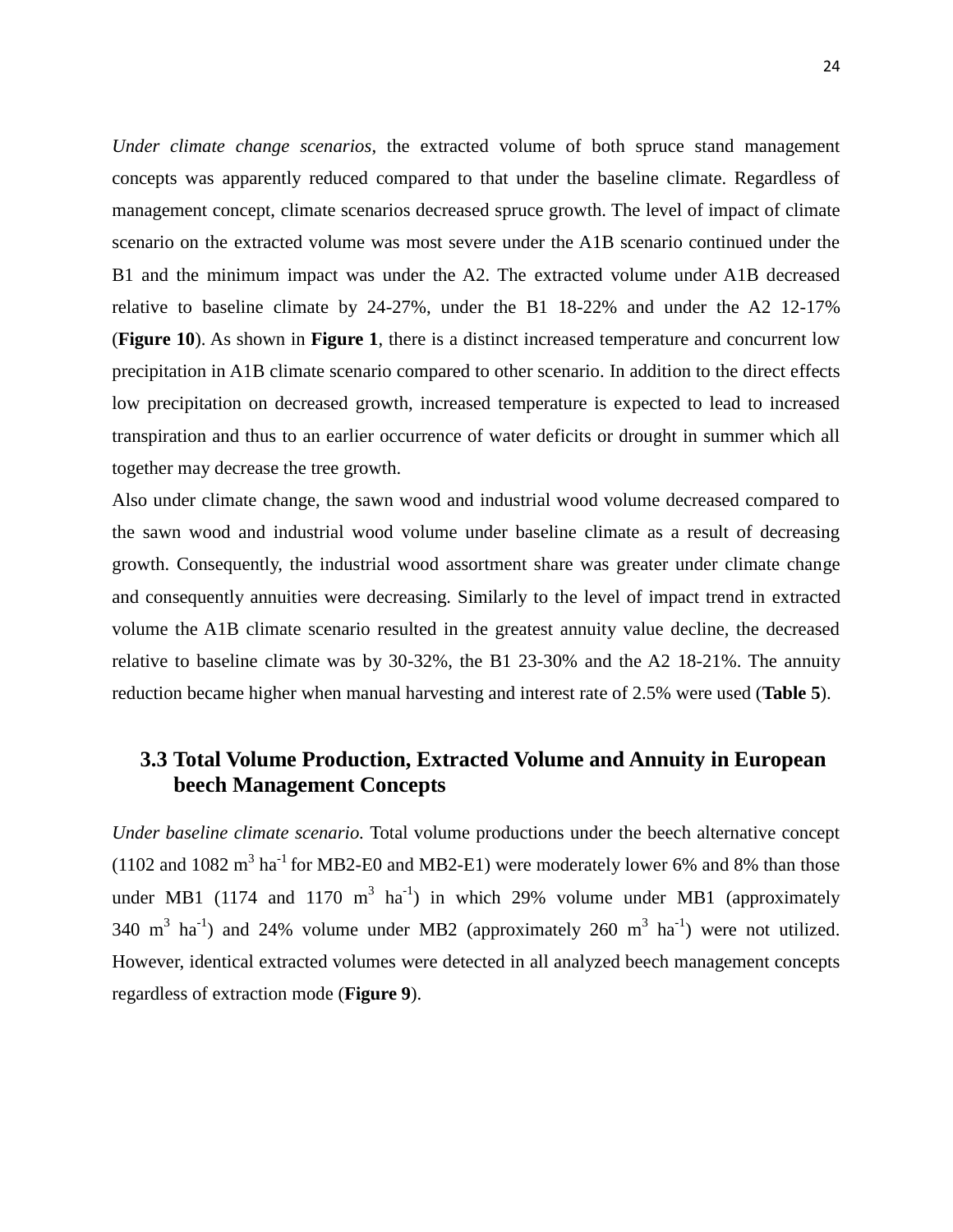

<span id="page-34-0"></span>**Figure 9. Effect of beech management concepts, climate scenario and extraction mode on total volume production and extracted volume.** 

But when it comes to timber dimension, there was a considerable result. As expected, heavier thinning from below in MB2 was able to promote diameter growth of remaining trees. Ever since the first thinning at 30 years, mean DBH under this management was larger. The effect of thinning to obtain the desired dimension is apparent in the assortment structure in **Figure 10**. The MB2 turned out to be the best in obtaining higher number of valuable assortments and was able to obtain higher shares of sawn wood per ha  $(196 \text{ m}^3 \text{ ha}^{-1})$ . Only the MB2 was able to obtain 4AB assortments. Regardless of extraction mode, the assortment structure was dominated by industrial wood (76%), than 3AB (20%) and 4AB (4%).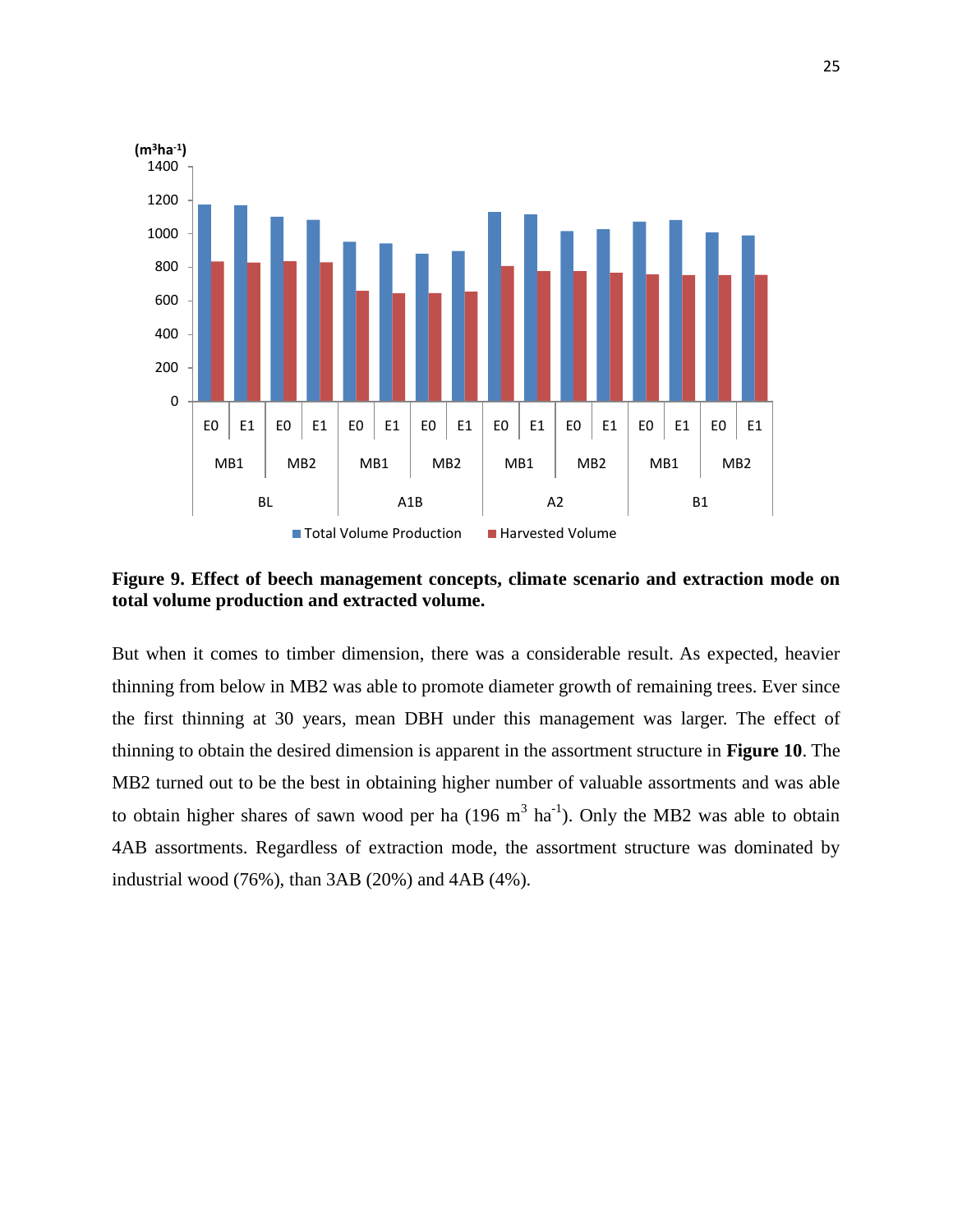

<span id="page-35-0"></span>**Figure 10. Beech assortment structure (%) (see assortment classification in Table 3) under baseline and climate change conditions.** 

The MB1 produced smaller mean diameter. This management concept was characterized by a low number of sawn woods per hectare  $(126 \text{ m}^3 \text{ ha}^{-1})$  and dominated by assortment industrial wood (84%), than 3AB (16%). No 4AB assortment was produced (**Figure 10** and **Appendix 3**). Due to larger average diameter, the highest annuity was obtained under the MB2. Regardless climate scenario and interest rate, the highest annuity was always obtained under the MB2-E0 (118  $\in$  ha<sup>-1</sup> year<sup>-1</sup>) and the lowest annuity was obtained under MB1-E1 (104 $\in$  ha<sup>-1</sup> year<sup>-1</sup>) (**Table 6**). The use of manual harvesting method strongly reduced the annuity by 43%.

Unlike under spruce management concepts, the intensification extraction continued with chips production of fuel wood under beech management concepts was not economically attractive in the forest owner's perspective. Intensified extraction continued with chips production slightly reduced the annuity by 2% under the MB1 and by 0.5% under the MB2. This may happen due to higher assumed cost of chips production than the assumed chips price. The chips price was the same for both spruce and beech wood chips. However, the assumed chip production was based on weight unit and the assumed beech density (580 kg/m<sup>3</sup>) is higher than the assumed spruce density (403 kg/m<sup>3</sup>) therefore chips production for beech biomass per volume unit is more expensive.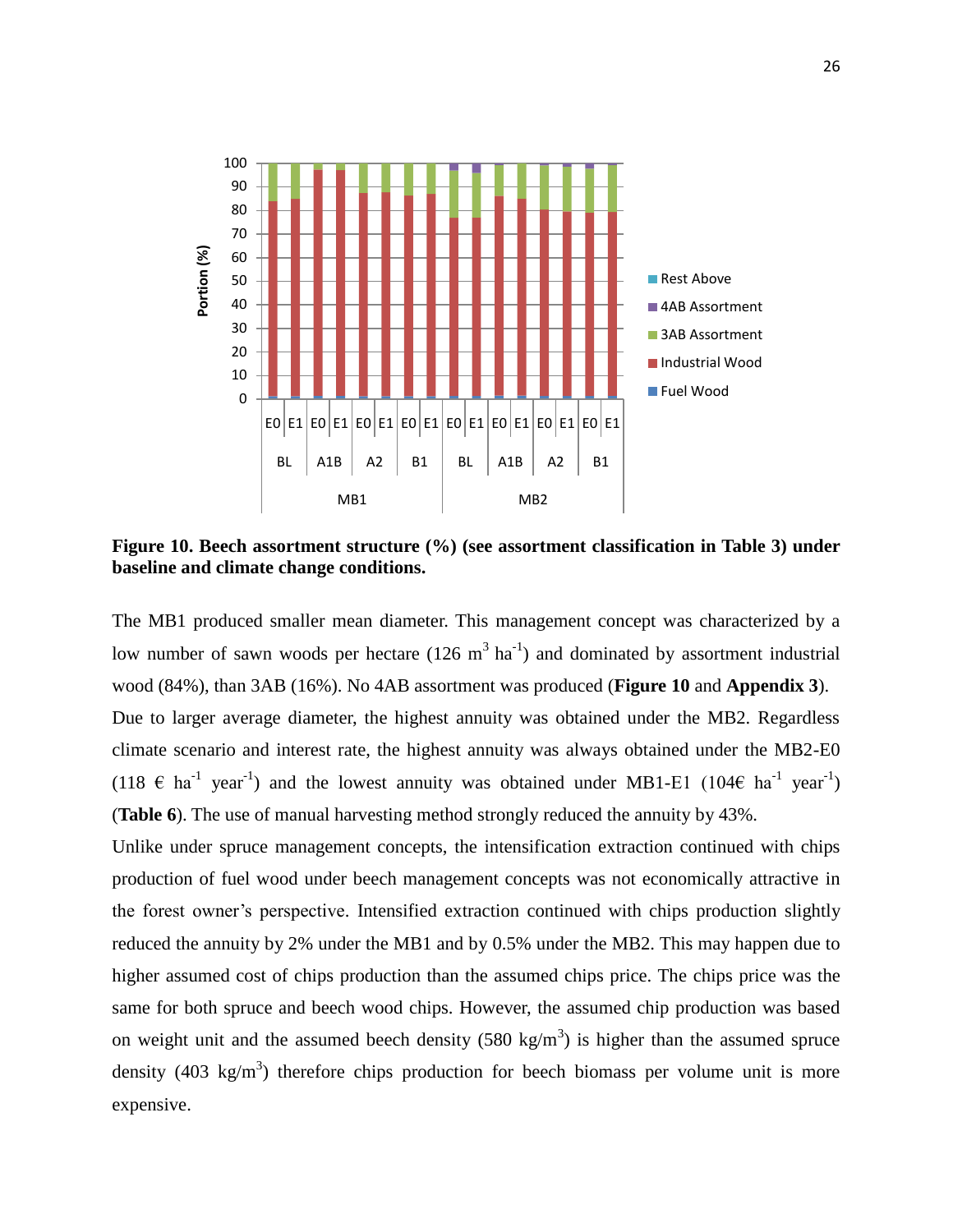The annuity loss is greater under the variant 2, annuity reduced by approximately 22% and 9% respectively under the MB1 and MB2 regardless of different interest rate. The annuity reduction was not as great as under the MB1 because of the lower industrial wood extracted volume under MB2 that can be allocated to fuel wood.

Regardless of stand management concept, the annuity loss in standard extraction mode when using variant 2 was not that high. The annuity reduced by less than 1% because of small difference between the assumed beech industrial wood and fuel wood prices (see beech price assumption in **Table 4**).

*Under climate change scenarios*, extracted volume decreased regardless of management concept. Under the beech concepts, the climate scenarios impact trend on extracted volume was similar to the trend under the spruce concepts. The level of impact was most severe under the A1B scenario continued under the B1 and the minimum impact was under the A2. However those scenarios have stronger effect on spruce than beech. The A1B decreased the beech extracted volume by 21-22%, the B1 9-10% and the A2 3-8% (**Figure 9**).

Consequently to lower extracted volume under climate change scenarios, annuities were also decreasing. The decreased in A1B relative to annuity under baseline scenario was by 25-28%, the B1 12-13% and the A2 3-10%. Annuity reduction became higher when manual harvesting and interest rate of 2.5% were used (**Table 6**).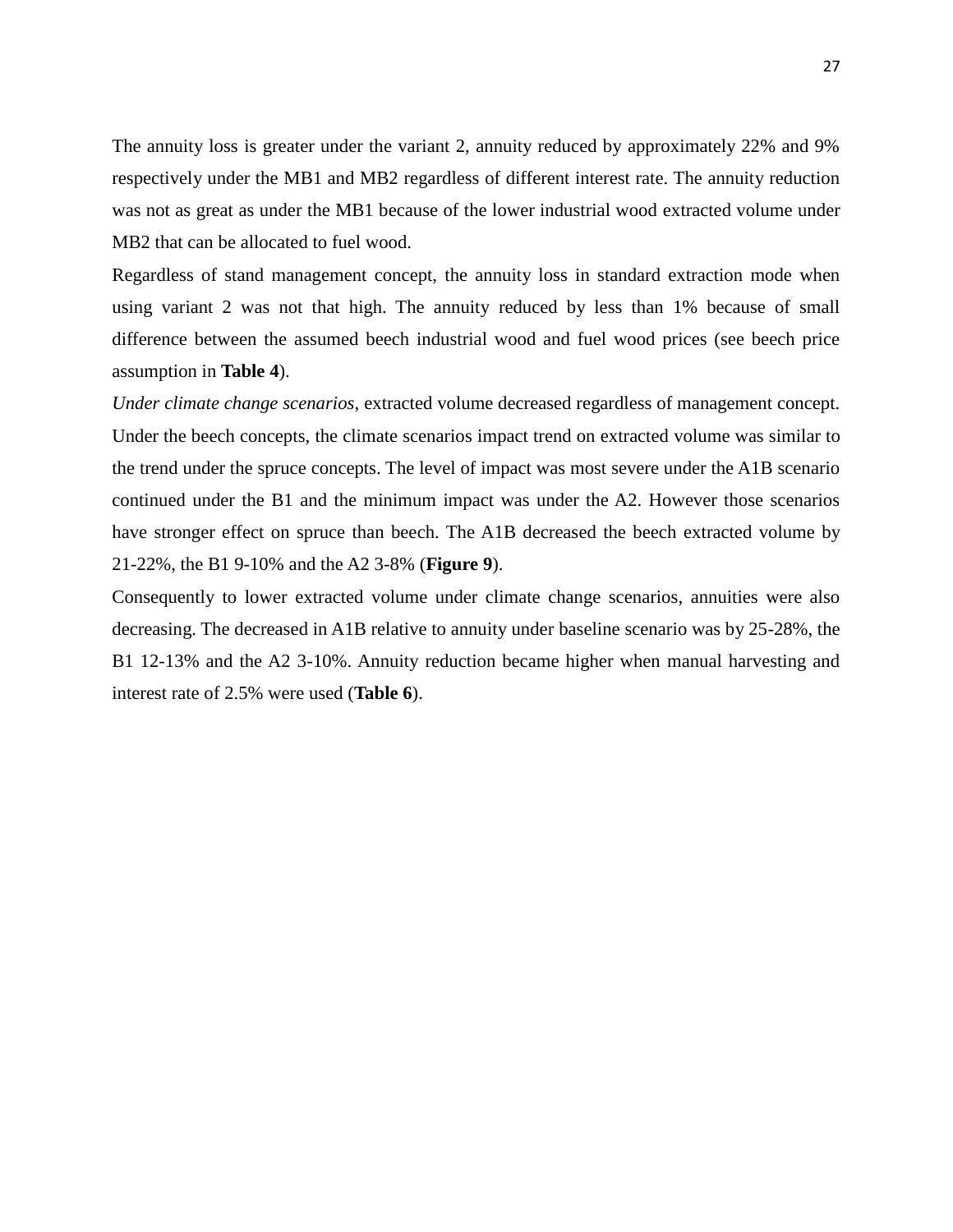|                 | Climate   | Extraction     | <b>Biomass</b> | Annuity ( $\epsilon$ ha-1 year-1) |          | Annuity ( $\epsilon$ ha-1 year-1) |       |              |      |
|-----------------|-----------|----------------|----------------|-----------------------------------|----------|-----------------------------------|-------|--------------|------|
|                 | Scenario  | Mode           | Utilization    |                                   | (Manual) |                                   |       | (Mechanized) |      |
|                 |           |                |                | $i = 0.5%$                        | 1.5%     | 2.5%                              | 0.5%  | 1.5%         | 2.5% |
| MB1             | BL        | E <sub>0</sub> | Variant 1      | 105.0                             | 61.6     | 34.3                              | 162.4 | 105.7        | 67.3 |
|                 |           |                | Variant 2      | 104.4                             | 61.2     | 34.0                              | 161.8 | 105.3        | 67.0 |
|                 |           | E1             | Variant 1      | 99.5                              | 59.4     | 34.1                              | 157.0 | 103.9        | 67.5 |
|                 |           |                | Variant 2      | 69.2                              | 38.0     | 19.2                              | 126.7 | 82.4         | 52.6 |
|                 | A1B       | ${\rm E0}$     | Variant 1      | 62.7                              | 37.2     | 21.1                              | 111.1 | 75.3         | 50.3 |
|                 |           |                | Variant 2      | 62.1                              | 36.8     | 20.8                              | 110.6 | 74.9         | 50.0 |
|                 |           | E1             | Variant 1      | 61.2                              | 37.4     | 22.2                              | 108.4 | 74.3         | 50.3 |
|                 |           |                | Variant 2      | 48.2                              | 28.3     | 15.9                              | 95.4  | 65.2         | 44.0 |
|                 | A2        | E0             | Variant 1      | 95.0                              | 55.9     | 31.3                              | 151.9 | 99.7         | 64.1 |
|                 |           |                | Variant 2      | 94.4                              | 55.5     | 31.0                              | 151.3 | 99.3         | 63.8 |
|                 |           | E1             | Variant 1      | 89.0                              | 53.4     | 30.9                              | 143.6 | 95.7         | 62.8 |
|                 |           |                | Variant 2      | 74.9                              | 43.4     | 23.9                              | 129.4 | 85.7         | 55.8 |
|                 | B1        | E0             | Variant 1      | 91.9                              | 53.9     | 30.0                              | 143.9 | 93.8         | 59.9 |
|                 |           |                | Variant 2      | 91.3                              | 53.5     | 29.7                              | 143.3 | 93.5         | 59.6 |
|                 |           | E1             | Variant 1      | 88.4                              | 52.9     | 30.5                              | 140.4 | 93.1         | 60.7 |
|                 |           |                | Variant 2      | 74.7                              | 43.3     | 23.9                              | 126.8 | 83.6         | 54.1 |
| MB <sub>2</sub> | <b>BL</b> | E0             | Variant 1      | 97.0                              | 58.5     | 33.7                              | 173.8 | 117.9        | 78.7 |
|                 |           |                | Variant 2      | 96.5                              | 58.1     | 33.4                              | 173.2 | 117.5        | 78.4 |
|                 |           | E1             | Variant 1      | 97.2                              | 59.7     | 35.6                              | 171.5 | 117.5        | 79.5 |
|                 |           |                | Variant 2      | 83.5                              | 49.3     | 27.8                              | 157.8 | 107.0        | 71.7 |
|                 | A1B       | E0             | Variant 1      | 59.7                              | 36.2     | 21.2                              | 121.4 | 85.4         | 59.4 |
|                 |           |                | Variant 2      | 59.2                              | 35.8     | 20.9                              | 120.9 | 85.0         | 59.2 |
|                 |           | E1             | Variant 1      | 61.7                              | 38.8     | 23.9                              | 124.2 | 88.1         | 62.0 |
|                 |           |                | Variant 2      | 49.7                              | 29.6     | 16.9                              | 112.2 | 78.9         | 55.1 |
|                 | A2        | E0             | Variant 1      | 93.1                              | 57.6     | 34.1                              | 165.7 | 114.1        | 77.2 |
|                 |           |                | Variant 2      | 92.6                              | 57.1     | 33.8                              | 165.1 | 113.7        | 76.9 |
|                 |           | E1             | Variant 1      | 82.9                              | 51.3     | 30.9                              | 153.5 | 106.6        | 73.3 |
|                 |           |                | Variant 2      | 69.7                              | 41.2     | 23.4                              | 140.3 | 96.5         | 65.7 |
|                 | B1        | E0             | Variant 1      | 83.4                              | 50.2     | 28.9                              | 152.9 | 103.7        | 69.2 |
|                 |           |                | Variant 2      | 82.9                              | 49.8     | 28.6                              | 152.3 | 103.3        | 69.0 |
|                 |           | E1             | Variant 1      | 81.9                              | 50.5     | 30.3                              | 150.9 | 103.8        | 70.5 |
|                 |           |                | Variant 2      | 69.0                              | 40.8     | 23.1                              | 138.0 | 94.1         | 63.3 |

<span id="page-37-0"></span>Table 6. Beech annuities ( $\epsilon$  ha<sup>-1</sup> year<sup>-1</sup>) under three interest rates (*i*), four climate scenarios, **two extraction modes and two biomass utilization variants.** 

*MB1* the traditional beech management (100 years) and *MB2* the alternative beech management (100 years). In *E0* the standard extraction mode only stems were extracted and residues were left on site, in *E1* the intensified extraction mode (stems and 70% residues were extracted). *Variant 1* reflects current business as usual concerning roundwood use, *variant 2* allocates industrial wood to be bioenergy source. See the climate scenario assumptions in **Table 1**.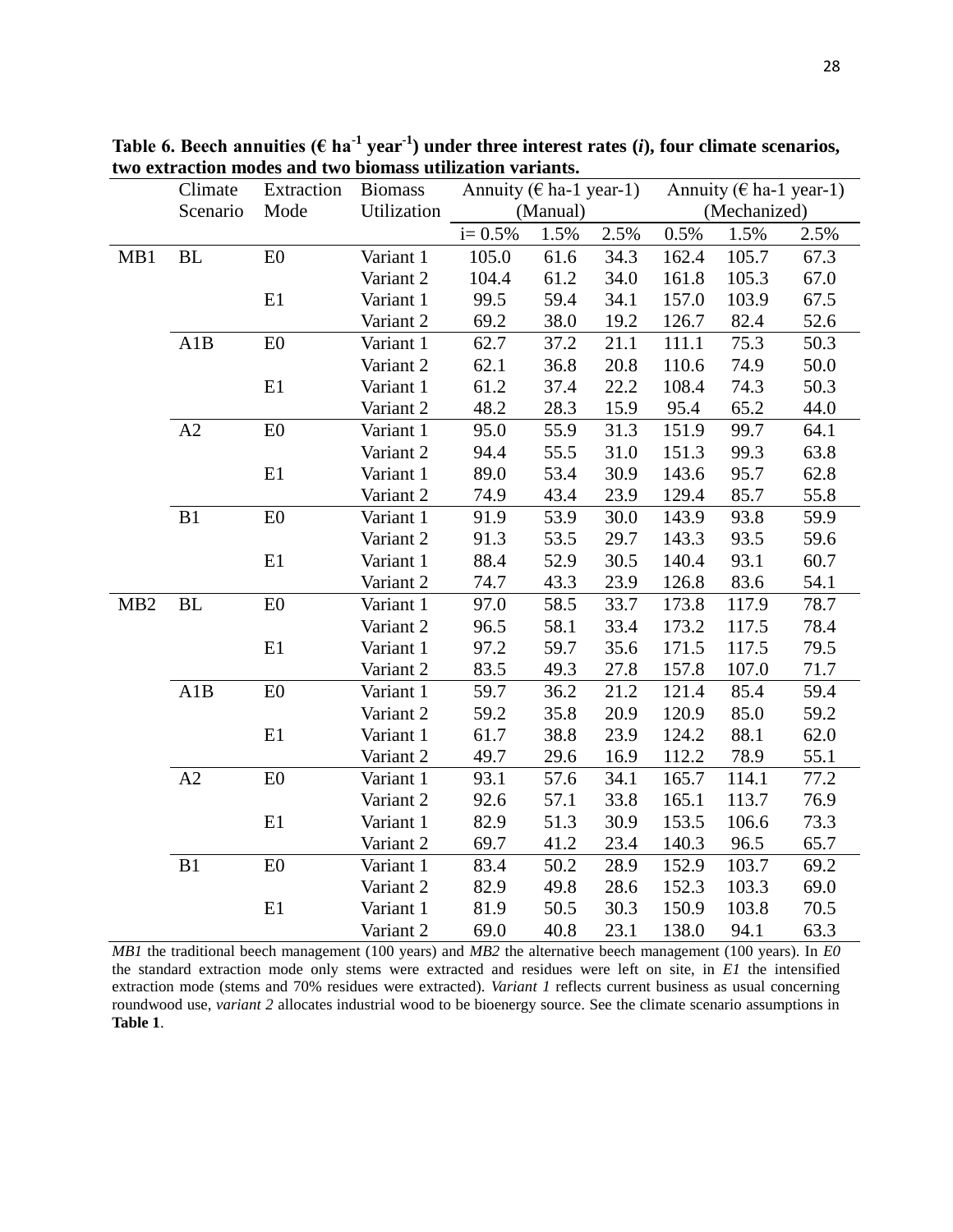#### <span id="page-38-0"></span>**3.4 In-situ Carbon Storage**

*Under baseline climate scenario*, mean in-situ C storage over the analyzed spruce stand management concepts was the highest for MS1-E0 (250 t C ha<sup>-1</sup>) of which 62% (155 t C ha<sup>-1</sup>) in aboveground C (in the trees) and 38% (95 t C ha-1) in belowground (in the soil). As expected, the MS2 management concept resulted in moderately decreased in-situ C storage due to shorter rotation length (90 years). For that reason the lowest mean C storage either in aboveground, belowground and in-situ was for the MS2-E1.

Over the beech management concepts, the highest mean in-situ C storage was for the MB1-E0  $(254 \text{ t C ha}^{-1})$  of which 55% (139 t C ha<sup>-1</sup>) in aboveground and 45% (114 t C ha<sup>-1</sup>) in belowground. The MB2 resulted in considerably decreased in-situ C storage where the MB2-E1 resulted as the lowest mean belowground, aboveground and in-situ C storage (**Table 7**). Intensified extraction mode in general reduced the mean soil C storage due to little carbon input from residues. However the mean belowground C storage in the E1 was almost identical to that

in the E0 regardless of stand management concept (**Table 7**).

|                  | Extraction     | Mean C stock ( $t C$ ha <sup>-1</sup> ) |           |       |  |  |  |
|------------------|----------------|-----------------------------------------|-----------|-------|--|--|--|
|                  | Mode           | AG                                      | <b>BG</b> | Total |  |  |  |
| MS1              | E <sub>0</sub> | 155                                     | 95        | 250   |  |  |  |
|                  | E1             | 154                                     | 91        | 245   |  |  |  |
| MS <sub>2</sub>  | E <sub>0</sub> | 131                                     | 92        | 223   |  |  |  |
|                  | E1             | 130                                     | 87        | 217   |  |  |  |
| MB1              | E <sub>0</sub> | 139                                     | 114       | 254   |  |  |  |
|                  | E1             | 140                                     | 112       | 252   |  |  |  |
| M <sub>B</sub> 2 | E <sub>0</sub> | 118                                     | 113       | 231   |  |  |  |
|                  | E1             | 117                                     | 110       | 227   |  |  |  |

<span id="page-38-1"></span>Table 7. Carbon storage (t C ha<sup>-1</sup>) according to the mean storage approach in the stand **management concepts over the rotation periods under baseline** 

*MS1* the current practice spruce management (100 year rotation), *MS2* the alternative spruce management (90 years), *MB1* the traditional beech management (100 years) and *MB2* the alternative beech management (100 years). In *E0* the standard extraction mode only stems were extracted and residues were left on site, in *E1* the intensified extraction mode (stems and 70% residues were extracted). *AG* the aboveground, *BG* the belowground.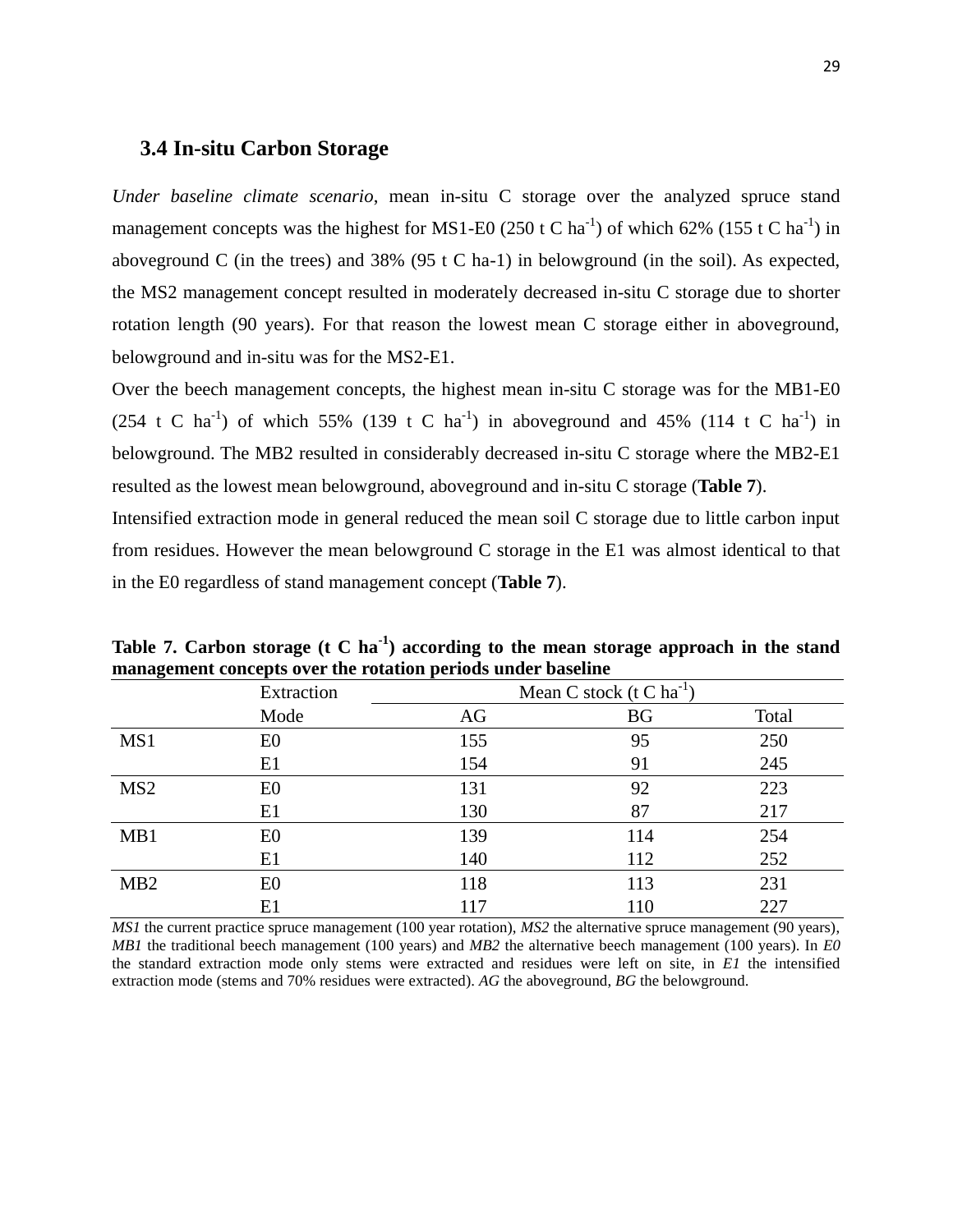The flow approach showed the same trend as that in mean storage approach. The MS1-E0 and the MS2-E1 resulted as the highest and lowest in-situ C sink, respectively. However soil under intensified extraction in MS1 and MS2 resulted as carbon source instead of carbon sink. The highest decrease of C soil stock was under the MS2-E1 which accounted for 21 ton C ha<sup>-1</sup> compared to the initial C soil level. Unlike under spruce management concepts, the flow approach showed that soil under the beech management concepts could act as carbon sink at both standard and intensified extraction modes indicating at land use legacies (**Figure 11**).

In general, the beech concepts comprised the highest mean in-situ C storage (**Table 7**). But contrary to the mean approach, as shown in **Figure 11**, the C sequestration tended to be in some degree larger under the spruce concepts due to spruce high productivity characteristic.



<span id="page-39-0"></span>**Figure 11. Carbon sequestration (t C ha-1 ) according to the flow approach in the management concepts over the rotation periods and under baseline. Flow approach shows changes in the net C stock over time.**

*Under climate change scenarios*, the aboveground, belowground and in-situ C stock based on the mean approach decreased regardless of tree species and stand management concept but the relative change was smaller under beech. The mean in-situ C storage under the spruce and beech concepts responded differently toward climate change scenarios. Regardless of management concept and extraction mode, under the spruce concepts the B1 scenario resulted in the C storage greatest decrease (12-14%), followed by the A1B (11-13%) then the A2 (4-7%), whereas in beech the order was the A1B (5-6%), the B1 (4-5%) then the A2 (1-2%) (**Table 8**).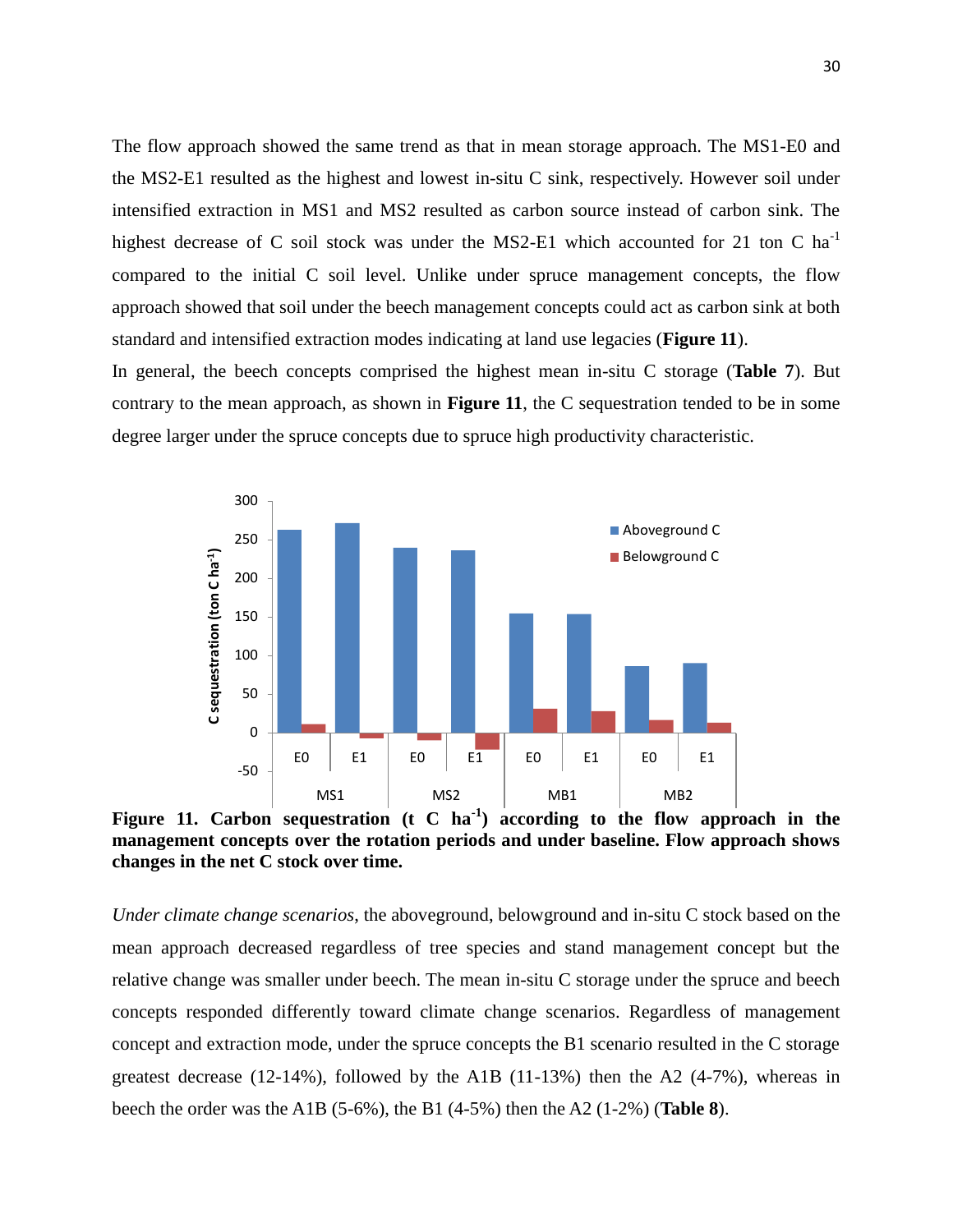|                  | Extraction     | A1B   |           |       | A2    |           |       | B1    |           |       |  |
|------------------|----------------|-------|-----------|-------|-------|-----------|-------|-------|-----------|-------|--|
|                  | Mode           | AG    | <b>BG</b> | Total | AG    | <b>BG</b> | Total | AG    | <b>BG</b> | Total |  |
| MS1              | E <sub>0</sub> | $-17$ | $-2$      | $-11$ | $-5$  | $-1$      | $-4$  | $-17$ | -6        | $-12$ |  |
|                  | E1             | $-17$ | $-1$      | $-11$ | $-10$ | $-1$      | -7    | $-18$ | $-3$      | $-13$ |  |
| MS <sub>2</sub>  | E <sub>0</sub> | $-18$ | $-7$      | $-13$ | $-8$  | $-1$      | $-5$  | $-21$ | $-3$      | $-13$ |  |
|                  | E1             | $-17$ | $-2$      | $-11$ | $-7$  | $-1$      | $-4$  | $-22$ | $-3$      | $-14$ |  |
| MB1              | E <sub>0</sub> | $-8$  | $-1$      | $-5$  | - 1   | $-1$      | $-1$  | $-7$  | $-2$      | $-5$  |  |
|                  | E1             | $-10$ | $-1$      | -6    | $-2$  | $-1$      | $-1$  | $-7$  | $-1$      | -4    |  |
| M <sub>B</sub> 2 | E <sub>0</sub> | $-10$ | -1        | -6    | $-3$  | $-1$      | $-2$  | -8    | $-1$      | -4    |  |
|                  | E1             | -9    | $-1$      | $-5$  | $-2$  | $-1$      | $-1$  | $-7$  | $-2$      | -4    |  |

<span id="page-40-0"></span>**Table 8. Mean carbon storage difference (%) according to mean approach in the stand management concepts under climate change scenarios relative to baseline** 

*MS1* the current practice spruce management (100 year rotation), *MS2* the alternative spruce management (90 years), *MB1* the traditional beech management (100 years) and *MB2* the alternative beech management (100 years). In *E0* the standard extraction mode only stems were extracted and residues were left on site, in *E1* the intensified extraction mode (stems and 70% residues were extracted). *AG* the aboveground, *BG* the belowground. See the climate scenario assumptions in **Table 1**.

In terms of carbon sequestration, spruce is more susceptible to climate change rather than beech. For instance, under the A1B climate scenario spruce in-situ C storage decreased by 11-13% whereas decreased by 5-6% for beech. However, that in the current analysis no explicit disturbance regime has been considered. The flow approach also showed that soil under beech concepts could still act as carbon sink for all climate scenarios. Similarly under baseline scenario, soil under the MS2 in both extraction modes and under the MS1 intensified extraction became carbon source instead of carbon sink in all climate scenarios (**Table 9**).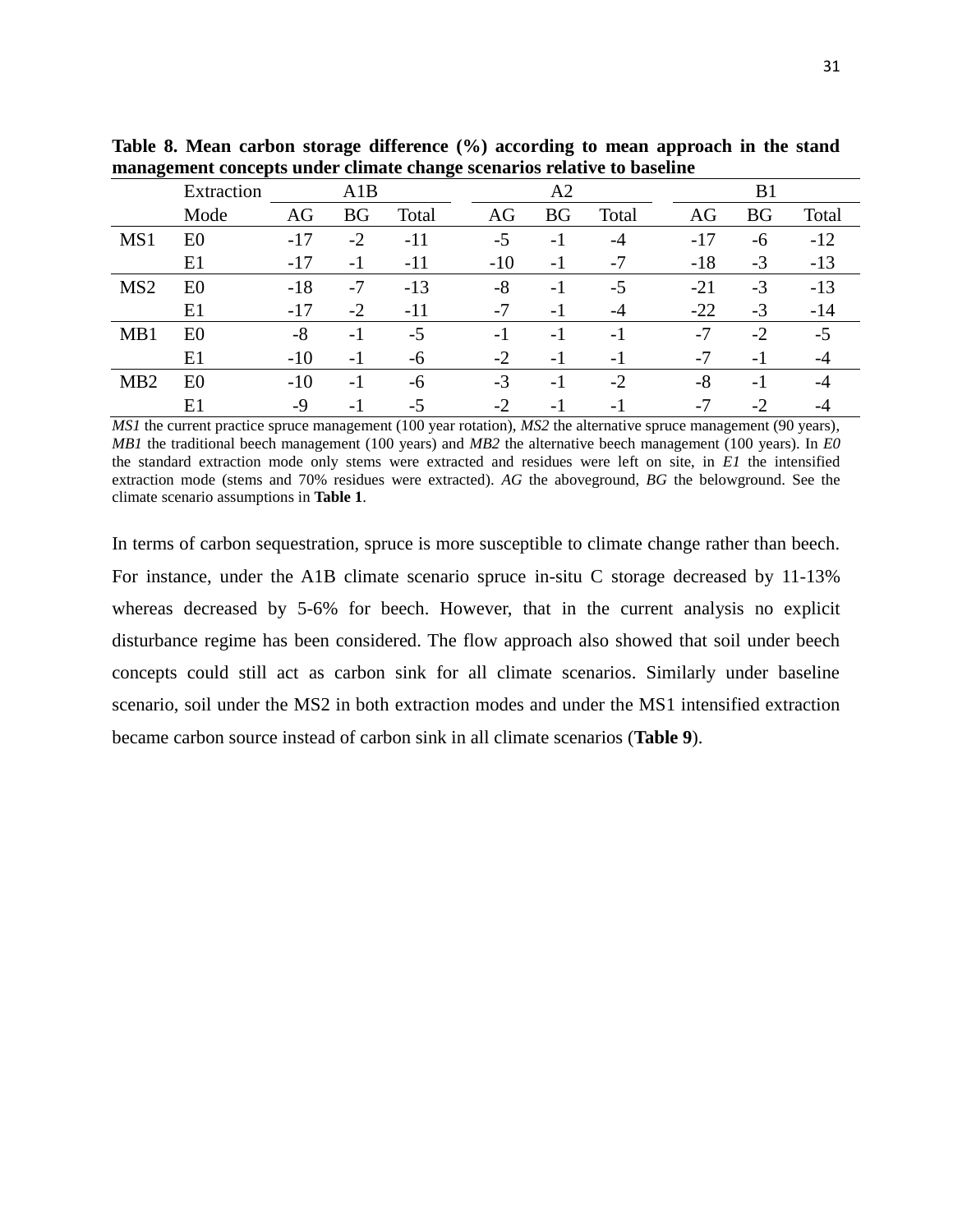|                 | Extraction     |     | A1B       |         |     | A2        |         |     | B1        |         |
|-----------------|----------------|-----|-----------|---------|-----|-----------|---------|-----|-----------|---------|
|                 | Mode           | AG  | <b>BG</b> | In-situ | AG  | <b>BG</b> | In-situ | AG  | <b>BG</b> | In-situ |
| MS1             | E <sub>0</sub> | 193 | $\theta$  | 193     | 227 |           | 234     | 221 | 2         | 223     |
|                 | E1             | 199 | $-12$     | 187     | 222 | $-10$     | 212     | 221 | $-11$     | 210     |
| MS <sub>2</sub> | E <sub>0</sub> | 168 | $-15$     | 154     | 202 | $-12$     | 190     | 198 | $-14$     | 184     |
|                 | E1             | 167 | $-25$     | 142     | 203 | $-22$     | 181     | 195 | $-26$     | 169     |
| MB1             | E <sub>0</sub> | 129 | 26        | 155     | 149 | 27        | 176     | 147 | 29        | 176     |
|                 | E1             | 127 | 22        | 149     | 148 | 28        | 175     | 146 | 27        | 173     |
| MB2             | E <sub>0</sub> | 70  | 14        | 83      | 81  | 14        | 96      | 77  | 16        | 93      |
|                 | E1             | 70  | 10        | 80      | 83  | 14        | 97      | 82  | 12        | 94      |

<span id="page-41-1"></span>**Table 9. Carbon sequestration (t C ha-1 ) according to the flow approach in the stand management concepts over the rotation periods under climate change scenarios** 

Mean C stock minus the initial C stock gives the mean C stock flux. *MS1* the current practice spruce management (100 year rotation), *MS2* the alternative spruce management (90 years), *MB1* the traditional beech management (100 years) and *MB2* the alternative beech management (100 years). In *E0* the standard extraction mode only stems were extracted and residues were left on site, in *E1* the intensified extraction mode (stems and 70% residues were extracted). *AG* the aboveground, *BG* the belowground. See the climate scenario assumptions in **Table 1**.

#### <span id="page-41-0"></span>**3.5 Biomass for Biofuel**

In this study, the E1 yielded considerably greater amounts of biofuel than that under the E0 which means that the E1 option is important for the biofuel quantity. The E1 in spruce concepts enabled the removal of an additional 63.2 and 68.8 dry ton ha<sup>-1</sup> of above ground biomass. Under the beech concepts, the additional biomass potential for biofuel was considerably lower enable to gain 20.9 and 25.5 dry ton  $ha^{-1}$  greater than that under the E0. The above mentioned higher additional biomass potential values were under the alternative managements (MS2 and MB2) (**Table 10**).

As already mentioned, variant 2 (use of industrial wood directly for energy purposes) is at present not economically attractive but from this work we could assess how high the C substitution potential would be. Higher biomass could be allocated for biofuel under the beech concepts due to the higher share of industrial wood than that under the spruce concepts. Variant 2 under the MB1 enabled to allocate additional  $441$  and  $408$  dry ton ha<sup>-1</sup> biomass potential for biofuel. Due to larger mean diameter per hectare the MB2 enable to allocate less biomass under variant 2 which accounted for 372 and 369 dry ton  $ha^{-1}$ . The above mentioned higher values of additional biomass potential were under the standard extraction mode.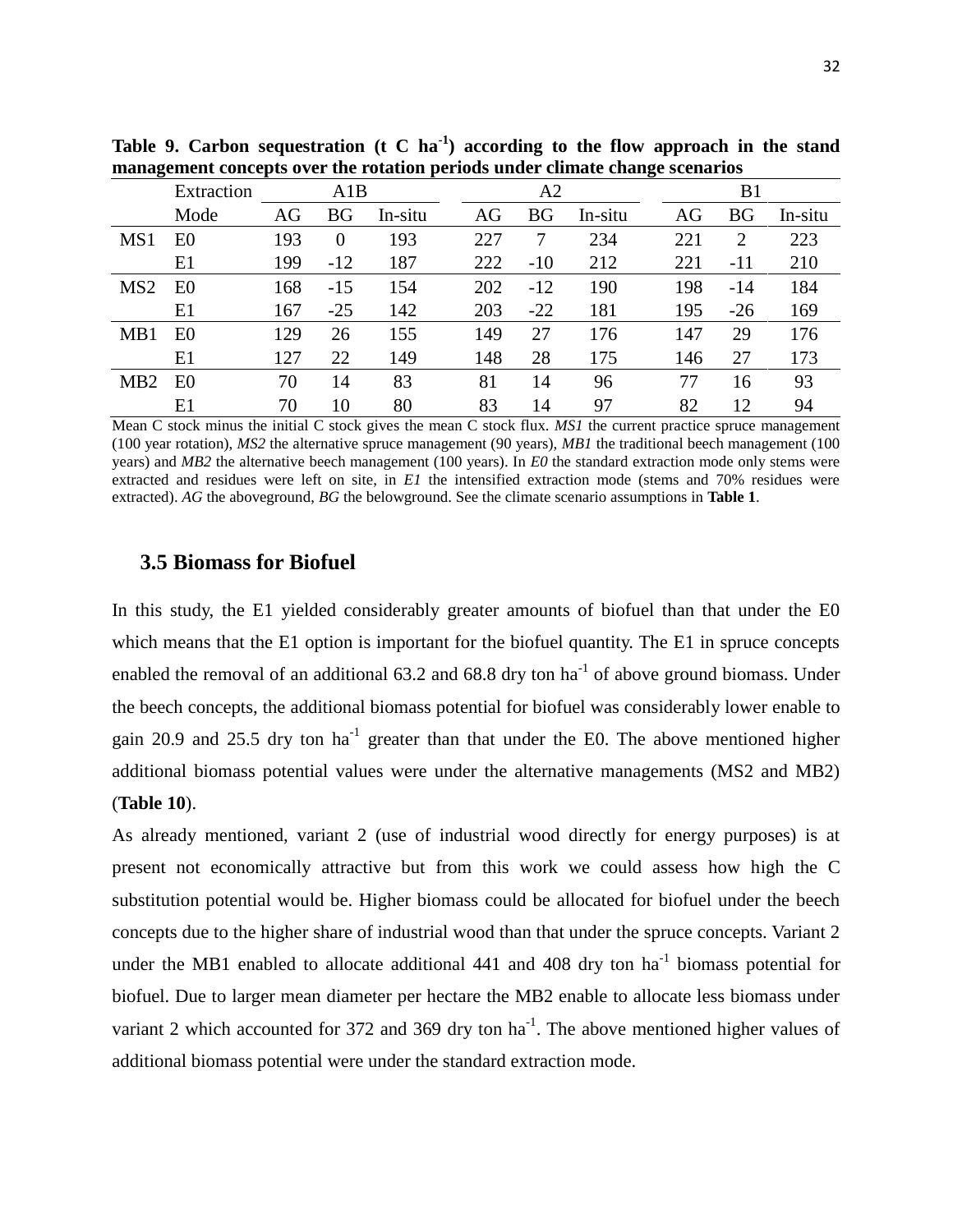Furthermore, there were additional 181 and 184 dry ton  $ha^{-1}$  biomass potential for biofuel in the MS1-variant 2. In the MS2-variant 2, the additional biomasses were 200 and 202 dry ton  $ha^{-1}$ . The above mentioned higher values of additional biomass potential were under the standard extraction mode (**Table 10**).

|                 | Extraction     |           | Biofuel (ton $ha^{-1}$ ) |           | C Substitution (ton C ha <sup>-1</sup> ) |
|-----------------|----------------|-----------|--------------------------|-----------|------------------------------------------|
|                 | Mode           | Variant 1 | Variant 2                | Variant 1 | Variant 2                                |
| MS1             | E <sub>0</sub> | 1.1       | 182.5                    | 0.4       | 66.6                                     |
|                 | E1             | 64.3      | 248.3                    | 23.5      | 90.6                                     |
| MS <sub>2</sub> | E <sub>0</sub> | 1.7       | 201.9                    | 0.6       | 73.7                                     |
|                 | E1             | 70.5      | 272.4                    | 25.7      | 99.4                                     |
| MB1             | E <sub>0</sub> | 53.5      | 495                      | 19.5      | 167.5                                    |
|                 | E1             | 74.4      | 481.8                    | 27.2      | 175.9                                    |
| MB <sub>2</sub> | E <sub>0</sub> | 50.3      | 421.5                    | 18.3      | 153.9                                    |
|                 | E1             | 75.8      | 444.9                    | 27.7      | 162.4                                    |

<span id="page-42-0"></span>**Table 10. The biomass for biofuel potentials from different extraction modes and biomass utilizations in each stand management scenario and its C substitution**

C substitution assumption is that the biomass for fuel wood is to substitute coal under scenario biomass-fired steamelectric power for coal-fired steam-electric power substitution. *MS1* the current practice spruce management (100 year rotation), *MS2* the alternative spruce management (90 years), *MB1* the traditional beech management (100 years) and *MB2* the alternative beech management (100 years). In *E0* the standard extraction mode only stems were extracted and residues were left on site, in *E1* the intensified extraction mode (stems and 70% residues were extracted). *Variant 1* reflects current business as usual concerning roundwood use, *variant 2* allocates industrial wood to be bioenergy source.

In **Table 10** and **Figure 12**, the CO2 emission reduction potential per hectare over the rotation period from fossil fuel substitution by spruce and beech biomasses is presented. Results were of course strongly dependent on the amount of potential fuel wood production.

Intensified extraction coupled with variant 2 clearly resulted in a significant increase of C substitution potential. Due to higher additional biomass that could be extracted under intensified spruce concepts, the increased C substitution under these concepts was also stronger compared to that under the beech concepts. For instance, using biomass from the MS1-E1 for electric power generation increased the mitigation potential by 23.6 t C ha<sup>-1</sup> at the year 100 for substituting coal based electric generation. Whereas under the MB2-E1 was 7 C ha<sup>-1</sup> at the year 100.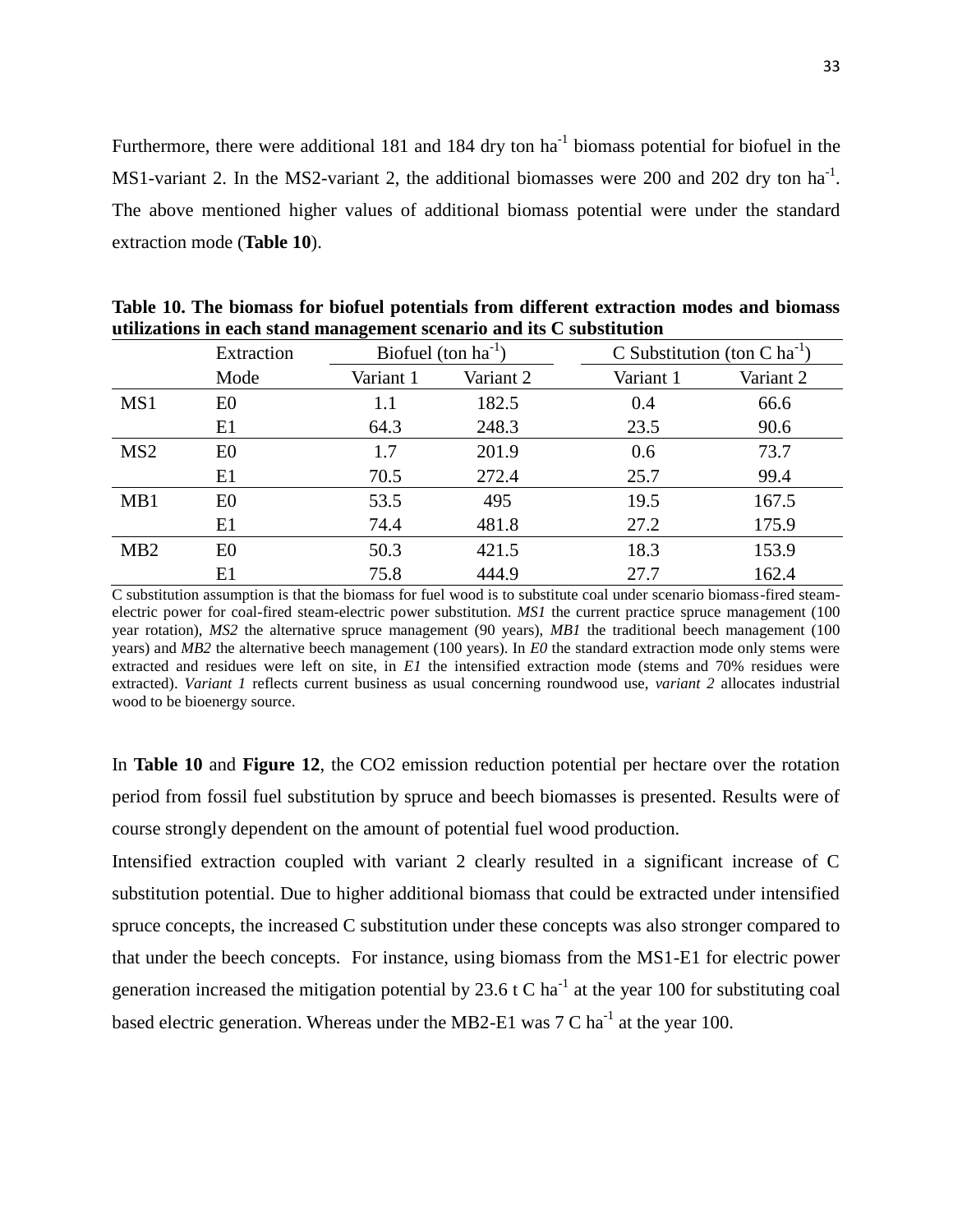

<span id="page-43-0"></span>**Figure 12. CO2 emission reduction potential per hectare over the rotation periods from fossil fuel substitution by spruce and beech biomass assuming that the full extracted harvested biomass for fuel wood is to substitute coal under scenario biomass-fired steamelectric power for coal-fired steam-electric power substitution.** 

Even though not economically attractive in the forest owner's perspective, variant2 has an advantage of considerably enhancing C substitution. As shown in **Figure 12**, the strongest mitigation effect under this concept was in the beech management concepts due to high share of industrial wood that could be allocated to biofuel use. The use of biomass from the beech concepts under variant 2 for electric power generation gives a mitigation potential in the range of 168 to 176 t C ha<sup>-1</sup> at year 100 for substituting coal based electric generation. While in the MS1 was in the range of 67 to 91 t C ha<sup>-1</sup> at year 100 and in the MS2 was 74 to 99 t C ha<sup>-1</sup> at year 90.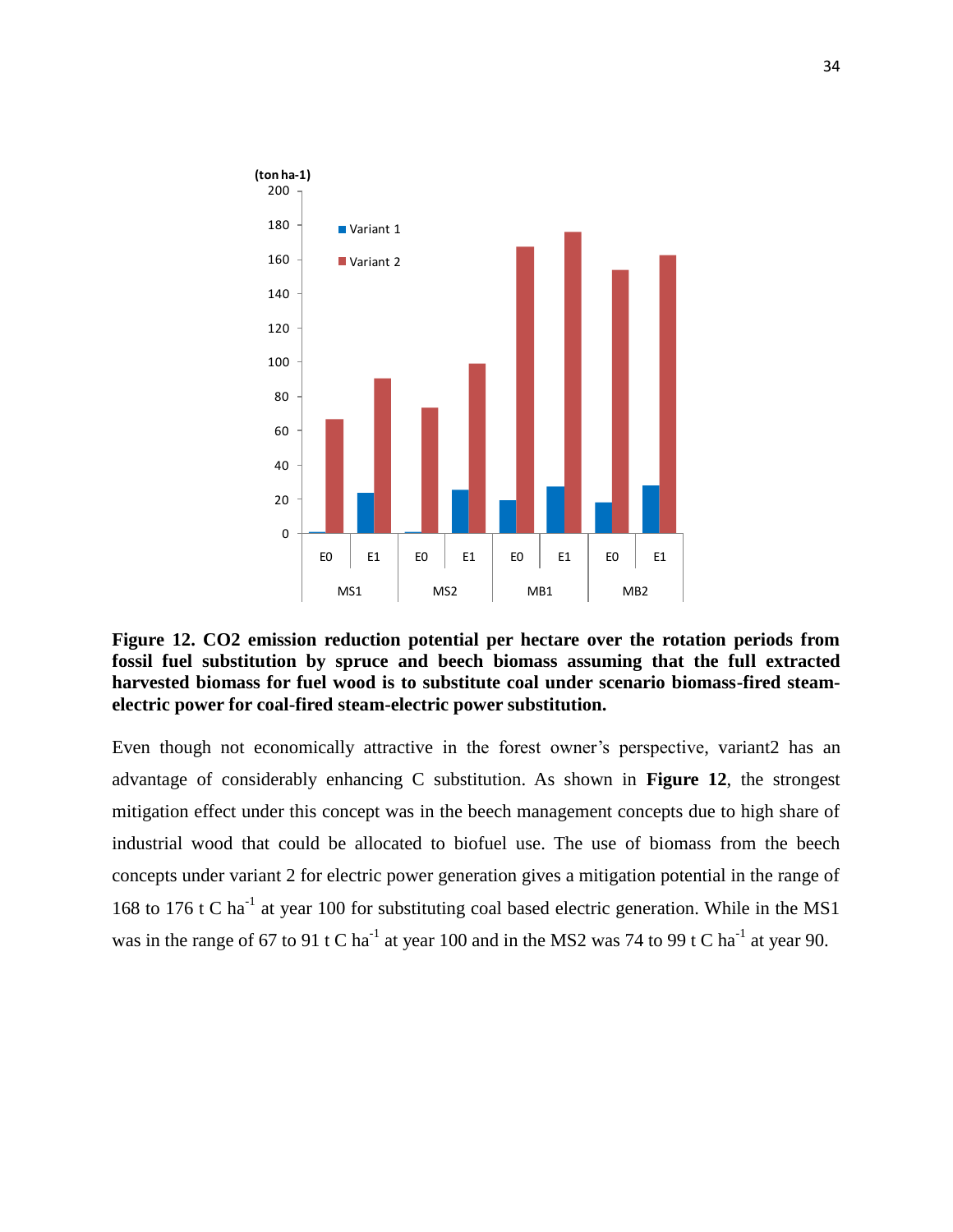#### <span id="page-44-0"></span>**3.6 Site Productivity**

Identical growth responses between the E0 and the E1 were detected. Throughout the rotation period, E1 simulations did not show a clearly reduced total volume production compared to that under the E0 simulations. Identical site productivity difference under the E1 may be due to relatively fertile soil of the simulated site. The relatively high level of N soil deposit may counteract growth reduction due to N removal in the E1. It should also be noted that the E1 theoretically removes all residues, but operationally it leaves a portion of those materials on site. In this work the recovery rate is 70%, it means approximately 30% of all residues were left on the site.

There was also no evidence of any notably difference on other site productivity indicators (mean annual increment (MAI) and mean available soil N between the two extraction modes over the analyzed stand management concepts. From the model simulations, MAI and available soil N were obtained, showed that those two indicators under the E0 and the E1 were identical (**Table 11**).

These findings are partly in contrast to results from experimental work and other simulation studies. What must be noted is that in the current study calibration of the soil decomposition module within PICUS was not possible due to missing quantitative soil data for the simulated sites. Similarly the initialization of N and C pools was based on qualitative assessments.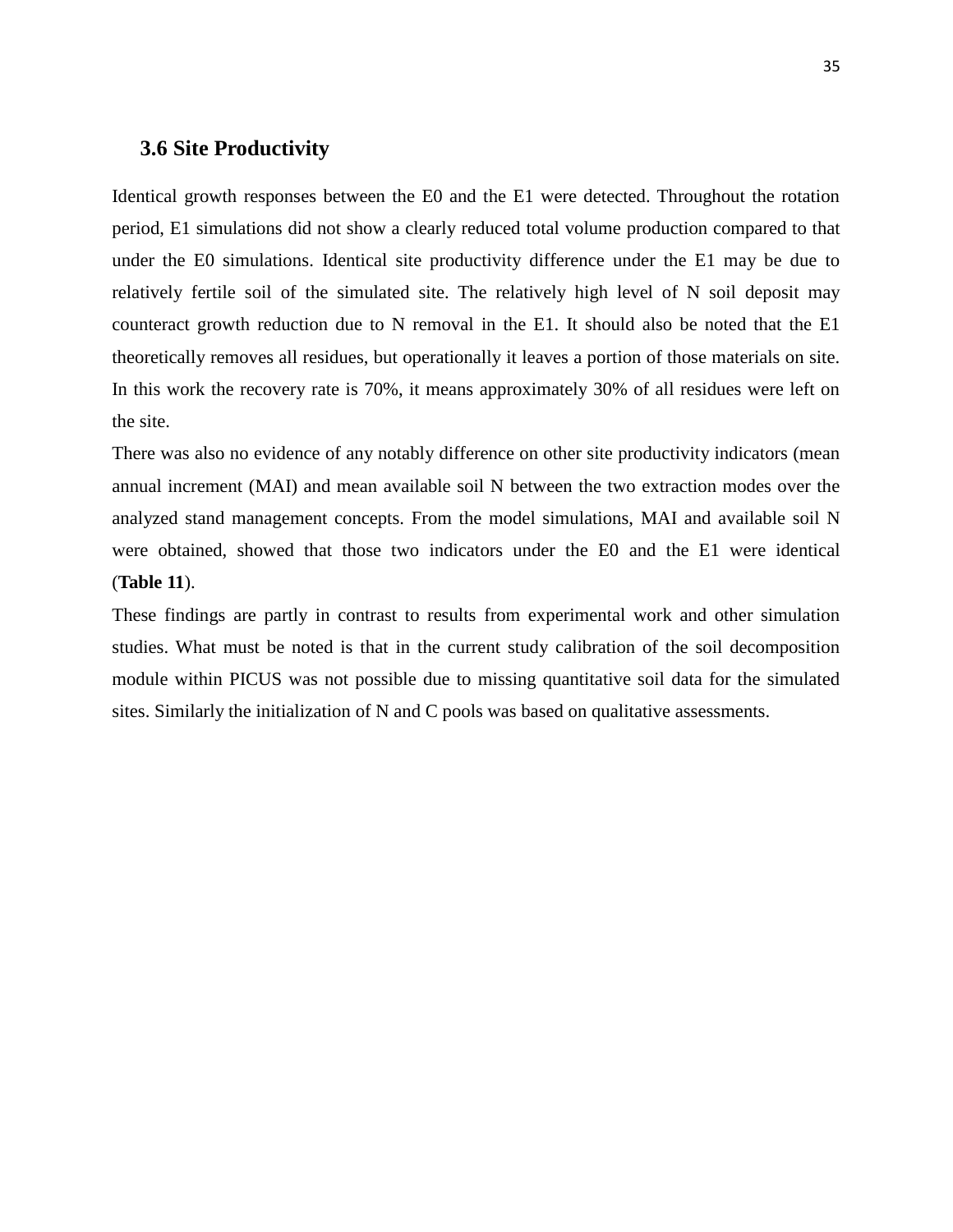| Parameter                              | Management      | E <sub>0</sub> | E1    | $\%$   |
|----------------------------------------|-----------------|----------------|-------|--------|
|                                        | Concept         |                |       |        |
| <b>Total Volume Production</b>         | MS1             | 1941           | 1913  | $-1.4$ |
| $(m^3 \text{ ha}^{-1})$                | MS <sub>2</sub> | 1737           | 1735  | $-0.1$ |
|                                        | MB1             | 1174           | 1170  | $-0.3$ |
|                                        | MB <sub>2</sub> | 1102           | 1082  | $-1.8$ |
| <b>MAI</b>                             | MS1             | 19.4           | 19.1  | $-1.5$ |
| $(m^3 \text{ ha}^{-1} \text{ y}^{-1})$ | MS <sub>2</sub> | 17.4           | 17.3  | $-0.6$ |
|                                        | MB1             | 11.7           | 11.7  | 0.0    |
|                                        | MB <sub>2</sub> | 11             | 10.8  | $-1.8$ |
| Mean Available Soil N                  | MS1             | 117.9          | 116.3 | $-1.3$ |
| $(kg ha^{-1} y^{-1})$                  | MS <sub>2</sub> | 113.5          | 112.2 | $-1.2$ |
|                                        | MB1             | 152.6          | 152   | $-0.4$ |
|                                        | MB <sub>2</sub> | 145.4          | 144.5 | $-0.6$ |

<span id="page-45-1"></span>**Table 11. Three simulation indicators for sustainable site productivity assessment under various management scenarios over the simulation period**

*MS1* the current practice spruce management (100 year rotation), *MS2* the alternative spruce management (90 years), *MB1* the traditional beech management (100 years) and *MB2* the alternative beech management (100 years). In *E0* the standard extraction mode, in *E1 E1* the intensified extraction mode (stems and 70% residues were extracted).  $*$  % = (E1 values-E0 values)/E0 values x 100%

#### <span id="page-45-0"></span>**3.7 Overall Evaluation on Management Alternatives**

<span id="page-45-2"></span>None of the options were able to achieve top rank of the indicators we analyzed in both spruce and beech concepts. In spruce concepts, from annuity perspective the first 4 ranks are found within MS2, for in-situ C storage first ranks are found in MS1 and for C substitution the first ranks are shared by MS1 and MS2 (**Table 12**). However, options in MS2-E0-variant2 have best average rank (3). This includes no preference for any of the indicators.

More or less similar rank patters are also found in beech concepts. The first 4 ranks of annuity indicator are found within MB2, for in-situ C storage first ranks are found in MB1 and for C substitution the first ranks are shared by MB1 and MB2. Options in MB2-E0-variant2 have best average ranks (3.3) (**Table 13**).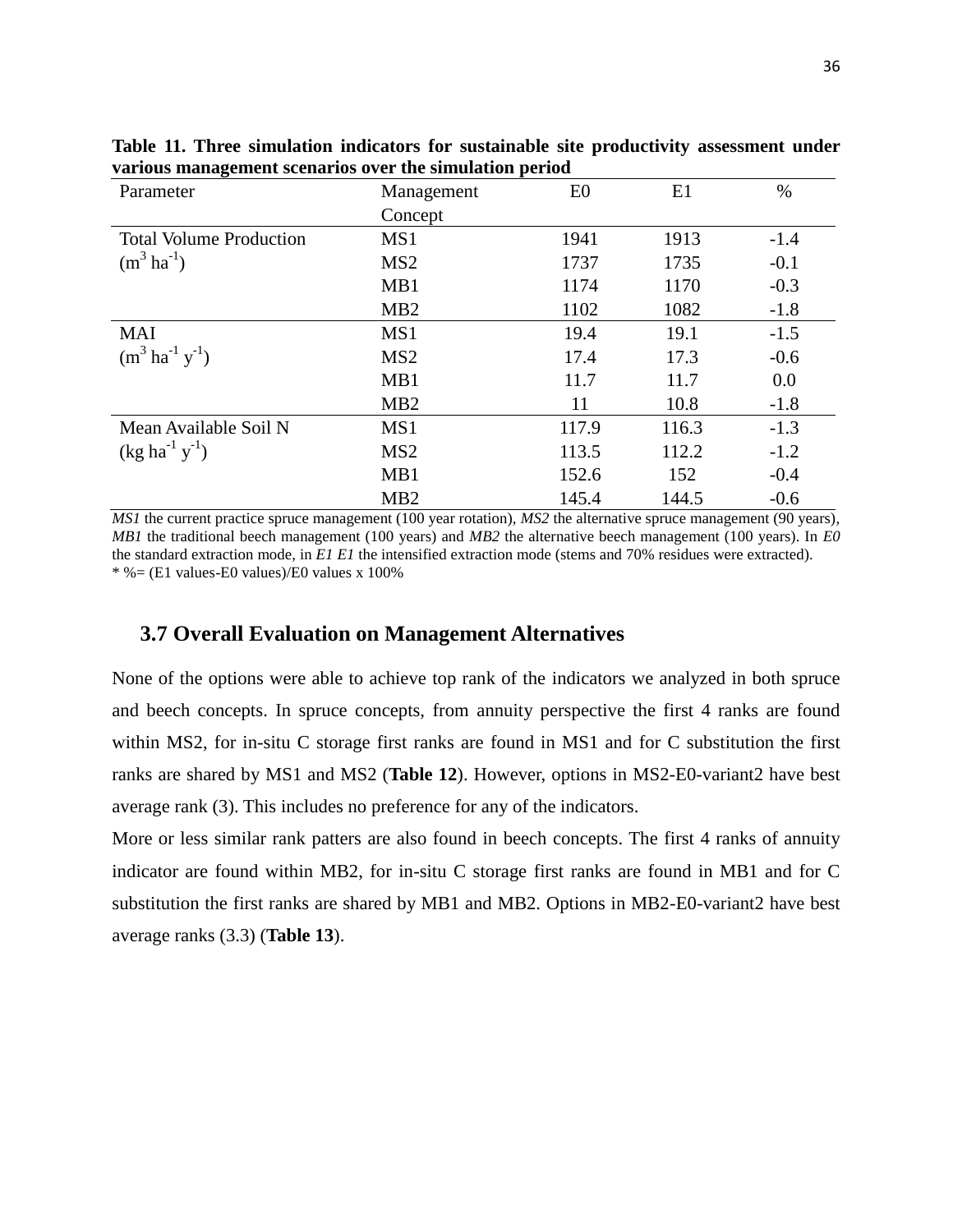| Table 12. Decision matrix and conclusions for Norway spruce illustrating ranking for each |  |  |  |  |  |
|-------------------------------------------------------------------------------------------|--|--|--|--|--|
| management concept                                                                        |  |  |  |  |  |

|                   |          | MS1       |          |          | MS <sub>2</sub> |                      |          |          |  |
|-------------------|----------|-----------|----------|----------|-----------------|----------------------|----------|----------|--|
| Indicator         | E0       |           | E1       |          |                 | E0                   | E1       |          |  |
|                   | Variant1 | Variant2  | Variant1 | Variant2 | Variant1        | Variant <sub>2</sub> | Variant1 | Variant2 |  |
| Annuity           |          |           |          |          |                 |                      |          |          |  |
| In-situ $C$       |          |           |          |          |                 |                      |          |          |  |
| C Substitution    |          |           |          |          |                 |                      |          |          |  |
| Site productivity |          | Identical |          |          |                 |                      |          |          |  |

*MS1* the current practice spruce management (100 year rotation), *MS2* the alternative spruce management (90 years). In *E0* the standard extraction mode, in *E1 E1* the intensified extraction mode (stems and 70% residues were extracted). *Variant 1* reflects current business as usual concerning roundwood use, *variant 2* allocates industrial wood to be bioenergy source.

Rank scale for annuity and C substitution indicators:



#### <span id="page-46-0"></span>**Table 13. Decision matrix and conclusions for European beech illustrating ranking for each management concept**

|                   |                | MB1                  |          |                      | MB2      |                      |          |          |  |
|-------------------|----------------|----------------------|----------|----------------------|----------|----------------------|----------|----------|--|
| Indicator         | E <sub>0</sub> |                      | E1       |                      |          | E <sub>0</sub>       | E1       |          |  |
|                   | Variant1       | Variant <sub>2</sub> | Variant1 | Variant <sub>2</sub> | Variant1 | Variant <sub>2</sub> | Variant1 | Variant2 |  |
| Annuity           |                |                      |          |                      |          |                      |          |          |  |
| In-situ C Storage |                |                      |          |                      |          |                      |          |          |  |
| C Substitution    |                |                      | h        |                      |          |                      |          |          |  |
| Site productivity | Identical      |                      |          |                      |          |                      |          |          |  |

*MB1* the traditional beech management (100 years) and *MB2* the alternative beech management (100 years). In *E0* the standard extraction mode, in *E1 E1* the intensified extraction mode (stems and 70% residues were extracted). *Variant 1* reflects current business as usual concerning roundwood use, *variant 2* allocates industrial wood to be bioenergy source.

Rank scale for annuity and C substitution indicators:

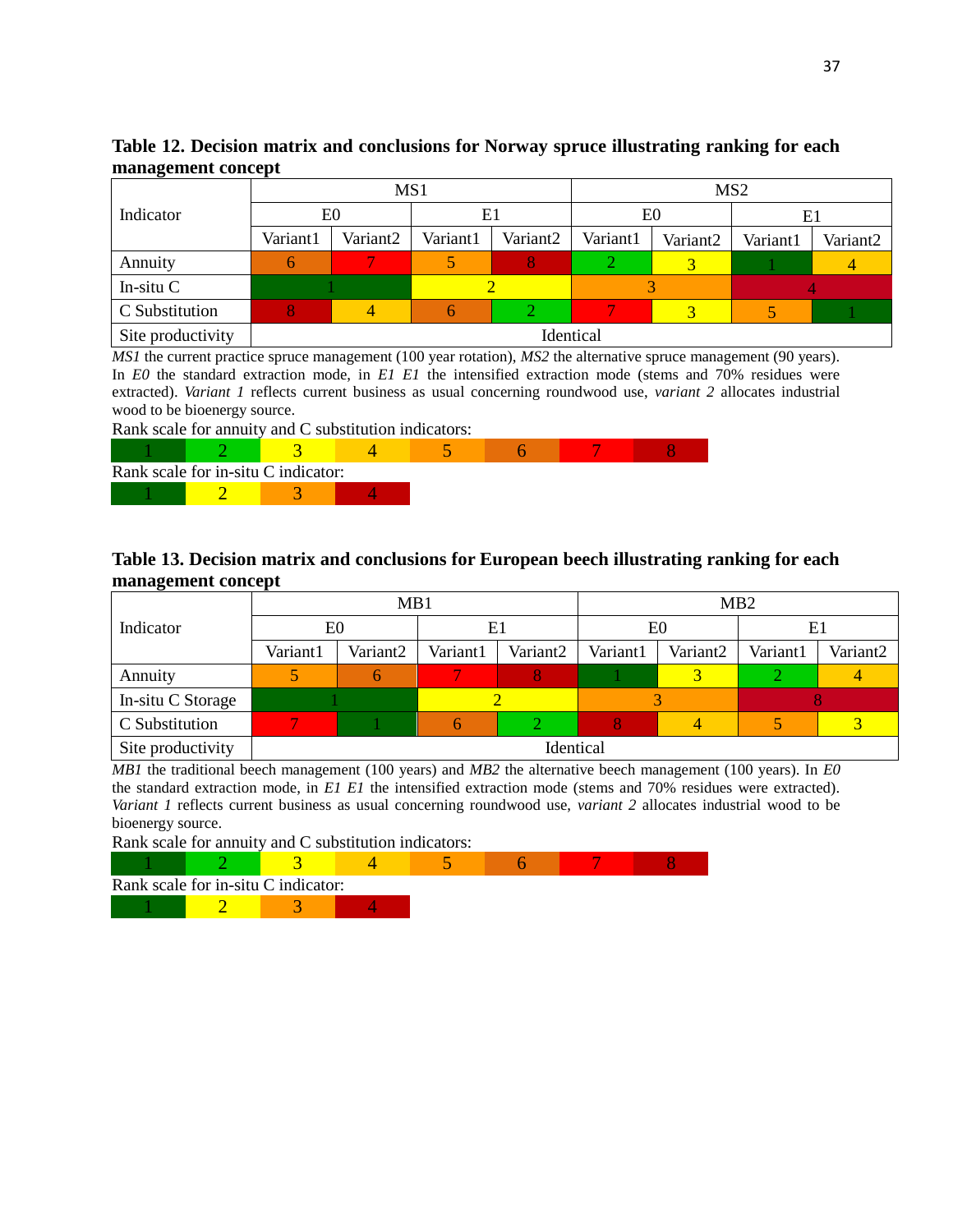## **4 Discussion and Conclusions**

#### <span id="page-47-0"></span>**4.2 Discussion**

This work aiming at investigating biomass potential production for the different assortments from the operational perspective of forest management, displaying also the issue of climate change in regards to its implication toward the total volume production, extracted volume, C storage and C substitution. This study did not search for a stand management concept with the greatest annuity, C storage and C substitution but rather investigated how robust the results of the selected management concepts are under current and changing climatic condition. An assessment of sustainability of site productivity due to intensified extraction to enhance biofuel production potential was also done based on literature and model output.

The main component of the analysis was the hybrid patch model PICUS v1.4, which was used to simulate the stand management concepts and forest development under the four climate scenarios investigated. In previous study, PICUS had been had been found capable of reproducing realistic response to a climate change sensitive experiments, volume production and stand structure (Seidl et al., 2005). Seidl et al. (2008) showed that PICUS has a plausible agreement of the response of soil C to management. In this study, simulated total gross growth and dominant height values over the rotation period of each management concept were compared to those from yield tables of the site and showed good correspondence.

For the work presented here, different stand management concepts were applied for spruce and beech. Both alternative managements in spruce and beech (MS2 and MB2) were intentionally designed to increase the economic profitability of the forest owner. Results show that alternative spruce management scenario reduced moderately the total volume production (1941 and 1913  $m^3$  ha<sup>-1</sup>, respectively for MS2-E0 and MS2-E1) extracted volume (1296 and 1315  $m^3$  ha<sup>-1</sup>) by 10% and 4% than those under MS1. Differently, total volume productions under the beech alternative concept (1102 and 1082  $m^3$  ha<sup>-1</sup>, respectively for MB2-E0 and MB2-E1) were moderately lower 6% and 8% than those under MB1, but the extracted volumes were more or less identical.

Concerning the economic benefit, lower initial density was able to omit pre-commercial thinning and therefore release MS2 from pre-commercial thinning cost (675 $\epsilon$  ha<sup>-1</sup>). Jointly with bigger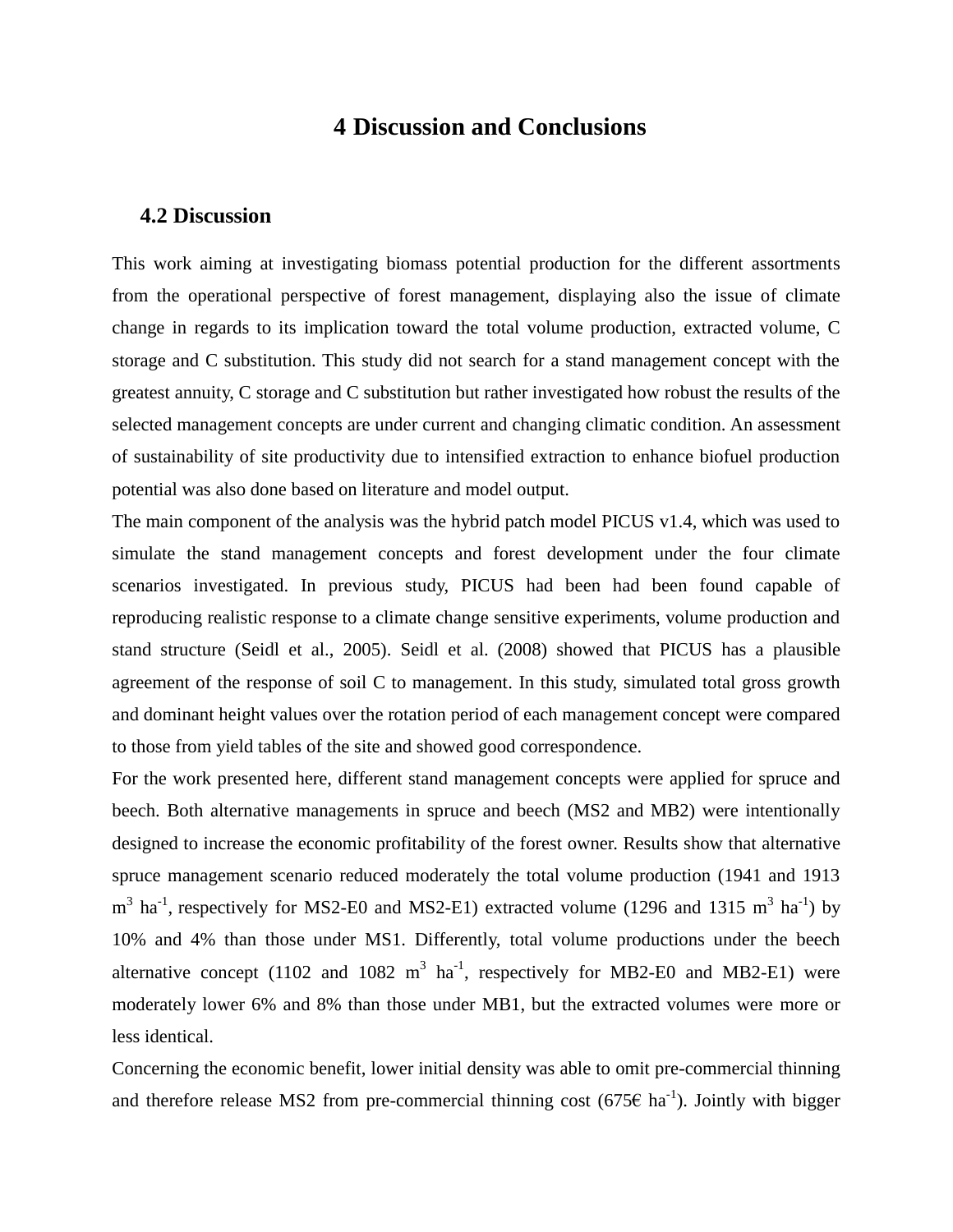mean diameter and shorter rotation (90 years), annuity under MS2 was higher. In MB2, the increase in annuity was solely influenced by the ability of this management in triggering bigger mean diameter which means higher shares of valuable timber assortments and reduction of harvesting cost per volume unit. This result is similar accordingly to several studies (Oosterbaan et al. 2008, Spiecker 2008) describing that more intensive management with less crop trees with larger crowns may produce higher wood quality and dimension. This economic indicator result is however sensitive to the interest rate used in calculating the values of annuity. However, it must be acknowledged that potential negative impacts on wood quality through wider spacing were not considered in this study.

Intensified extraction strongly increase the amount of biomass being removed compared to the standard method by an average of around 62 ton and 23 dry ton of additional biomass per hectare over the rotation period over spruce and beech concepts respectively. This means that the forest owner will benefit more from this method than from any other. Unexpectedly, biofuel chipping reduces the annuities relatively compared to if biofuel is sold as fuel wood. Based on the assumed costs and prices, for instance, forest owner's earning when selling beech biofuel as chips was 23€ ton<sup>-1</sup>, sold unchipped the earning was 27€ ton<sup>-1</sup>. It is however sensitive to the wood price because of a wide range of wood prices in Europe. The revenue from chips production is then very sensitive to this price assumption. The assumed chip price  $(62.5 \text{E ton}^{-1})$ used in this study was also an average price derived from power plants above and below 5000kW (50€ ton<sup>-1</sup> and 75-80€ ton<sup>-1</sup>, respectively) in the Bavaria (Neugebauer et al., 2005). Ericsson et al. (2006) illustrated, the huge variability of chip prices example ranging from  $47\epsilon$  ton<sup>-1</sup> dry matter in Germany to  $94\epsilon$  ton<sup>-1</sup> dry matter in Denmark.

Concerning the climate change scenarios, the simulations showed that tree growth was decreasing in the simulated site regardless of management concept. This is in general agreement with various findings pointing at the adverse effect of climate change on spruce and beech growth at sites as used in the analysis (Peuke et al. 2002, Geßler et al. 2007, Rötzer et al. 2009). The level of impact of climate scenario on the extracted volume was the strongest under the A1B scenario, moderately impact under the B1 and the least impact was under the A2. As shown in **Figure 1**, along with a distinct reduction in precipitation, an increase in mean temperature in growing season in the A1B is projected for the period from 2041 to 2070. From the forest growth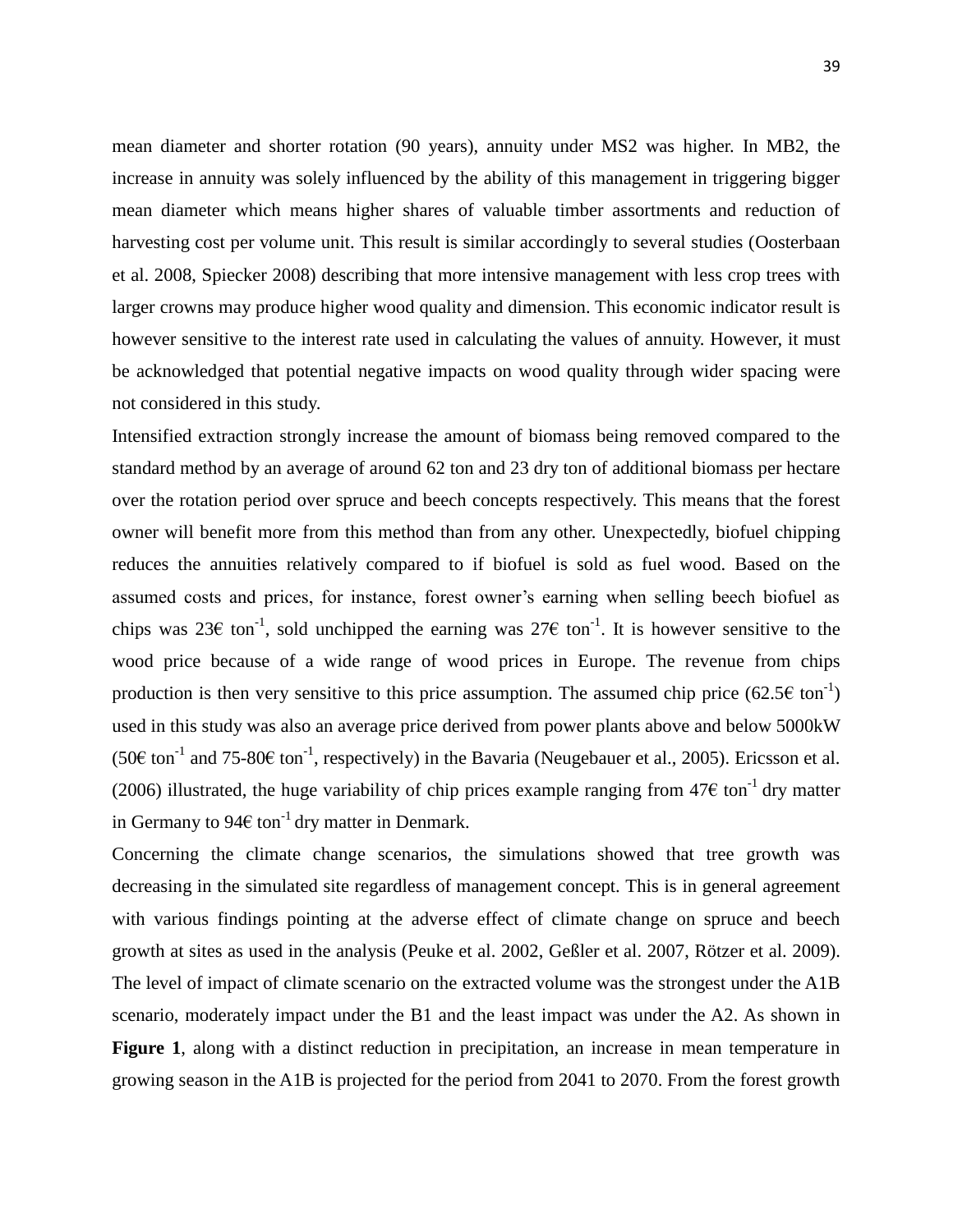perspective, the projected reduction of precipitation during the growing season will cause drought stress and thus decrease growth. In addition to the direct effects of low precipitation, increased temperature is expected to lead to increased transpiration and thus longer drought period (Ellenberg 1996, Lebourgeois, et al. 2005).

Climate change scenarios have stronger effect on spruce than beech. This is maybe because beech is more drought-tolerant than spruce (Dixon et al. 1998). Additionally, as shown in **Table 8**, the reduction in biomass increments of Norway spruce might respond more sensitive above than below ground (Meier, 2007and Rötzer et al., 2009). However when interpreting the effect of climatic changes on tree growth, it is necessary to keep in mind that predictions contain uncertainties and error from the climate scenarios as well as from the forest model.

The mean in-situ C stock according to the mean stock approach was lower for both spruce and beech under alternative management concepts. MS1 under baseline climate scenario in the simulated site stored on average 248 t C ha<sup>-1</sup> and under MS2 was 220 t C ha<sup>-1</sup>. The decrease in MS2 in-situ C stock is likely a combined result of both decreased aboveground biomass (**Table 7**) and shorter rotation length. As expected, a shortened rotation period under MS2 resulted in lower mean in-situ C stock (Ericsson 2006, Johansson 2008). Furthermore, average C stock of 253 t C ha<sup>-1</sup> was stored in MB1 and 229 t C ha<sup>-1</sup> in MB2. The C stock reduction was mainly due to the more extensive management which reduced strongly the above ground biomass. In this study, it was not possible to maximize simultaneously extracted volume and the mean C stock in the forest ecosystem. In general, climate change decreased the total C stock regardless of the management concept.

There have been efforts to respect all the forest ecosystem processes under sustainable forest management. However it is difficult to manage forest in order to maximize both carbon storage and economic benefit. In this study a conflict between those two variables was obvious. Alternative management concepts (MS2 and MB2) could generate higher annuity but at the same time decreased the mean carbon storage.

In the analysis of site productivity, identical total volume production and extracted volume between standard (E0) and intensified extraction mode (E1) over the analyzed stand management concepts was detected. There was also no evidence of any notably difference of simulated MAI and mean simulated available soil N when comparing those two indicators from both extraction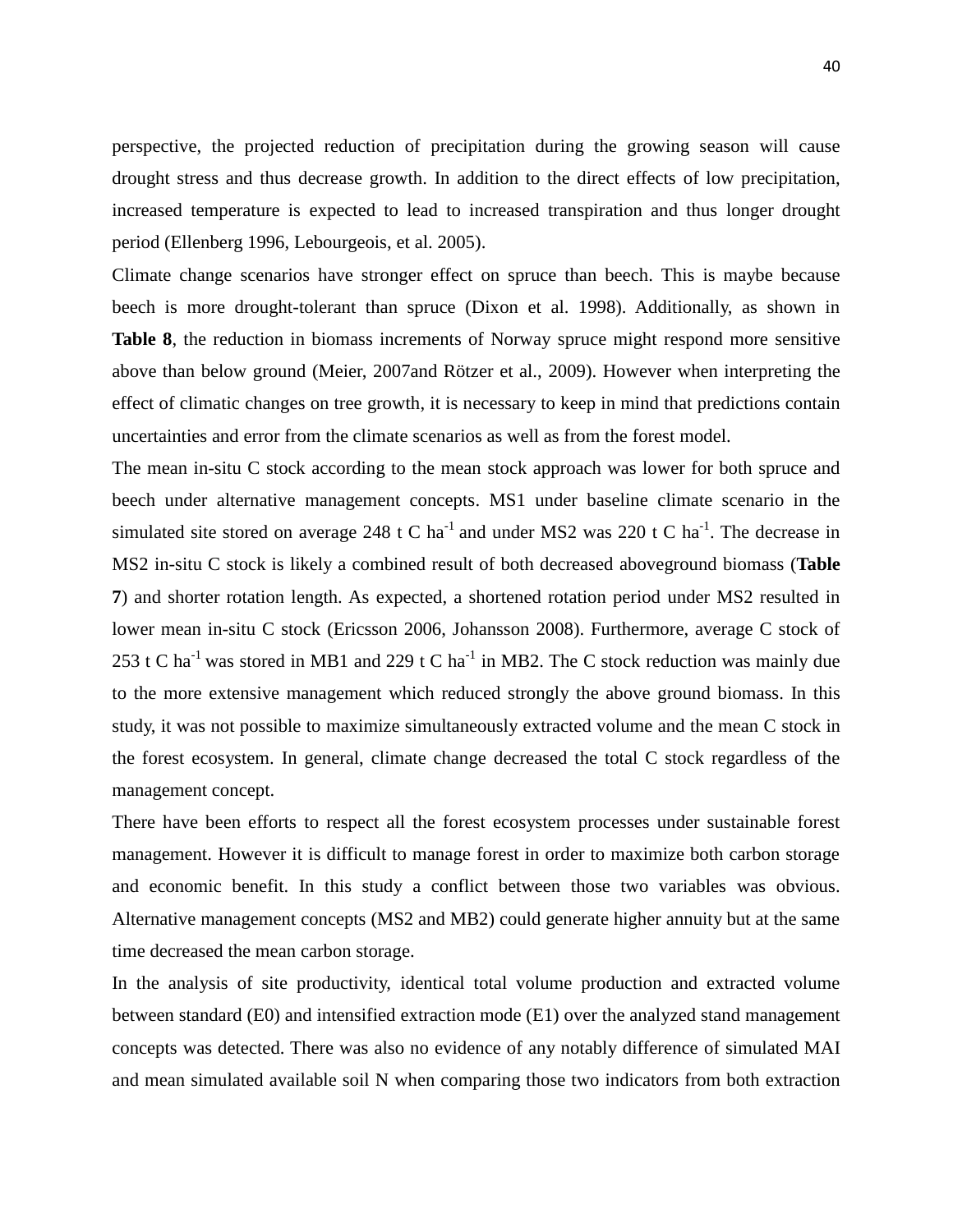modes. These findings are partly in contrast to results from experimental work and other simulation studies. Indeed, the effect of extraction intensity on growth can vary largely. Some existing studies from field experimental works (e.g. Sterba, 1988; Jacobson et al., 2000, Nord-Larsen, 2002; Merino et al., 2005, Walmsley et al., 2009) and simulations (e.g. Wei et al., 2000; Merganičová et al., 2005,) showed that intensified extraction resulted in growth reductions although it is not always found (Smith et al., 1994; Egnell and Leijon, 1997). It should be noted that only a single rotation was analysed in this study, trends in total volume production over multiple rotations may be a better indication of sustainable site productivity. Furthermore, other factors that may influence the current study finding is that site-specific calibration of the soil decomposition module within PICUS was not possible due to missing quantitative soil data for the simulated sites. Similarly the initialization of N and C pools was based on qualitative assessments. Finally, the simulated sites were rich in nutrients and short-term intensified extraction may not have depleted the N-pools.

Increased demand worldwide for wood as a biofuel resource leads to more intensive forestry practices. Using the intensified extraction strongly increase the amount of biomass being removed compared to standard extraction modes. Additional biofuel production potential in intensified extraction spruce options in the current analysis is in a range of 63 to 68 dry ton  $ha^{-1}$ compared to the biofuel biomass potential in the standard extraction mode, whereas in beech the potential under intensified mode is from 20 to 26 dry ton  $ha^{-1}$  compared to that under standard extraction mode. Less additional biomass in beech compared to that in spruce is because beech branches were already extracted under standard extraction due to its crown architecture, mean while spruce stems were completely left on the forest site.

The additional biofuel was ever more superior when allocating industrial wood as biofuel. The spruce scenarios enabled to allocate additional  $181-202$  ton ha<sup>-1</sup> and 369-408 ton ha<sup>-1</sup> in the beech concepts. This strategy was done to investigate how high the biofuel potential would be because at present this concept is not economically attractive from the forest owner's perspective. Under the spruce concepts, annuity reduced approximately up to 11% and up to 22% in beech. However, this biomass utilization was predicted by Nabuurs et al. (2007) to happen in Europe due to the EU policies on energy (European Commission 1997). This strategy might be more visible in the future where biofuel price is higher.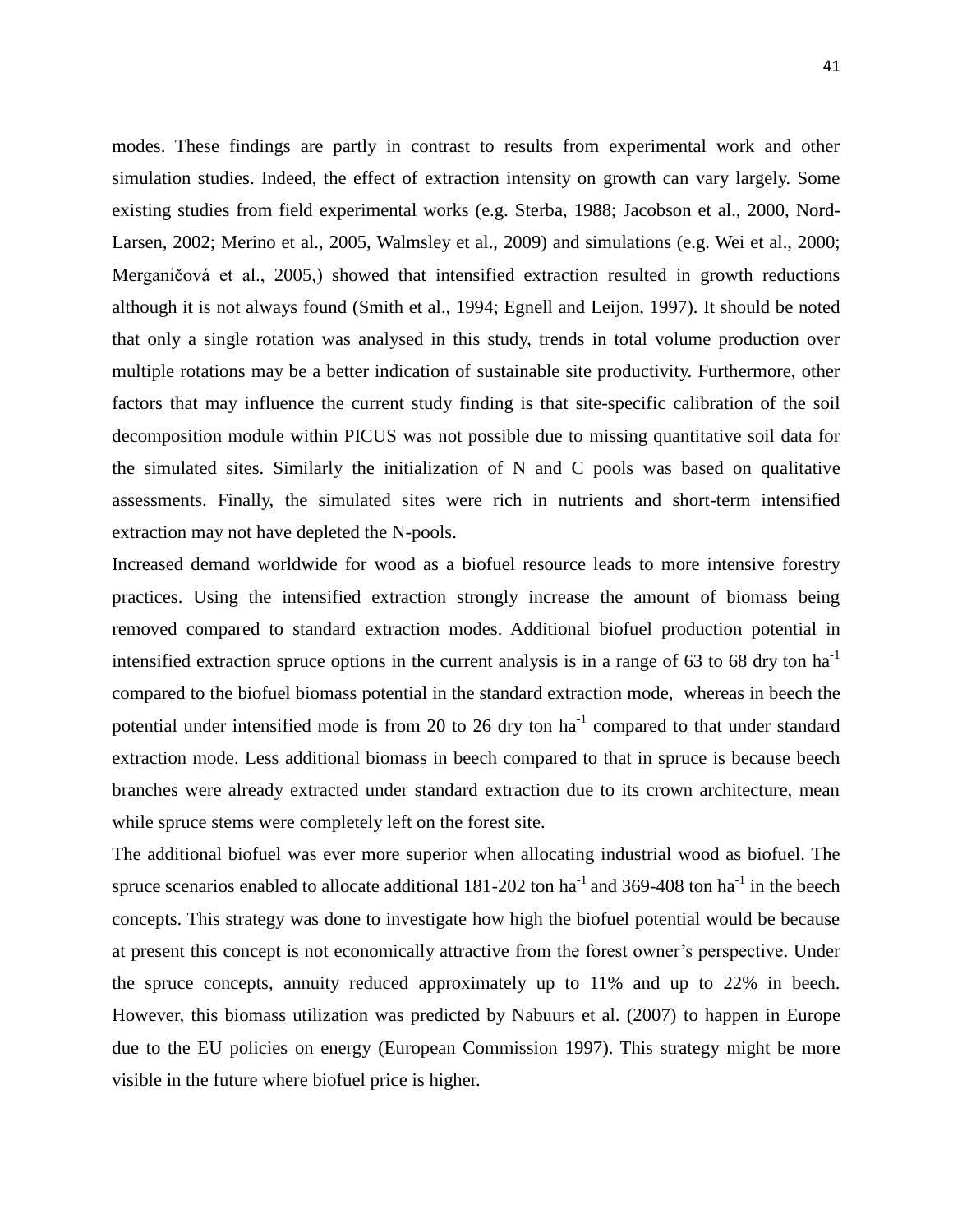## <span id="page-51-0"></span>**4.3 Conclusions**

- 1. Forest owner could gain higher benefit by changing the current stand management concept to the alternative management concepts.
- 2. In any management concept, the climate change scenarios used in this study appear to give a negative effect on total production and extracted volume in the simulated site.
- 3. In this study, it is unfeasible to increase the annuity of the forest owner and the increase C storage in the forest stand at the same time. The C storage is lower under the climate change scenarios.
- 4. Biofuel production potential increases strongly under the intensified extraction. Additional biofuel production potential in Noway spruce concepts is in a range of 63 to 68 ton ha<sup>-1</sup>, and in European beech the additional is 20 to 26 ton ha<sup>-1</sup>.
- 5. Allocating industrial wood as biofuel greatly could increase the biofuel potential, however annuity also decreased significantly up to 30% in Norway spruce and 43% in European beech greatly depending on interest rate and harvesting method applied.
- 6. Intensified extraction hypothetically could reduce tree growth. However identical site growth responses were detected in the present study, either in Norway spruce or in European beech. Therefore, a thoroughly evaluation on belowground processes in PICUS v1.4 is needed to further increase the reliability of the simulated result.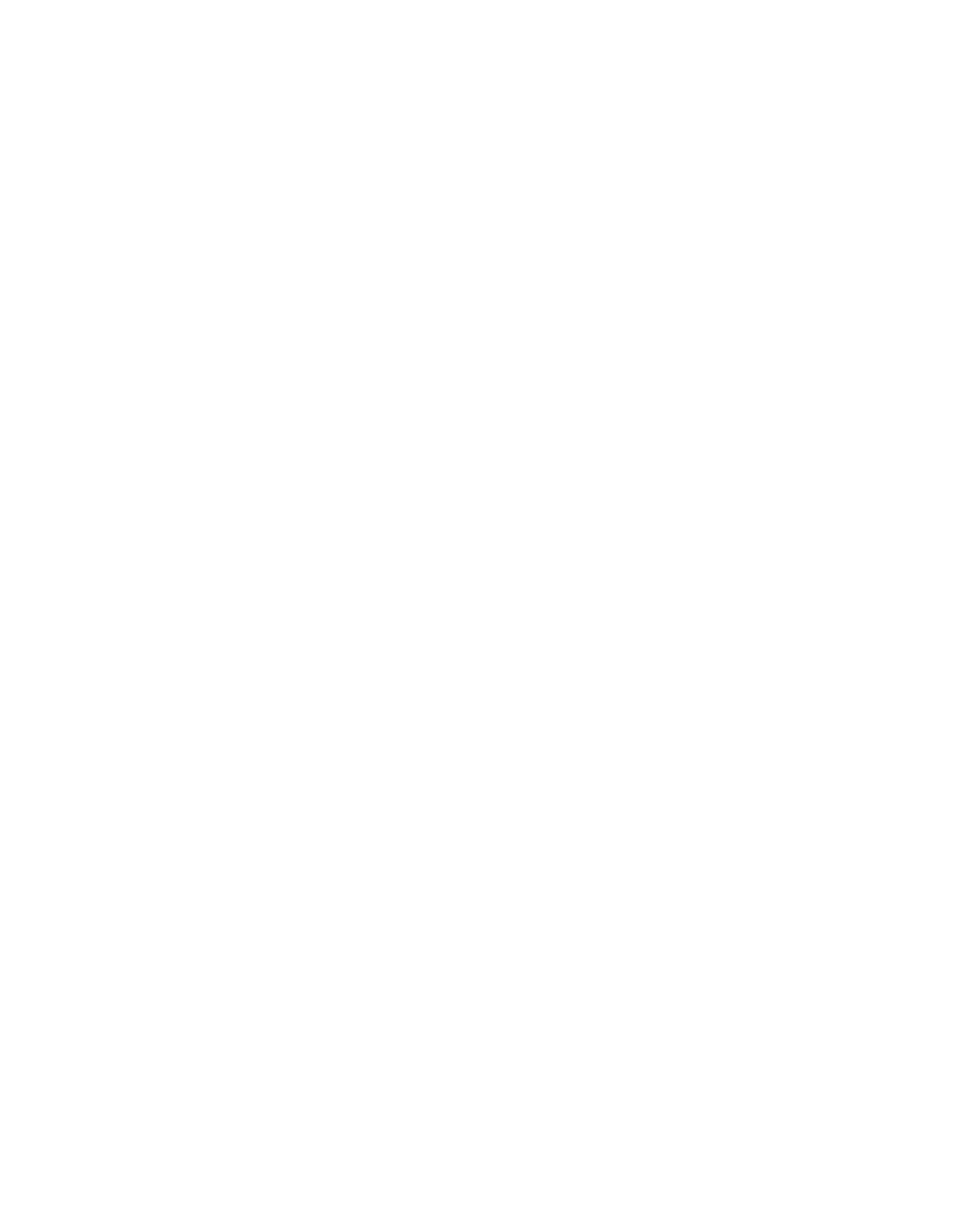## **REFERENCES**

- Austrian Energy Agency, 2009, Empfohlene Umrechnungsfaktoren für Energieholzsortimente bei Holz- bzw. Energiebilanzberechnungen. BMLFUW, Wien, 20 S.
- Baral, A., Guha, G. S., 2004. Trees for carbon sequestration or fossil fuel substitution: the issue of cost vs. carbon benefit. Biomass and Bioenergy. 27, 41 – 55.
- Bull, S. R., 1994. Renewable alternative fuels: Alcohol production from lignocellulosic biomass. Renewable Energy. 5, 799-806.
- Börjesson, P., Gustavsson, L., Christersson, L., Linder, S., 1997. Future production and utilisation of biomass in Sweden: Potentials and CO2 mitigation. Biomass and Bioenergy. 13, 399-412.
- Braekke, F.H. 1986. Distribution on yield of biomass from young *Pinus sylvestris* and *Picea abies* stands on drained and fertilized peatland. Scandinavian Journal of Forest Research. 1, 49–66.
- Chum, H.L., and Overend, R.P., 2001. Biomass and renewable fuels. Fuel Processing Technology. 71, 187–195.
- Correljé, A., and Van der Linde, C., 2006. Energy supply security and geopolitics: A European perspective. Energy Policy. 34, 532–543.
- Currie, W.S., Nadelhoffer, J.K., Aber, J.D., 1999. Soil detrital processes controlling the movement of 15N tracers to forest vegetation. Ecological Applications. 9, 87–102.
- Didion, M., Kupferschmid, A.D., Lexer, M.J., Rammer, W., Seidl, R., Bugmann, H., 2009. Potentials and limitations of using largescale forest inventory data for evaluating forest succession models. Ecological Modelling. 220, 133–147.
- Dixon, M., Le Thiec, D., Garrec, J.P., 1998. Reactions of Norway spruce and beech trees to 2 years of ozone exposure and episodic drought. Environmental and Experimental Botany. 40, 77-91.
- Egnell, G., Leijon, B., 1997. Effects of different levels of biomass removal in thinning on shortterm production of Pinus syl6estris and Picea abies stands. Scand. J. For. Res. 12, 17–26.
- Eriksson, E., 2006. The potential for forestry to reduce net CO2 emissions. Doctoral dissertation. Dept. of Bioenergy, SLU. Acta Universitatis agriculturae Sueciae. Vol 103.
- Eriksson, H., and Johansson, U., 1993. Yields of Norway spruce (Picea abies (L.) Karst.) in two consecutive rotations in southwestern Sweden. Plant and Soil. 154, 239-247.
- Ericsson, K., Rosenqvist, H., Ganko, E., Pisarek, M., Nilsson, L., 2006. An agro-economic analysis of willow cultivation in Poland. Biomass and Bioenergy. 30:16–27.
- European Commission, 1997. Energy for the future: renewable energy sources—White Paper laying down a Community strategy and action plan. Communication from the Commission, Brussels. COM (1997) 599 Final.
- European Commission, 2005. Communication from the European Commission on the Biomass Action Plan. COM (2005) 628 Final.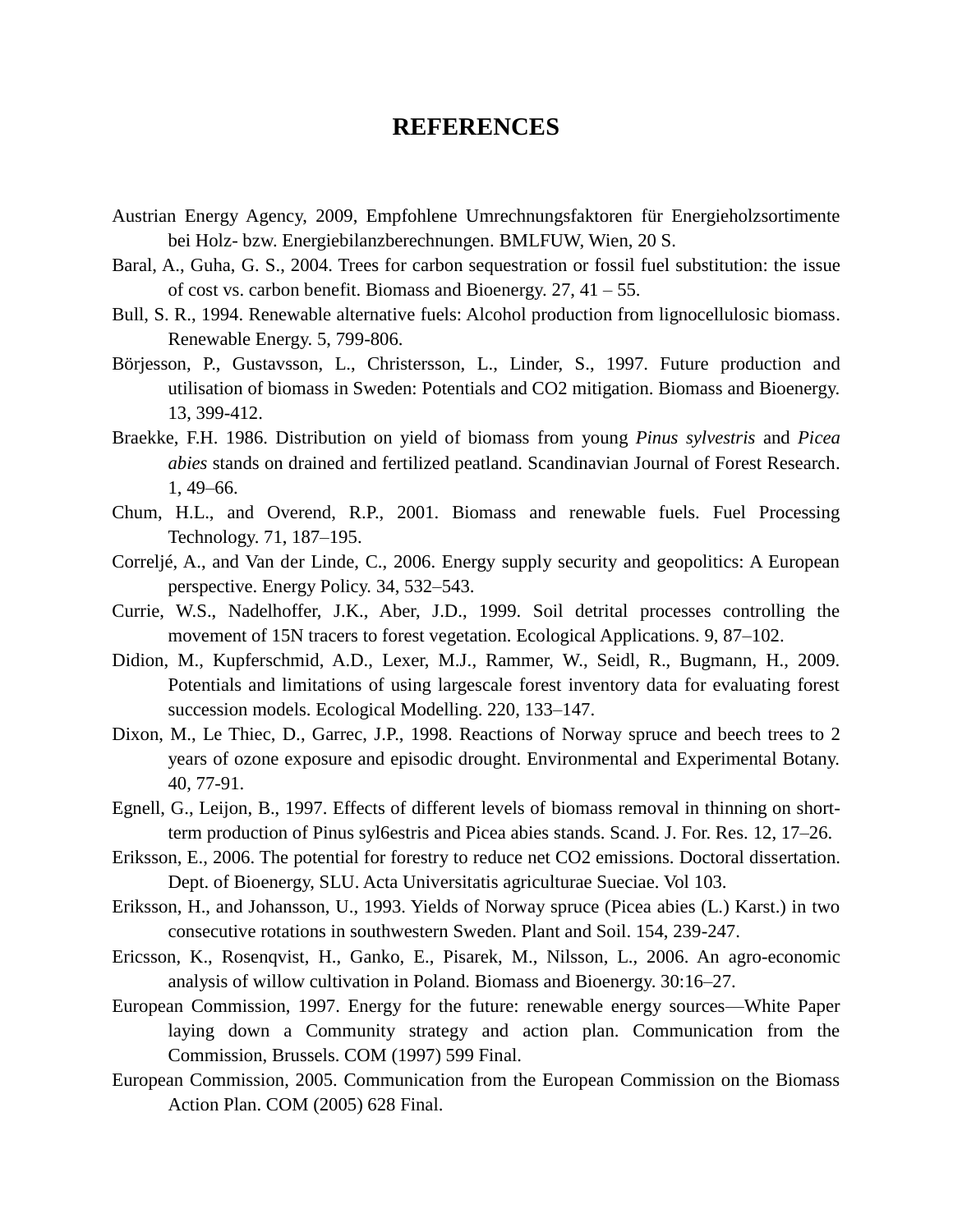- Fagernäs, L., Johansson, A., Wilén, C., Sipilä, K., Mäkinen, T., Helynen, S., Daugherty, E., den Uil, H., Vehlow, J., Kåberger, T., Rogulska, M., 2006. Bioenergy in Europe. Opportunities and Barriers. VTT Tiedotteita, Espoo, Finland. Research Notes. 2352, 118 p.
- Geßler, A., Keitel, C., Kreuzwieser, J., Matyssek, R., Seiler, W., Rennenberg, H., 2007. Potential risks for European beech (*Fagus sylvatica* L.) in a changing climate. Trees. 21, 1–11.
- Gustavsson, L., Holmberg, J., Dornburg, V., Sathre, R., Eggers, T., Mahapatra, K., Marland, G, 2007. Using biomass for climate change mitigation and oil use reduction. Energy Policy. 35, 5671-5691.
- Hemery, G.E., Savill, P.S., Pryor, S.N., 2005. Applications of the crown diameter–stem diameter relationship for different species of broadleaved trees. Forest Ecology and Management. 215, 285-294.
- Hornbeck, J.W., Smith, C.T., Martin, Q.W., Tritton, L.M., Pierce, R.S., 1990. Effects of intensive harvesting on nutrient capitals of three forest types in New England. Forest Ecology and Management. 30, 55-64.
- IPCC, 2003. Good Practice Guidance for Land Use, Land-Use Change and Forestry.
- IPCC, 2007. Contribution of Working Group I to the Fourth Assessment Report of the Intergovernmental Panel on Climate Change: Summary for Policymakers.
- Jacobson, S., Kukkola, M.,Mälkönen, E., Tveite, B., 2000. Impact of whole-tree harvesting and compensatory fertilization on growth of coniferous thinning stands. Forest Ecology and Management. 129:41–51.
- Johansson, T., 2008. Biomass Forest in Sweden and Carbon Emissions Balance. Managing Forest Ecosystems. Volume 17, 151-163.
- Johnson, E., 2009. Goodbye to carbon neutral: Getting biomass footprints right. Environmental Impact Assessment Review. 29, 165-168.
- Kilian, W., Müller, F., Starlinger, F., 1994. Die forstlichen Wuchsgebiete Österreichs Eine Naturraumgliederung nach waldökologischen Gesichtspunkten. Wien. 60p.
- Klem, G.G. 1952. Planteavstandens virkning på granvirkets kvalitet. Summary: The influence of spacing on spruce quality. Reports of the Norwegian Forest Research Institute. 11, 474–498.
- Krzak, J., Dong, P.H., Büttner, G., Hüttermann, A., Kramer, H., Ulrich, B., 1988. Photosynthesis, nutrient, growth and soil investigations of a declining Norway spruce (Picea abies) stand in the coastal region of Northern Germany. Forest Ecology and Management. 24, 263-281.
- Kühmaier, M., Kanzian, C., Holzleitner, F., Stampfer, K., 2007. Wertschöpfungskette Waldhackgut. Optimierung von Ernte, Transport und Logistik. Projektstudie im Auftrag von BMLFUW, Land Niederösterreich, Stadt Wien und ÖBf AG. Institut für Forsttechnik, Department für Wald und Bodenwissenschaften, Universität für Bodenkultur, Wien, 283 S.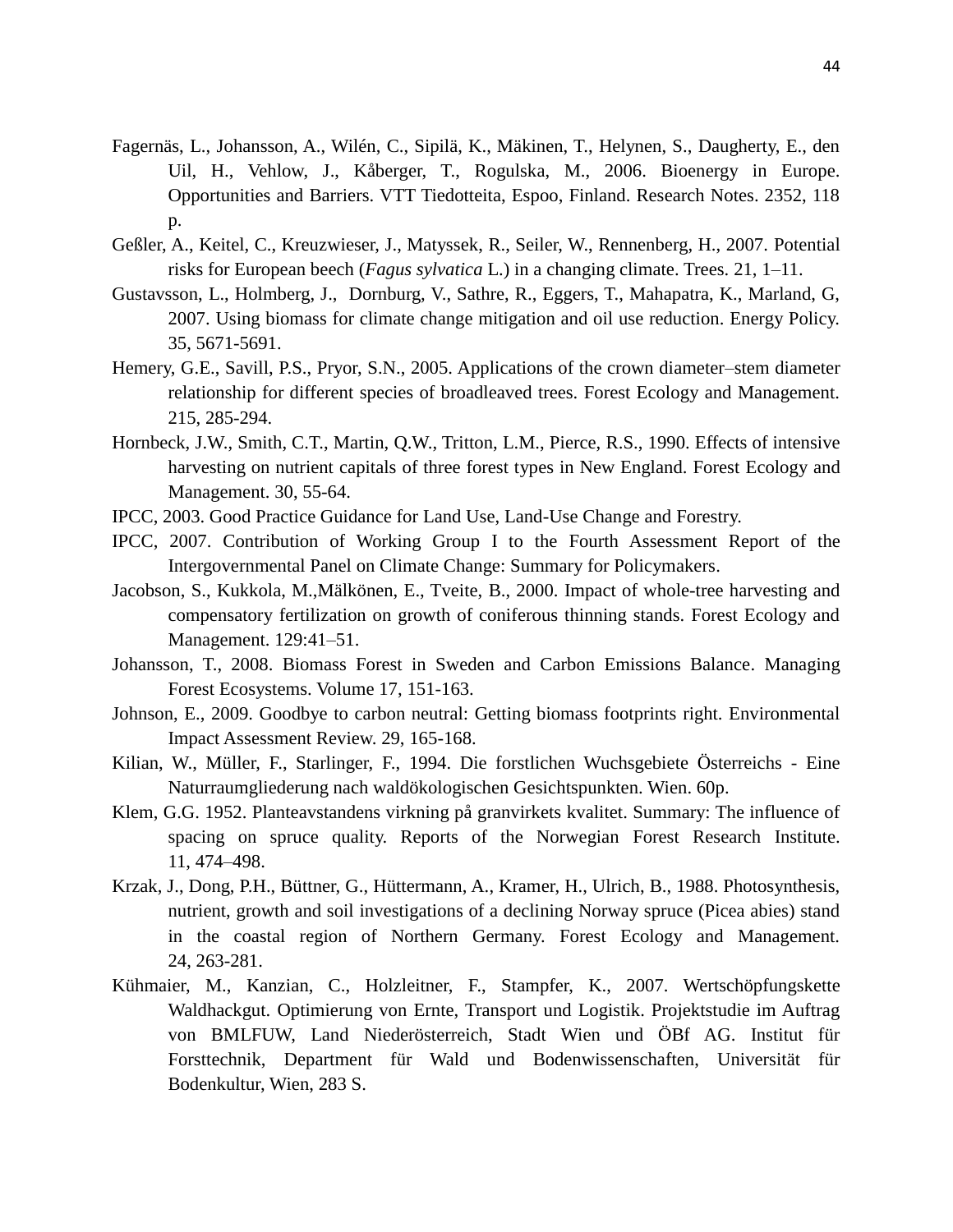- KWF -Kuratorium für Waldarbeit und Forsttechnik, 2007. Zeitbedarfstafeln für die motormanuelle Holzernte. Accessed on: 28. 4. 2010. [http://www.kwfonline.org/fileadmin/dokumente/Mensch\\_Arbeit/TdL/Lohnentwicklung/](http://www.kwfonline.org/fileadmin/dokumente/Mensch_Arbeit/TdL/Lohnentwicklung/MoFz/zeitbedarfstafeln.pdf) [MoFz/zeitbedarfstafeln.pdf](http://www.kwfonline.org/fileadmin/dokumente/Mensch_Arbeit/TdL/Lohnentwicklung/MoFz/zeitbedarfstafeln.pdf)
- Landsberg, J.J., Waring, R.H., 1997. A generalised model of forest productivity using simplified concepts of radiation-use efficiency, carbon balance and partitioning. Forest Ecology and Management. 95, 209-228.
- Landwirtschaftskammer NÖ, 2007. AUSTROFOMA und AUSTRIOFOMA Bioenergie Wertschöpfung aus Holz mit moderner Forsttechnik, St. Pölten, 266 S.
- Larsson, D., Ohlsson, S., Perstorper, M., Brundin, J., 1998. Mechanical properties of sawn timber from Norway spruce. European Journal of Wood and Wood Products. 56, No. 5.
- Lebourgeois, F., Bréda, N., Ulrich, E., Granier, A., 2005. Climate-tree-growth relationships of European beech (*Fagus sylvatica* L.) in the French Permanent Plot Network (RENECOFOR). Trees. 19, 385–401.
- Lexer, M.J., Hönninger, K., 2001. A modified 3D-patch model for spatially explicit simulation of vegetation composition in heterogeneous landscapes. Forest Ecology and Management. 144, 43–65.
- Madsen, P., and Larsen, J.B., 1997. Natural regeneration of beech (Fagus sylvatica L.) with respect to canopy density, soil moisture and soil carbon content. Forest Ecology and Management. 97,95-105.
- Marland, G., Marland, S., 1992. Should we store carbon in trees? Water, Air and Soil Pollution. 64, 181–95.
- Meier, I.C., 2007. Aboveground and belowground response of European beech to drought: field studies and experiments. Dissertation, Göttingen University.
- Merganičová, K., Pietsch, S.A., Hasenauer, H., 2005. Testing mechanistic modeling to assess impacts of biomass removal. Forest Ecology and Management. 207, 37–57.
- Merino, A., Balboa, M.A., Soalleiro, R.R., Gonzalez, J.G. A., 2005. Nutrient exports under different harvesting regimes in fast-growing forest plantations in southern Europe. Forest Ecology and Management. 207, 325–339.
- McKay, H., 2006. Environmental, economic, social and political drivers for increasing use of woodfuel as a renewable resource in Britain. Biomass and Bioenergy. 30, 308–315.
- Möhring, B., and Rüping, U. A concept for the calculation of financial losses when changing the forest management strategy. Forest Policy and Economics. 10, 98–107.
- Nabuurs, G.J., Pussinen, A., van Brusselen, J., Schelhaas, M.J., 2007. Future harvesting pressure on European forests. Eur J Forest Res. 126: 391–400.
- Neugebauer, G., Wittkopf, S., Baudisch, C., Günsche, F., 2005. Hackschnitzel auf dem Vormarsch. LWFaktuell Nr. 48, Seite 09-10.
- Nilsson,L.J., Pisarek, M., Buriak, J., Poplawska, N.O., Buc´ko, P., Ericsson, K., Lukasz Jaworski, L., 2006. Energy policy and the role of bioenergy in Poland. Energy Policy. 34, 263–2278.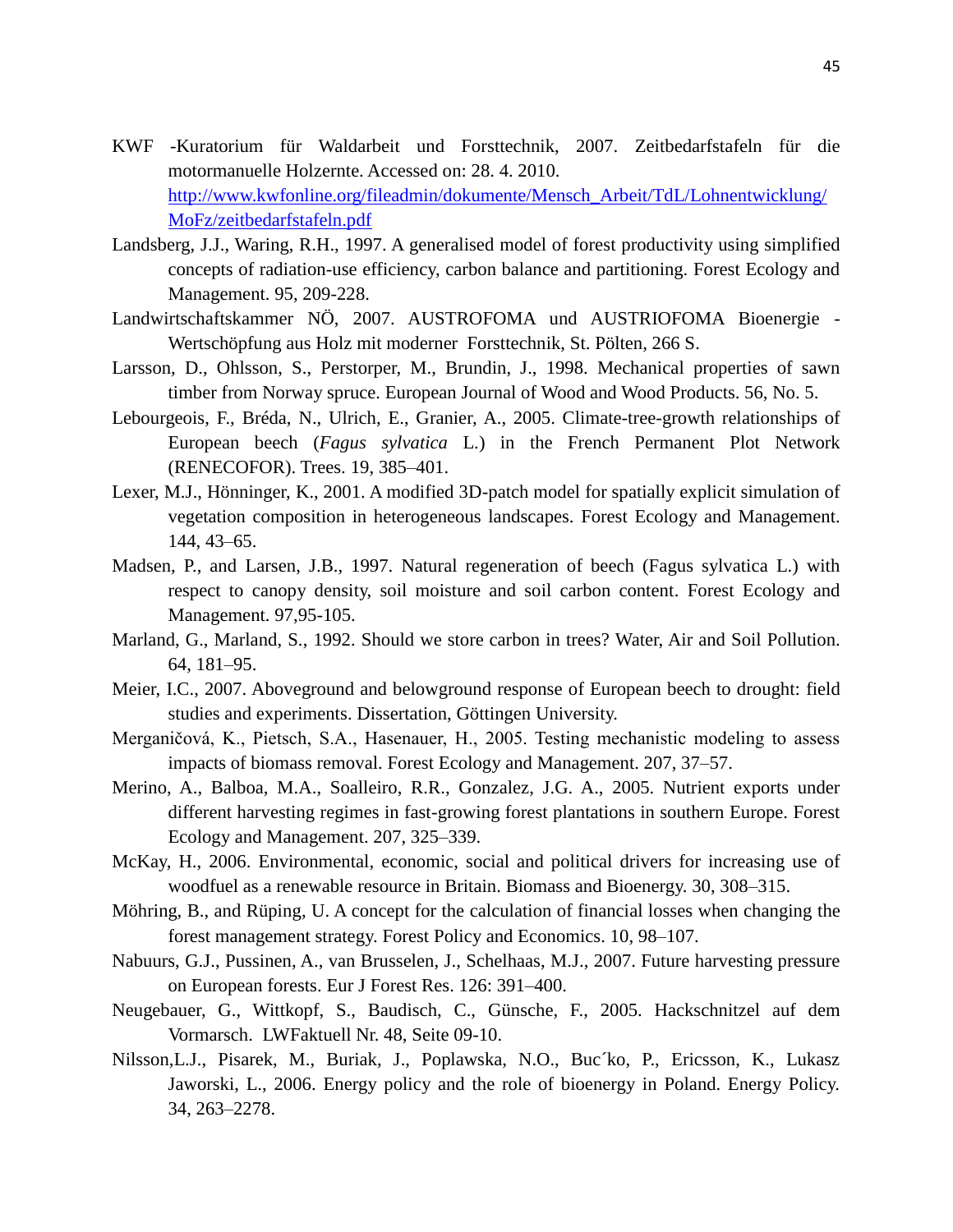- Nord-Larsen, T., 2002. Stand and site productivity response following whole-tree harvesting in early thinnings of Norway spruce (Picea abies (L.) Karst.). Biomass and Bioenergy.  $23, 1 - 12.$
- Nurmi, J., 2007. Recovery of logging residues for energy from spruce (*Picea abies*) dominated stands. Biomass and Energy. 31, 375-380.
- Oosterbaan, A., Hochbichler, E., Nicolescu, V.N., Spiecker, H., 2008. Silvicultural principles, phases and measures in growing valuable. 11 pp. [http://www.valbro.uni-freiburg.de](http://www.valbro.uni-freiburg.de/)
- Øyen, B. H., and Nygaard, P. H., 2008. Effects of afforestation on wood production and forest yield. [www.skogoglandskap.no](http://www.skogoglandskap.no/)
- Peuke, A.D., Schraml, C., Hartung, W., Rennenberg, H., 2002. Identification of drought-sensitive beech ecotypes by physiological parameters. New Phytol. 154, 373–387.
- Praag, H. J. V., and Weissen, F., 1986. Foliar mineral composition, fertilization and dieback of Norway spruce in the Belgian Ardennes. Tree Physiology. 1, 169-176.
- Pröll, W., 2003. Kostenkalkulationen von Durchforstungen. BFW Praxis-Information. 2, 16-18.
- Rössler, G. and Neumann, M., 2006. Ertragskundliche Grundlagen zur Buchenbewirtschaftung. BFW-Praxisinformation 12, 13 – 15.
- Rötzer, T., Seifert, T., Pretzsch, H., 2009. Modelling above and below ground carbon dynamics in a mixed beech and spruce stand influenced by climate. The European Journal of Forest Research. 128,171–182.
- Seidl, R., Lexer, M.J., Jäger, D., Hönninger, K., 2005. Evaluating the accuracy and generality of a hybrid forest patch model. Tree Physiology. 25, 939–951.
- Seidl, R., Rammer, W., Jäger, D., Currie, W.S., Lexer, M.J., 2007. Assessing trade-offs between carbon sequestration and timber production within a framework of multi-purpose forestry in Austria. Forest Ecology and Management. 248, 64–79.
- Seidl, R., Rammer, W., Jäger, D., Lexer, M.J., 2008. Impact of bark beetle (*Ips typographus* L.) disturbance on timber production and carbon sequestration in different management strategies under climate change. Forest Ecology and Management. 256, 209–220.
- Smith, C.T., Dyck, W.J., Beets, P.N., Hodgkiss, P.D., Lowe, A.T., 1994. Nutrition and productivity of *Pinus radiata* following harvest disturbance and fertilization of coastal sand dunes. Forest Ecology and Management. 66, 5–38.
- Sohngen, B., Alig, R., 2000. Mitigation, adaptation, and climate change: results from recent research on US timber markets. Environmental Science and Policy. 3, 235-248.
- Spiecker, H., 2002. Tree rings and forest management in Europe. Dendrochronologia. 20, 191-202.
- Spiecker, H, 2008. Material to the teaching course: Forest management tools –Field study in the Rhine Valley and the Palatinate Forest. Albert-Ludwigs-Universität Freiburg.
- Statistik Austria, 2010. Land- und forstwirtschschaftliche Erzeugerpreise. Accessed on: 04.03.2010.

[http://www.statistik.at/web\\_de/statistiken/preise/agrarpreise\\_agrarpreisindex/index.html](http://www.statistik.at/web_de/statistiken/preise/agrarpreise_agrarpreisindex/index.html)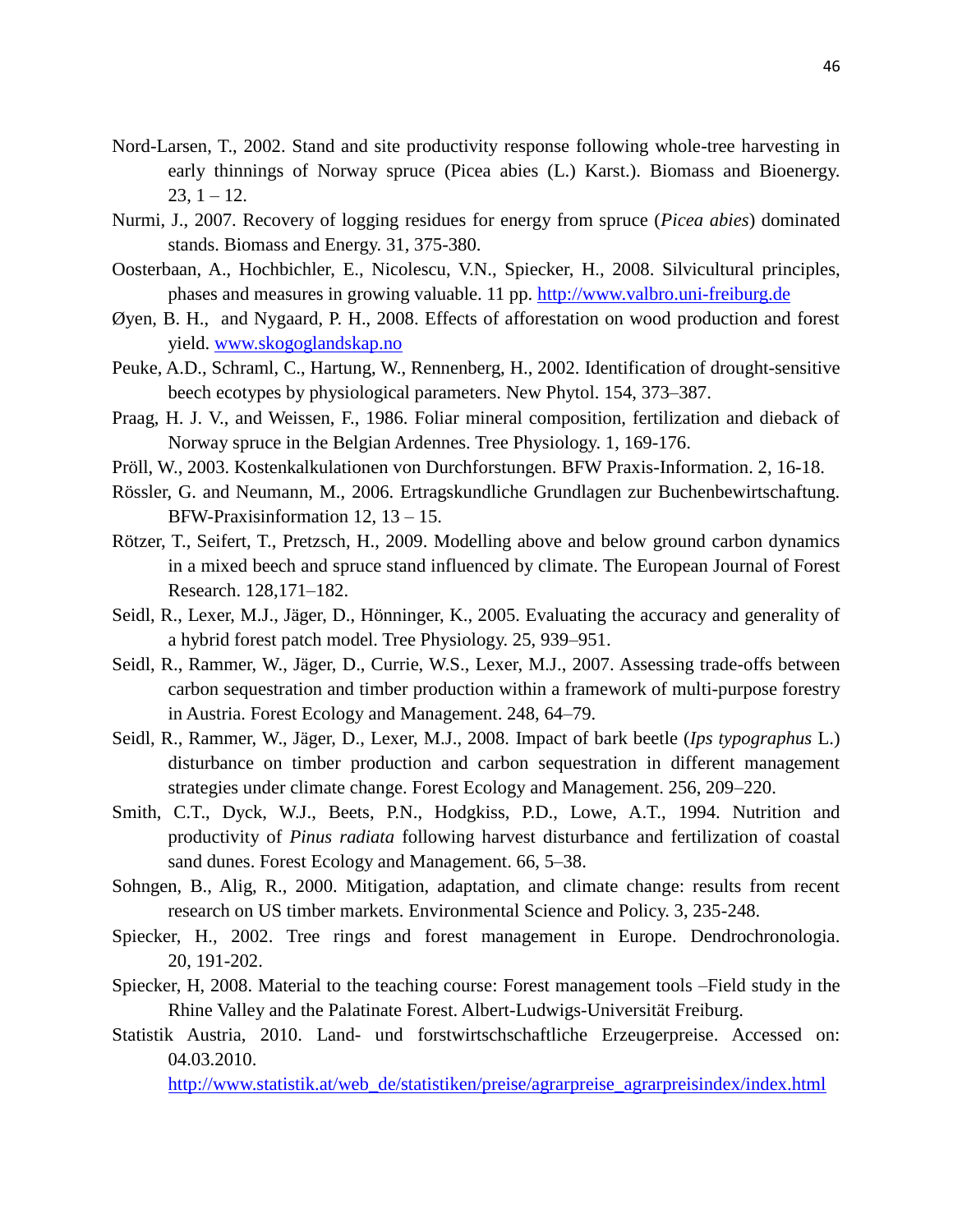- Sterba, H., 1988. Increment losses by full-tree-harvesting in Norway spruce (*Picea abies*). Forest Ecology and Management. 24, 283–292.
- Sterba, H., Griess, O., 1983. Sortentafeln für Fichte. Österreichischer Agrarverlag, Wien, 151 pp.
- Sterba, H., Kleine, M., Eckmüllner, O., 1986. Sortentafeln für Tanne, Lärche, Kiefer und Buche. Österreichischer Agrarverlag, Wien, 182 pp.
- Tarp, P., Helles, F., Andersen, P.H., Larsen,J.B., Strange, N., 2000. Modelling near-natural silvicultural regimes for beech-an economic sensitivity analysis. Forest Ecology and Management. 130, 187-198.
- Wagner, S., Collet, C., Madsen, P., Nakashizuka, T., Nyland, R.D., Talebi, K.S., 2010. Beech regeneration research: From ecological to silvicultural aspects Forest Ecology and Management. 259, 2172-2182.
- Walmsley, J.D., Jones, D.L., Reynolds, B.M., Price, H., Healey, J.R., 2009. Whole tree harvesting can reduce second rotation forest productivity. Forest Ecology and Management. 257, 1104–1111.
- Weetman, G.F., Algar, D., 1983. Low-site black spruce and jack pine nutrient removals after fulltree and tree-length logging. Can. J. For. Res. 13, 1030-1036.
- Wei, X., Liu, W., Waterhouse, J., Armleder M., 2000. Simulations on impacts of different management strategies on long-term site productivity in lodgepole pine forests of the central interior of British Columbia. Forest Ecology and Management 133, 217-229.
- Wiesenthal, T., Mourelatou, A., Petersen J-E., Taylor, P., 2006. How much bioenergy can Europe produce without harming the environment? Copenhagen: European Environment Agency; EEA Report 2006, 7:72.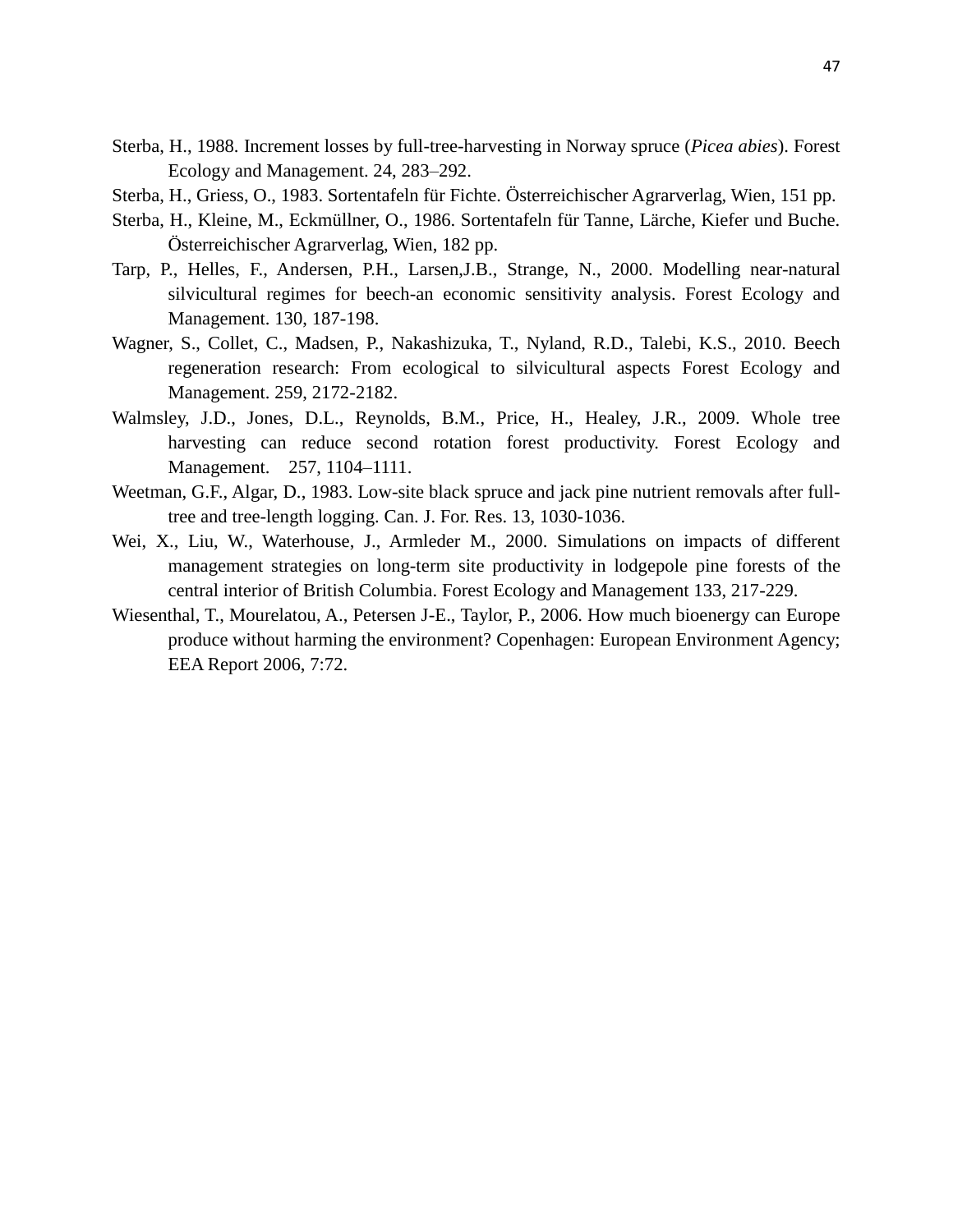## **APPENDIX**

| Stand           | Climate   | Extraction     | <b>Assortment Structure</b> |           |      |      |           |              |                  |  |
|-----------------|-----------|----------------|-----------------------------|-----------|------|------|-----------|--------------|------------------|--|
| Management      | Scenario  | Mode           | Fuel                        | Indutrial |      |      | Sawn wood |              |                  |  |
|                 |           |                | wood                        | wood      | 1B   | 2AB  | 3AB       | 4AB          | >5               |  |
| MS1             | <b>BL</b> | E <sub>0</sub> | 0.2                         | 12.9      | 5.4  | 33.4 | 40.7      | 5.7          | 1.6              |  |
|                 |           | E1             | 0.2                         | 12.9      | 5.6  | 33.3 | 40.4      | 5.7          | 1.8              |  |
|                 | A1B       | E0             | 0.3                         | 16.3      | 8.5  | 46.1 | 27.8      | 0.7          | 0.3              |  |
|                 |           | E1             | 0.3                         | 16.5      | 8.3  | 45.5 | 28.9      | 0.5          | $\boldsymbol{0}$ |  |
|                 | A2        | E0             | 0.2                         | 13.9      | 6.4  | 40.4 | 34.7      | 3.3          | 1.1              |  |
|                 |           | E1             | 0.3                         | 14.9      | 7.2  | 41.2 | 35.2      | 1.2          | $\boldsymbol{0}$ |  |
|                 | B1        | E0             | 0.3                         | 14.8      | 7.5  | 39.6 | 35.6      | 2.2          | $\boldsymbol{0}$ |  |
|                 |           | E1             | 0.3                         | 15.1      | 7.7  | 39.5 | 35        | 1.6          | 0.8              |  |
| MS <sub>2</sub> | <b>BL</b> | E0             | 0.3                         | 19.5      | 8.3  | 31.7 | 30.4      | 5.3          | 4.5              |  |
|                 |           | E1             | 0.3                         | 19.9      | 8.5  | 32.2 | 31.9      | 4.3          | 2.8              |  |
|                 | A1B       | E <sub>0</sub> | 0.5                         | 25        | 12   | 39.2 | 22.6      | 0.7          | $\overline{0}$   |  |
|                 |           | E1             | 0.5                         | 25.3      | 11.7 | 40.2 | 21.8      | 0.4          | $\boldsymbol{0}$ |  |
|                 | A2        | E0             | 0.4                         | 21.4      | 10.8 | 35.7 | 29        | 1.8          | $\mathbf{1}$     |  |
|                 |           | E1             | 0.4                         | 22        | 10.7 | 34.2 | 29.7      | 2.5          | 0.5              |  |
|                 | B1        | E0             | 0.4                         | 23.2      | 10.7 | 32.7 | 29.2      | 2.2          | 1.6              |  |
|                 |           | E1             | 0.5                         | 23.2      | 10.5 | 35   | 28.7      | $\mathbf{1}$ | 1.1              |  |

**APPENDIX 1. Norway spruce (***Picea abies***) extracted volume share (%) in each assortment**

*MS1* the current practice spruce management (100 year rotation), *MS2* the alternative spruce management (90 years). In *E0* the standard extraction mode only stems were extracted and residues were left on site, I *E1* the intensified extraction mode (stems and 70% residues were extracted). See the climate scenario assumptions in **Table 1**.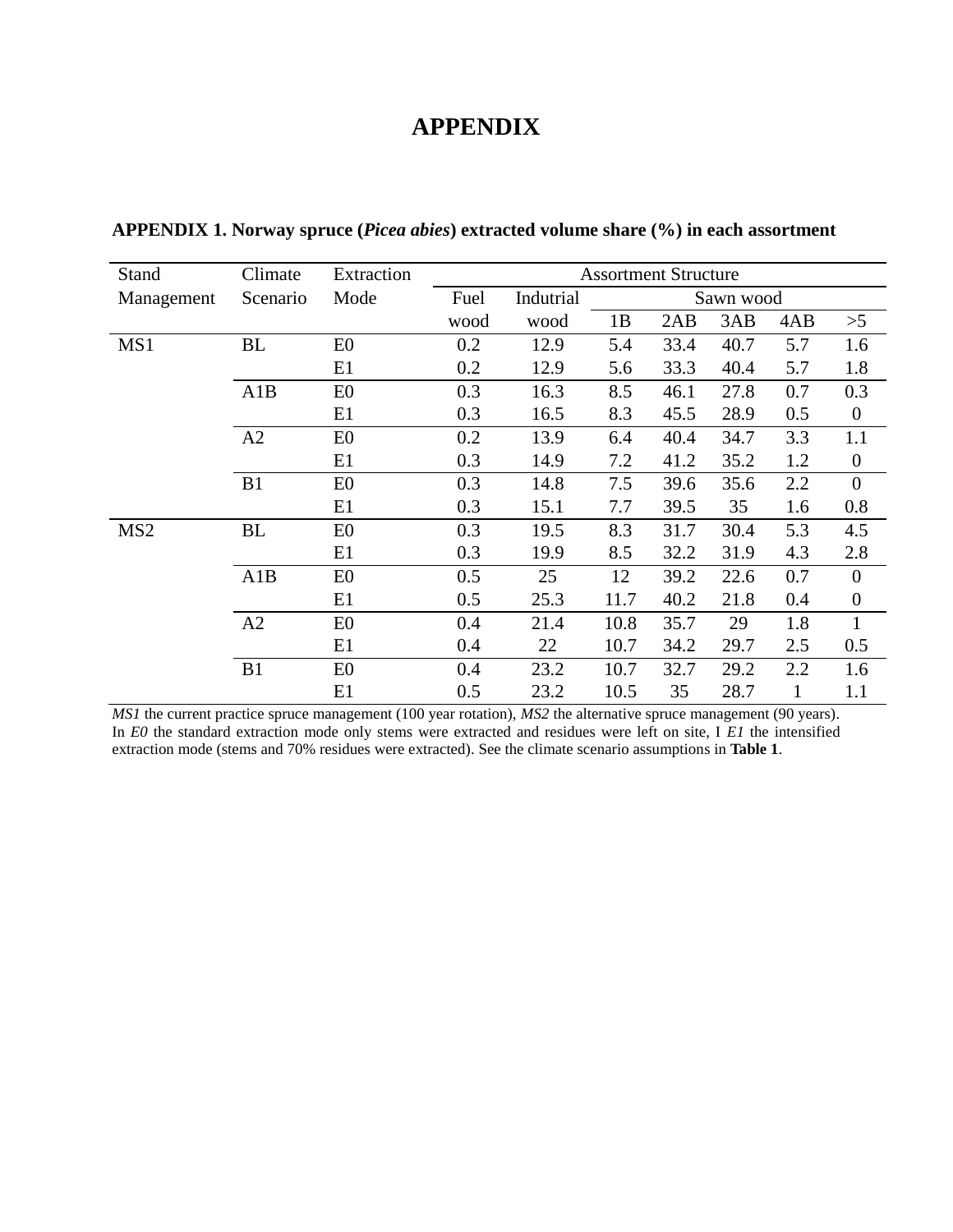|                 |                     |                    |      |           |       | <b>Assortment Structure</b> |           |                |                  | Total      |
|-----------------|---------------------|--------------------|------|-----------|-------|-----------------------------|-----------|----------------|------------------|------------|
|                 | Climate<br>Scenario | Harvesting<br>Mode | Fuel | Indutrial |       |                             | Sawn wood |                |                  | Commercial |
|                 |                     |                    | wood | wood      | 1B    | 2AB                         | 3AB       | 4AB            | >5               | Volume     |
| MS1             | BL                  | E <sub>0</sub>     | 2.8  | 168.2     | 70.6  | 433.4                       | 529.1     | 74.0           | 20.5             | 1295.8     |
|                 |                     | E1                 | 2.9  | 170.3     | 74.1  | 438.9                       | 532.5     | 75.4           | 24.2             | 1315.5     |
|                 | A1B                 | E <sub>0</sub>     | 2.8  | 156.3     | 81.5  | 442.6                       | 267       | $\tau$         | 2.4              | 956.7      |
|                 |                     | E1                 | 2.9  | 164.5     | 82.8  | 452.7                       | 287.5     | 4.6            | $\overline{0}$   | 992.1      |
|                 | A2                  | E <sub>0</sub>     | 2.7  | 154.4     | 70.7  | 447.8                       | 385.2     | 36.1           | 12.4             | 1106.5     |
|                 |                     | E1                 | 2.8  | 163.3     | 79.3  | 452.8                       | 386.7     | 13.4           | $\overline{0}$   | 1095.4     |
|                 | B1                  | E <sub>0</sub>     | 2.9  | 158.5     | 80.4  | 422.9                       | 380       | 23.5           | $\theta$         | 1065.4     |
|                 |                     | E1                 | 2.8  | 155       | 78.8  | 404.9                       | 358.6     | 16.8           | 8.5              | 1022.6     |
| MS <sub>2</sub> | <b>BL</b>           | E <sub>0</sub>     | 4.3  | 245.2     | 103.8 | 397.5                       | 382.2     | 66             | 56.7             | 1251.4     |
|                 |                     | E1                 | 4.3  | 250.4     | 107.4 | 405.4                       | 400.4     | 54.3           | 35               | 1252.9     |
|                 | A1B                 | E <sub>0</sub>     | 4.3  | 230.8     | 110.4 | 361.2                       | 208.4     | 6.5            | $\overline{0}$   | 917.3      |
|                 |                     | E1                 | 4.3  | 230.7     | 107   | 366.8                       | 198.9     | $\overline{4}$ | $\boldsymbol{0}$ | 907.5      |
|                 | A2                  | E0                 | 4.2  | 236       | 118.8 | 393.6                       | 319.7     | 20             | 11               | 1099.1     |
|                 |                     | E1                 | 4.2  | 243.3     | 118.4 | 378.5                       | 327.7     | 27.7           | 5.2              | 1100.8     |
|                 | B1                  | E <sub>0</sub>     | 4.5  | 234       | 108.5 | 330.2                       | 294.4     | 21.8           | 16.5             | 1005.4     |
|                 |                     | E1                 | 4.5  | 231       | 104.8 | 348.8                       | 286.1     | 10.1           | 10.8             | 991.5      |

**APPENDIX 2. Norway spruce (***Picea abies***) extracted volume (m<sup>3</sup> ha-1 ) in each assortment** 

*MS1* the current practice spruce management (100 year rotation), *MS2* the alternative spruce management (90 years). In *E0* the standard extraction mode only stems were extracted and residues were left on site, I *E1* the intensified extraction mode (stems and 70% residues were extracted). See the climate scenario assumptions in **Table 1**.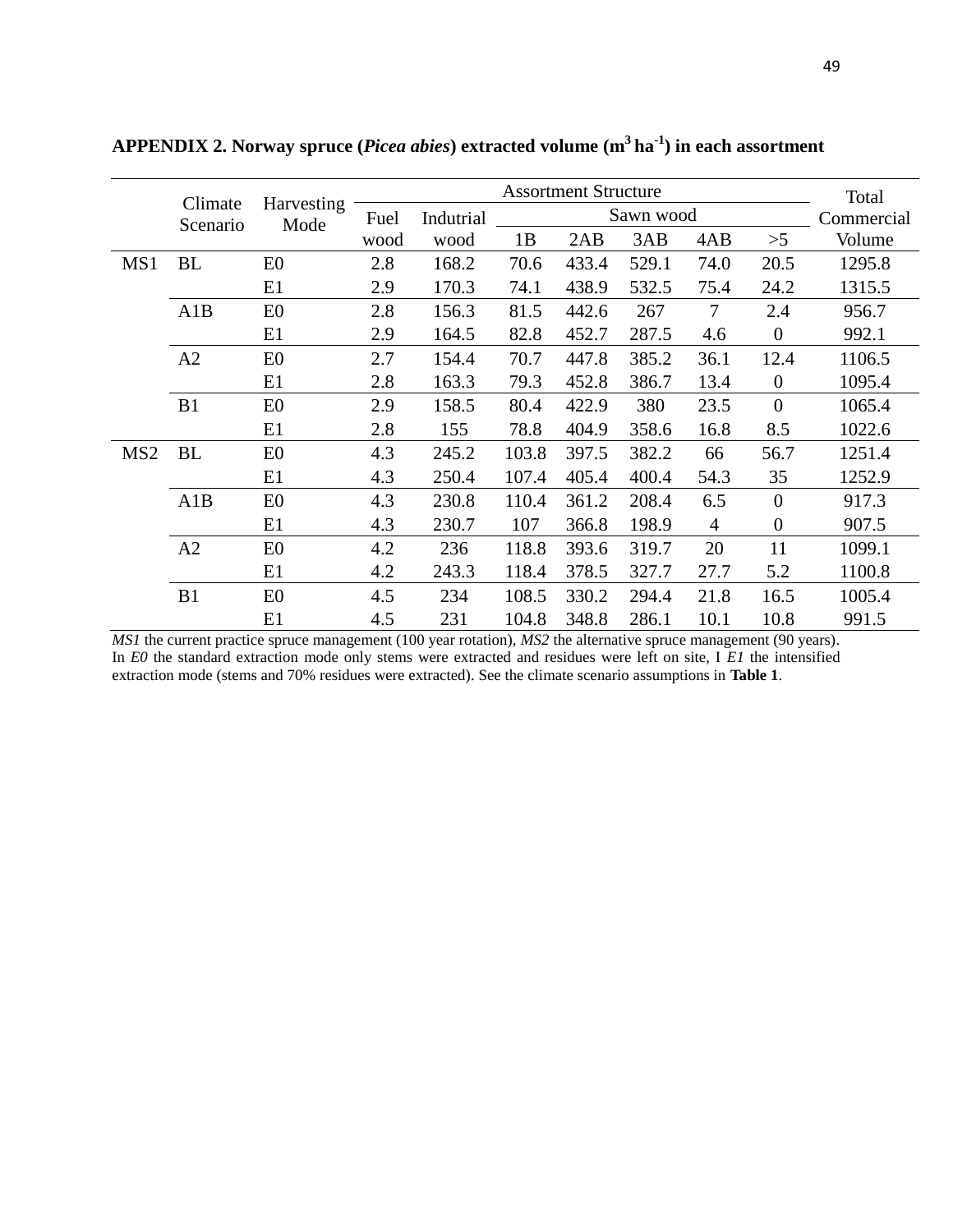| Stand           | Climate   | Extraction     | <b>Assortment Structure (%)</b> |           |      |                  |                  |  |  |  |
|-----------------|-----------|----------------|---------------------------------|-----------|------|------------------|------------------|--|--|--|
| Management      | Scenario  | Mode           | Fuel                            | Indutrial |      | Sawn wood        |                  |  |  |  |
|                 |           |                | wood                            | wood      | 3AB  | 4AB              | >5               |  |  |  |
| MB1             | <b>BL</b> | E <sub>0</sub> | 1.2                             | 82.8      | 16.0 | $\overline{0}$   | $\overline{0}$   |  |  |  |
|                 |           | E1             | 1.2                             | 83.7      | 15.0 | $\boldsymbol{0}$ | $\boldsymbol{0}$ |  |  |  |
|                 | A1B       | E0             | 1.5                             | 95.9      | 2.6  | $\overline{0}$   | $\theta$         |  |  |  |
|                 |           | E1             | 1.5                             | 95.7      | 2.9  | $\boldsymbol{0}$ | $\Omega$         |  |  |  |
|                 | A2        | E <sub>0</sub> | 1.2                             | 86.2      | 12.5 | $\overline{0}$   | $\theta$         |  |  |  |
|                 |           | E1             | 1.3                             | 86.5      | 12.2 | $\boldsymbol{0}$ | $\boldsymbol{0}$ |  |  |  |
|                 | B1        | E0             | 1.3                             | 85.0      | 13.7 | $\overline{0}$   | $\overline{0}$   |  |  |  |
|                 |           | E1             | 1.3                             | 85.7      | 13.0 | $\boldsymbol{0}$ | $\boldsymbol{0}$ |  |  |  |
| MB <sub>2</sub> | BL        | E0             | 1.4                             | 75.5      | 20.2 | 3.0              | $\overline{0}$   |  |  |  |
|                 |           | E1             | 1.4                             | 75.6      | 18.9 | 4.1              | $\boldsymbol{0}$ |  |  |  |
|                 | A1B       | E0             | 1.6                             | 84.7      | 13.0 | 0.8              | $\overline{0}$   |  |  |  |
|                 |           | E1             | 1.6                             | 83.4      | 15.0 | $\boldsymbol{0}$ | $\boldsymbol{0}$ |  |  |  |
|                 | A2        | E0             | 1.4                             | 79.0      | 18.7 | 0.9              | $\overline{0}$   |  |  |  |
|                 |           | E1             | 1.4                             | 78.3      | 18.9 | 1.4              | $\boldsymbol{0}$ |  |  |  |
|                 | B1        | E <sub>0</sub> | 1.4                             | 77.7      | 18.6 | 2.3              | $\overline{0}$   |  |  |  |
|                 |           | E1             | 1.5                             | 77.9      | 19.8 | 0.8              | $\boldsymbol{0}$ |  |  |  |

#### **APPENDIX 3. European beech (***Fagus sylvatica***) extracted volume share (%) in each assortment**

*MB1* the traditional beech management (100 years) and *MB2* the alternative beech management (100 years). In *E0* the standard extraction mode only stems were extracted and residues were left on site, in *E1* the intensified extraction mode (stems and 70% residues were extracted). See the climate scenario assumptions in **Table 1**.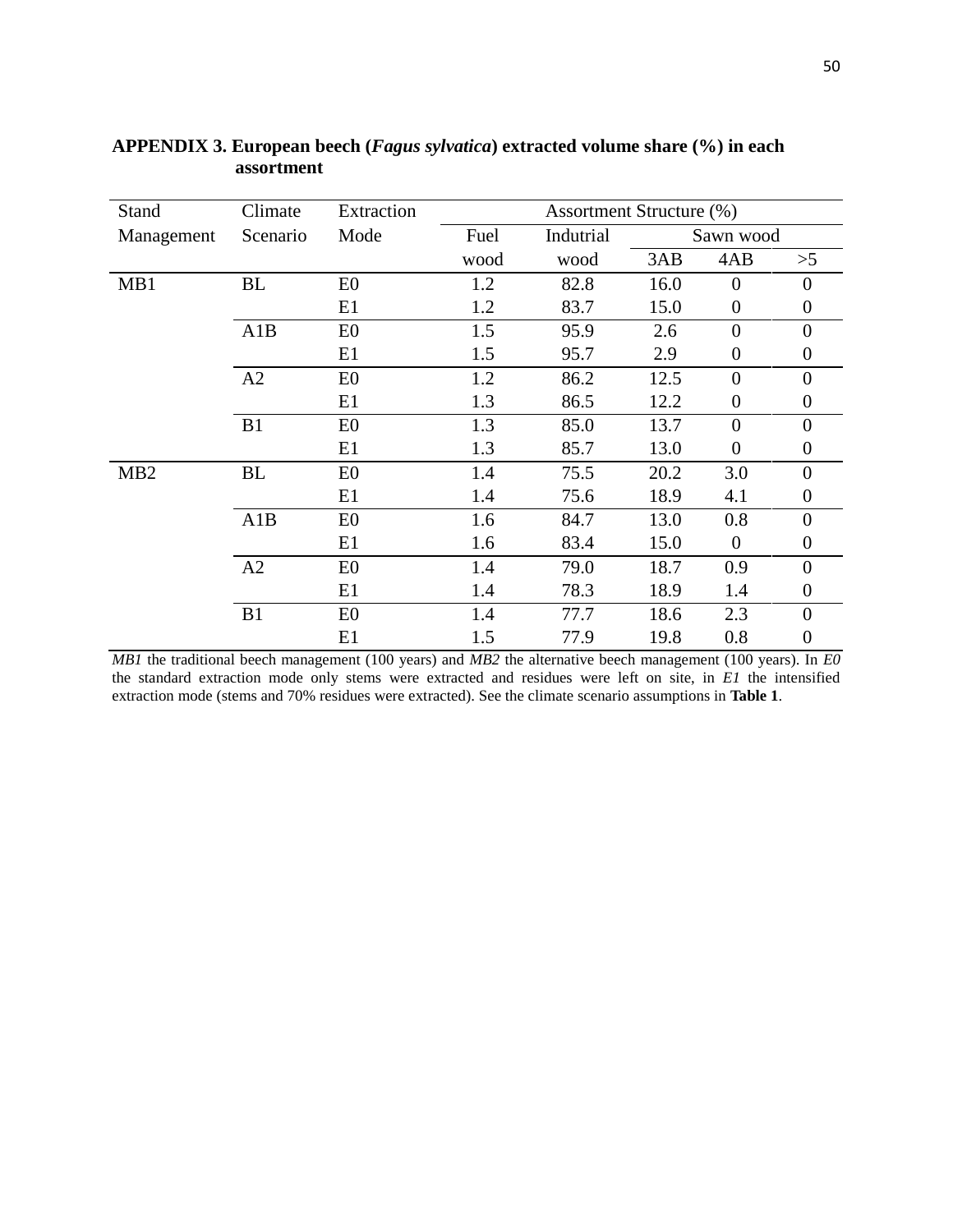|                 |           |                |      |           | Total |                  |                  |            |
|-----------------|-----------|----------------|------|-----------|-------|------------------|------------------|------------|
|                 | Climate   | Harvesting     | Fuel | Indutrial |       | Sawn wood        |                  | Commercial |
|                 | Scenario  | Mode           | wood | wood      | 3AB   | 4AB              | >5               | Volume     |
| MB1             | BL        | E <sub>0</sub> | 10.4 | 699.1     | 135.2 | $\theta$         | $\theta$         | 834.4      |
|                 |           | E1             | 10.3 | 702.4     | 126.2 | $\boldsymbol{0}$ | $\overline{0}$   | 828.6      |
|                 | A1B       | E <sub>0</sub> | 9.8  | 642.1     | 17.4  | $\overline{0}$   | $\overline{0}$   | 659.6      |
|                 |           | E1             | 9.6  | 627.1     | 18.8  | $\boldsymbol{0}$ | $\overline{0}$   | 645.9      |
|                 | A2        | E <sub>0</sub> | 10.2 | 705.3     | 102.5 | $\overline{0}$   | $\overline{0}$   | 807.8      |
|                 |           | E1             | 10.1 | 681.8     | 96.5  | $\overline{0}$   | $\overline{0}$   | 778.3      |
|                 | B1        | E <sub>0</sub> | 9.9  | 652.3     | 105.4 | $\overline{0}$   | $\overline{0}$   | 757.7      |
|                 |           | E1             | 10.1 | 655.4     | 99.3  | $\overline{0}$   | $\overline{0}$   | 754.7      |
| MB <sub>2</sub> | <b>BL</b> | E <sub>0</sub> | 11.7 | 640.1     | 170.9 | 25.3             | $\overline{0}$   | 836.3      |
|                 |           | E1             | 11.8 | 636.4     | 158.8 | 34.6             | $\overline{0}$   | 829.9      |
|                 | A1B       | E <sub>0</sub> | 10.5 | 556.6     | 85.3  | 5                | $\overline{0}$   | 647        |
|                 |           | E1             | 10.4 | 555.1     | 99.7  | $\boldsymbol{0}$ | $\overline{0}$   | 654.8      |
|                 | A2        | E <sub>0</sub> | 11.3 | 622.7     | 147.9 | 6.8              | $\overline{0}$   | 777.3      |
|                 |           | E1             | 11.3 | 609.4     | 146.8 | 11.3             | $\overline{0}$   | 767.5      |
|                 | B1        | E <sub>0</sub> | 11   | 594.8     | 142.3 | 17.7             | $\overline{0}$   | 754.8      |
|                 |           | E1             | 11.2 | 597.7     | 151.9 | 6.3              | $\boldsymbol{0}$ | 756        |

**APPENDIX 4. European beech (***Fagus sylvatica***) extracted volume (m<sup>3</sup> ha-1 ) in each assortment** 

*MB1* the traditional beech management (100 years) and *MB2* the alternative beech management (100 years). In *E0* the standard extraction mode only stems were extracted and residues were left on site, in *E1* the intensified extraction mode (stems and 70% residues were extracted). See the climate scenario assumptions in **Table 1**.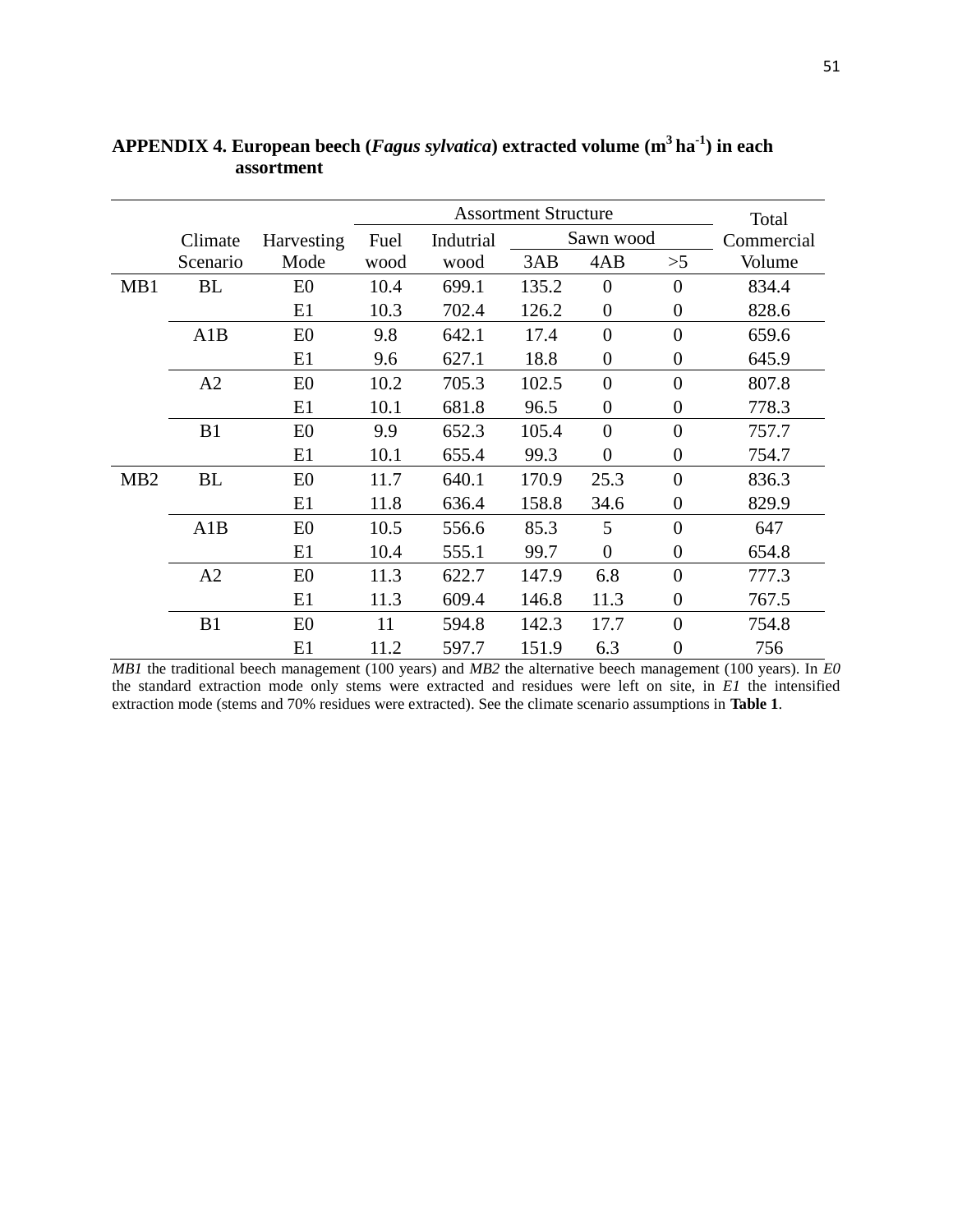| Stand           | Climate       | Harvesting | Mean     | Mean       | <b>Basal</b> |
|-----------------|---------------|------------|----------|------------|--------------|
| Management      | Scenario      | Mode       | DBH (cm) | Height (m) | Area $(m^2)$ |
| MS1             | <b>BL</b>     | E0         | 43       | 39         | 62           |
|                 |               | E1         | 43       | 39         | 64           |
|                 | A1B           | ${\rm E0}$ | 38       | 34         | 49           |
|                 |               | E1         | 38       | 35         | 51           |
|                 | $\rm A2$      | E0         | 40       | 37         | 55           |
|                 |               | E1         | 40       | 37         | 55           |
|                 | B1            | E0         | 40       | 36         | 54           |
|                 |               | E1         | 39       | 36         | 55           |
| MS <sub>2</sub> | $\rm BL$      | E0         | 42       | 38         | 57           |
|                 |               | E1         | 42       | 38         | 56           |
|                 | A1B           | E0         | 37       | 33         | 43           |
|                 |               | E1         | 37       | 33         | 43           |
|                 | $\mathbf{A2}$ | E0         | 39       | 36         | 50           |
|                 |               | E1         | 40       | 36         | 50           |
|                 | B1            | E0         | 39       | 35         | 49           |
|                 |               | E1         | 39       | 34         | 49           |
| MB1             | $\mathbf{BL}$ | ${\rm E0}$ | 33       | 28         | 35           |
|                 |               | E1         | 33       | 28         | 35           |
|                 | A1B           | E0         | 30       | 25         | 30           |
|                 |               | E1         | 30       | 25         | 30           |
|                 | $\mathbf{A2}$ | E0         | 32       | 27         | 34           |
|                 |               | E1         | 32       | 27         | 34           |
|                 | B1            | E0         | 32       | 27         | 34           |
|                 |               | E1         | 32       | 27         | 34           |
| MB <sub>2</sub> | $\rm BL$      | E0         | 40       | 30         | 19           |
|                 |               | E1         | 40       | $30\,$     | 20           |
|                 | A1B           | E0         | 35       | 27         | 16           |
|                 |               | E1         | 35       | 27         | 16           |
|                 | $\rm A2$      | E0         | 38       | 29         | 18           |
|                 |               | E1         | 38       | 29         | 18           |
|                 | $\mathbf{B}1$ | E0         | 39       | 29         | 17           |
|                 |               | E1         | 38       | 29         | 18           |

**APPENDIX 5. Mean diameter, mean height and basal area in the end of rotation for all analyzed management concept, extraction mode and climate scenario.** 

*MS1* the current practice spruce management (100 year rotation), *MS2* the alternative spruce management (90 years), *MB1* the traditional beech management (100 years) and *MB2* the alternative beech management (100 years). In *E0* the standard extraction mode only stems were extracted and residues were left on site, in *E1* the intensified extraction mode (stems and 70% residues were extracted). See the climate scenario assumptions in **Table 1**.